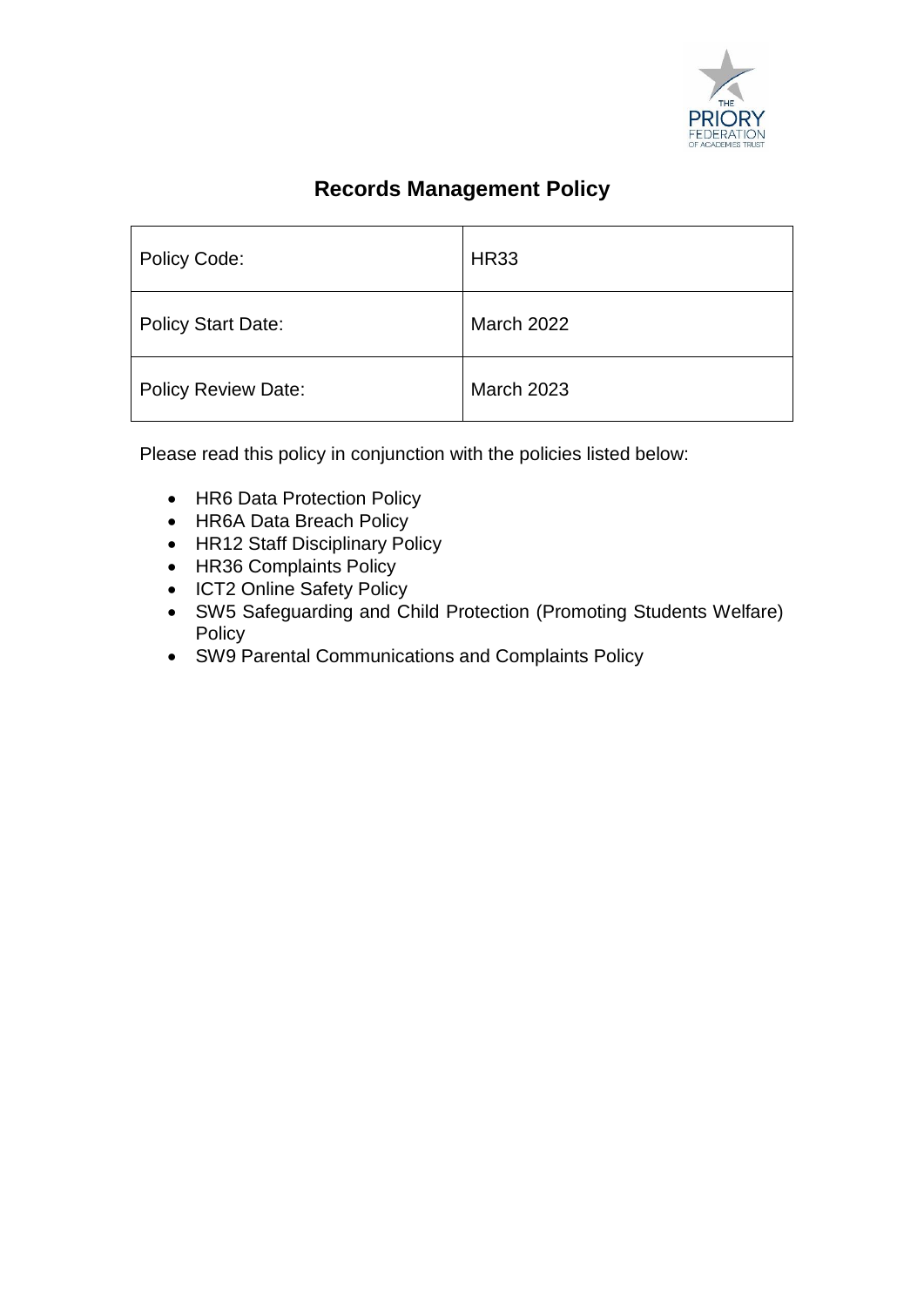

#### **1 Policy Statement**

- 1.1 As a public body, the Trust is required by law to manage records appropriately. Legislation such as the Data Protection Act 2018, UK GDPR, Freedom of Information Act 2000 and Environmental Information Regulations 2004 set out specific requirements in relation to the creation and management of records.
- 1.2 Maintaining appropriate and effective records management practices will help the Trust to deliver and meet our statutory duties. By adopting this policy the Trust aims to ensure that the record, in whatever form it takes, is accurate, reliable, ordered, complete, useful, up to date and accessible whenever it is needed.
- 1.3 References to the Trust or Academy within this policy specifically include all primary, secondary and special academies within the Trust, as well as the Early Years setting at the Priory Witham Academy, Priory Apprenticeships and Lincolnshire SCITT.
- 1.4 This policy does not form part of any member of staff's contract of employment and it may be amended at any time.

#### **2 Roles, Responsibility and Implementation**

- 2.1 The Pay, Performance and HR Committee has overall responsibility for the effective operation of this policy and for ensuring compliance with the relevant statutory framework. This committee delegates day-to-day responsibility for operating the policy and ensuring its maintenance and review to the Director of Human Resources.
- 2.2 Leaders and Managers have a specific responsibility to ensure the fair application of this policy and all staff are responsible for supporting colleagues and ensuring its success.

#### **3 Aims**

- 3.1 To ensure that the Trust appropriately manages a record through its life cycle from creation or receipt, through maintenance and use to final disposal (for destruction, transfer or permanent retention).
- 3.2 To ensure that all Trust staff, governors, Trustees, elected members, partners, suppliers and stakeholders are aware of what they must do to manage records in an effective and efficient way.
- 3.2 To ensure that records are:
	- easily and efficiently located, accessed and retrieved;
	- better protected and securely stored; and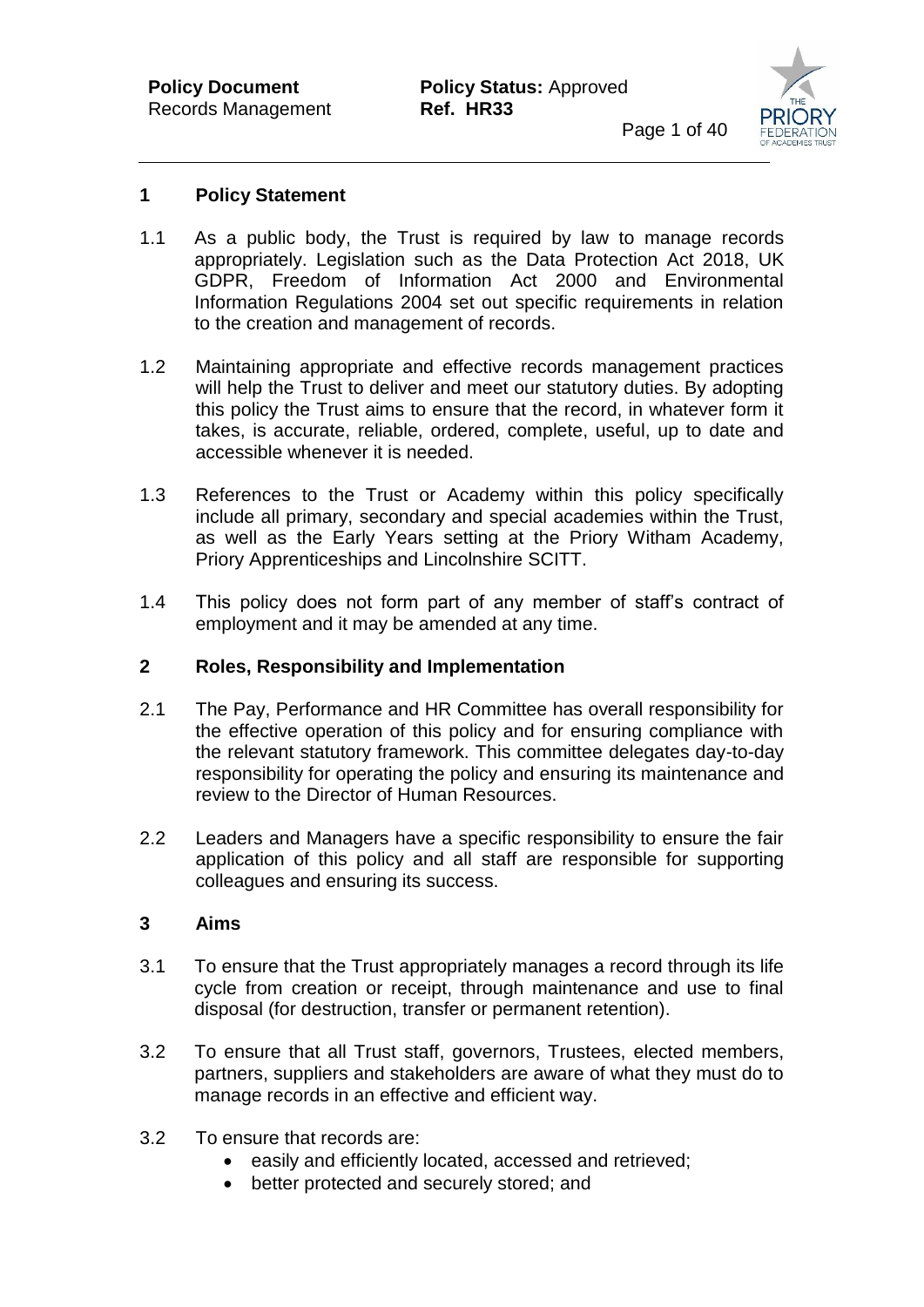

- disposed of safely and at the right time:
- 3.4 To reduce corporate risk through compliance with relevant legislation.

#### **4 Scope**

- 4.1 This policy shall apply to the management of records in all technical or physical formats or media, created or received by the Trust in the conduct of its business activities.
- 4.2 This policy applies to all Trust staff (both permanent and temporary), contractors, consultants, volunteers, secondees, elected members, governors, Trustees, partners, suppliers and stakeholders who have access to records, wherever these records may be located.

#### **5 Definitions**

- 5.1 **Record:** A record is recorded information, in any form, including data in systems, produced or received and then kept in order to support and/or give evidence of an activity. Since a record is recorded information, no record may be modified.
- 5.2 **Format:** A record can be in any format including (but not limited to): paper, email, audio/visual, electronic documents, systems data, databases, digital images and photographs.
- 5.3 **Records Management:** The control of records during their lifetime, from creation to storage and retention until the eventual archival preservation or destruction.
- 5.4 **Records Creator:** The person that produces and receives and then keeps them in its record-keeping system.
- 5.5 **Record-Keeping System:** System or procedures by which the records are created, captured, secured, maintained and disposed.
- 5.6 **Records Declaration:** The process through which records are identified as such and distinguished by other information that is not to be regarded as recorded information.
- 5.7 **Official Copy:** The official copy of a record is the copy intended to give evidence of the activity supported by the record and therefore, if need be, is the one to be submitted to public authorities and other stakeholders and partners.
- 5.8 **Convenience Copy:** A convenience copy of a record is a copy of a record created for the convenience of the records creator or of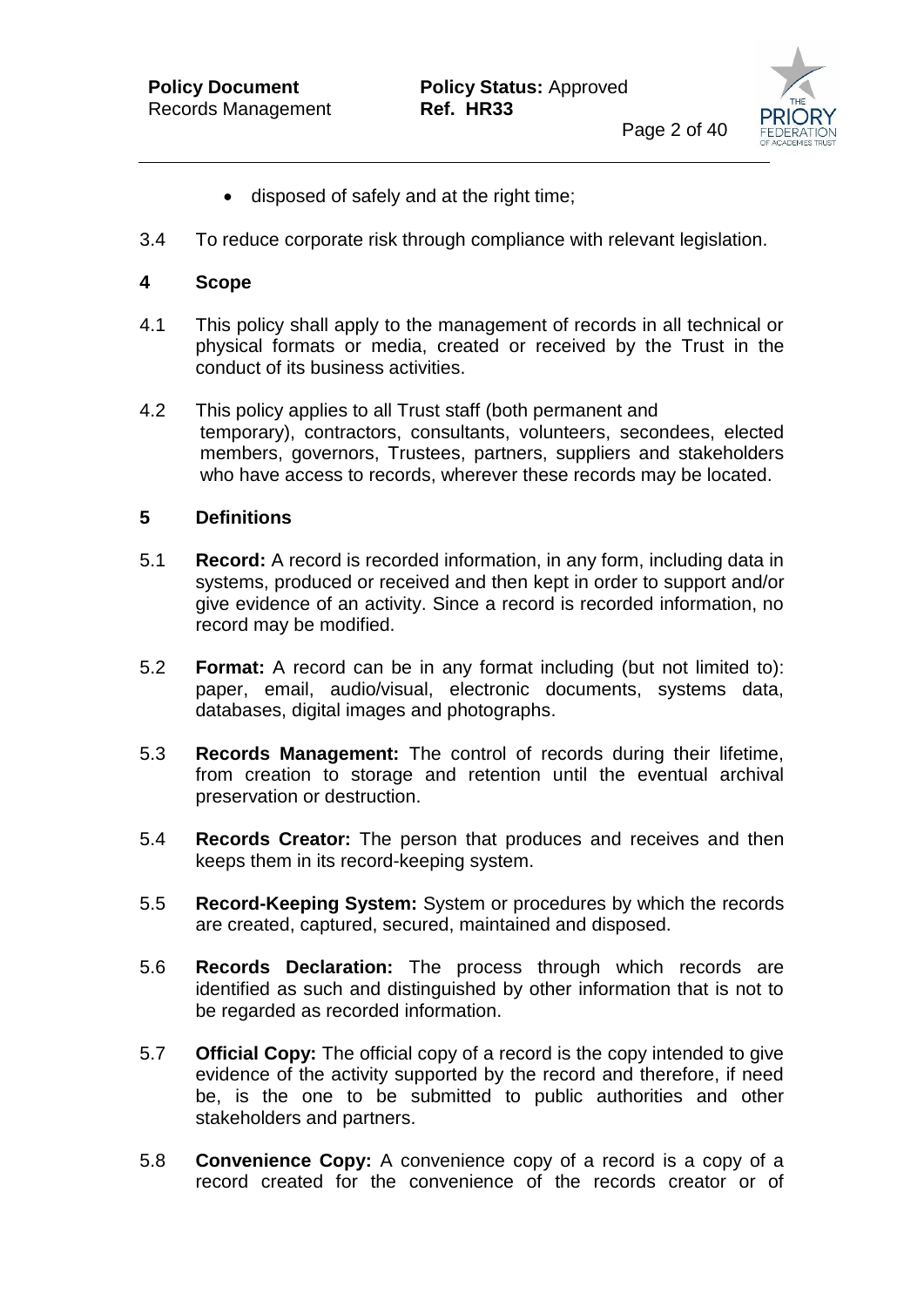

someone working for the records creator e.g. to give him/her quicker access to the information contained in the record.

- 5.9 **Primary Responsibility:** The primary responsibility over a record identifies which organisational unit/person is in charge of keeping the official copy of a record and deciding about specific issues concerning its management.
- 5.10 **Vital Records:** Records without which an organisation would be unable to function, or to prove that a key activity has taken place.
- 5.11 **EDRMS:** The Trust's Electronic Documents and Record Management System. The EDRMS may be made up of one or more IT platforms.

#### **6 Official Copies of Records**

- 6.1 There shall be only one official copy of each corporate record.
- 6.2 If there are two records identical to each other to be kept by the Trust in order to give evidence of two different corporate processes, they shall be considered as two separate records, each one associated with its specific features i.e. retention and disposal schedule, file plan code etc. For example, a member of staff performance report kept both in the personal staff member file of the member of staff, and in a litigation file involving the same member of staff.

#### **7 Modifying Records**

- 7.1 Records shall not be modified.
- 7.2 A new record shall be produced if the information contained in a record is to be corrected, amended or added.
- 7.3 This former record is to be kept in compliance with the relevant retention and disposal schedule.

#### **8 Access to Records**

- 8.1 Records shall only be accessed by relevant staff for a business purpose.
- 8.2 Records shall only be disseminated to members of the public in line with the relevant legislation framework and with any other relevant Trust policy and procedure.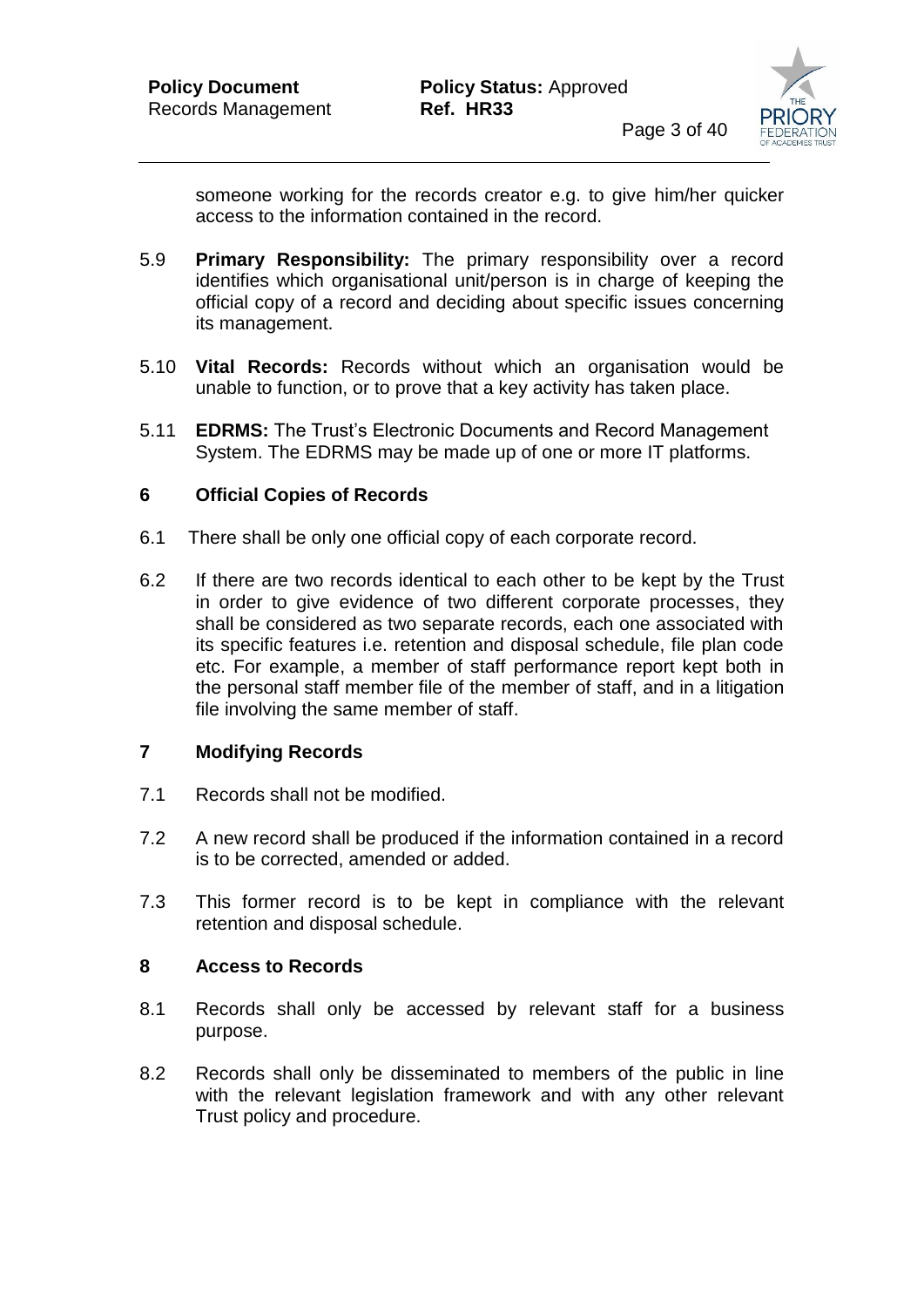

8.3 Access to the Trust records which contain personal data shall be granted (exemptions apply) in accordance with The Trust's Subject Access Request procedure (see section 15).

#### **9 Storing Records**

9.1 Records shall be kept in a condition so as to ensure continuing authenticity, accessibility, retrievability, intelligibility and usability throughout their whole life-cycle (including, for those selected for longterm or permanent retention, the period when they are kept in the archives).

#### **10 Retention and Disposal**

- 10.1 The Trust's retention and disposal schedules can be found in Appendix A. The Trust adheres to the Information Management Toolkit for Academies.
- 10.2 The Trust's retention and disposal schedules shall comply with all relevant UK statutory (including all HMRC) provisions currently in force.
- 10.3 A Head of Service, who has primary responsibility over the record, shall be required to authorise a change to the retention or disposal schedule following the expiration of a record. If it is in contrast with the original schedule, the reason for the change needs to be documented.
- 10.4 Legal provisions shall take precedent over proposed modifications.
- 10.5 The Trust shall ensure that retention and disposal schedules are available to all staff and those managing access to the Trust records.

#### **11 Destruction of Records**

- 11.1 If provided by the relevant retention and disposal schedules, corporate records are to be destroyed when their retention periods expire.
- 11.2 Before destroying any record, it is necessary to verify that there are no specific circumstances that may prevent the destruction, such as legal holds (issued by a Court) or new business needs e.g. the record might be useful to support either legal defence or another corporate activity.
- 11.3 Destruction of corporate records shall be authorised in writing by the relevant manager, or authorised deputy, of the service area which has primary responsibility over them.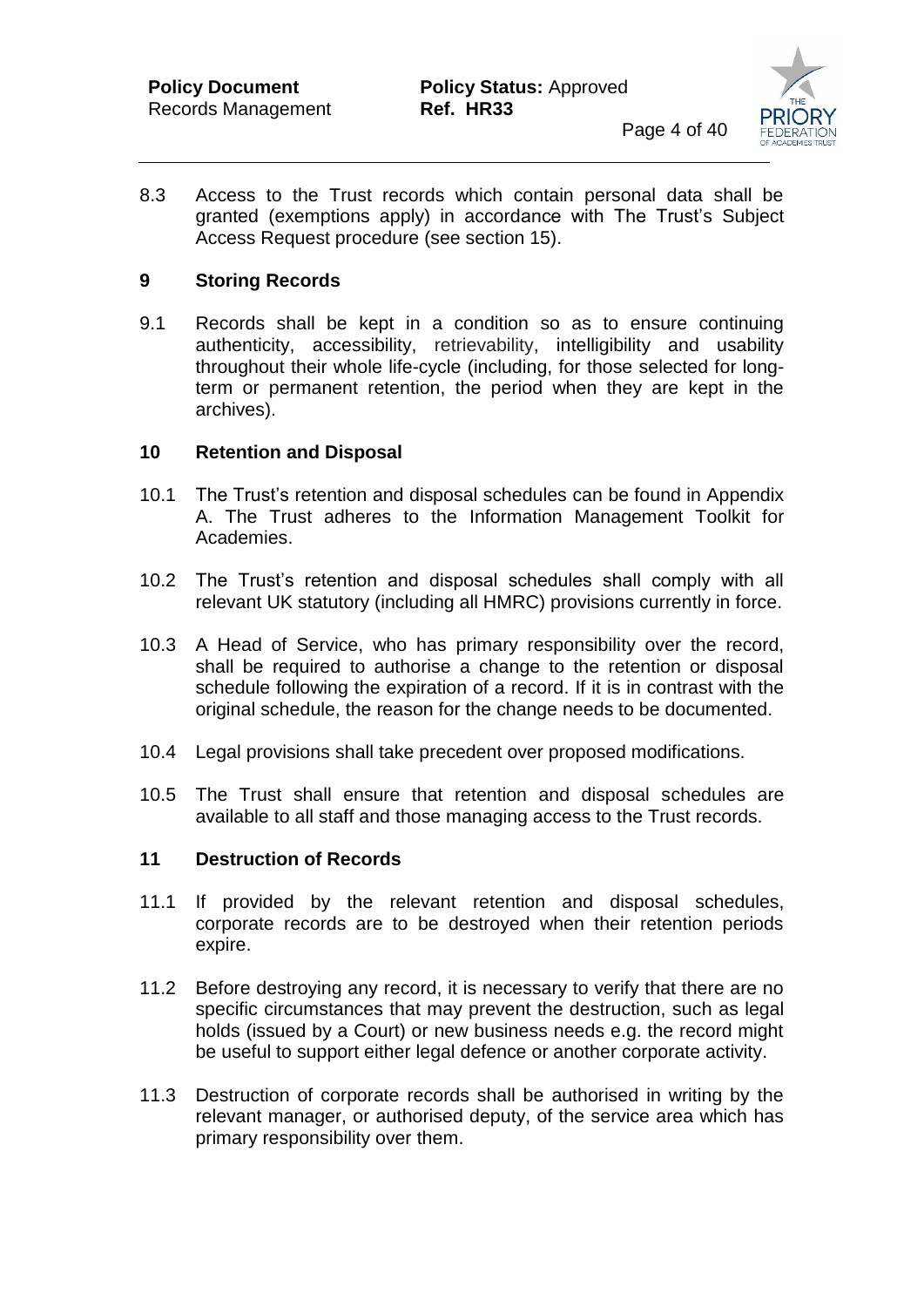

- 11.4 The service area which has primary responsibility over the records shall ensure all existing copies of the records are destroyed, regardless of format and location.
- 11.5 Destruction of records shall be recorded on a Disposal Register (a template is available from HR). The register is to be kept in digital format by the service and a copy sent to the Human Resources Department.
- 11.6 Paper records are to be destroyed by using the corporately provided lockable confidential disposal bins or confidential waste bags or by shredding the record using a cross cut shredder.
- 11.7 Confidential waste bags and lockable bins must be kept in a location not accessible to the public. Confidential waste bags are to be held and secured at all times to prevent unauthorised access.
- 11.8 Microforms, microfiches, microfilms and non-digital photos must be kept separate from paper records and placed in confidential waste bags reserved just for them.
- 11.9 Electronic records kept in a corporate application shall be deleted using the functionality within the application.
- 11.10 Sanitisation procedures for ICT storage media holding electronic records which includes optical, magnetic and solid state storage media vary with the media type, but typical methods include overwriting, degaussing and physical destruction. Advice shall be sought from the Information Governance Team when considering the destruction of such media.
- 11.11 In all instances where ICT storage media is destroyed, a certificate of destruction shall be provided and held as a permanent record by the relevant service area.

#### **12 Convenience Copies of Records**

12.1 Corporate retention and disposal schedules do not apply to convenience copies, which are to be destroyed as soon as they are no longer needed to facilitate the work of the person who has produced them.

#### **13 Data Protection**

13.1 The Trust shall ensure all records which contain personal data are processed in accordance with the Data Protection Act 2018 and UK GDPR. Please refer to HR6 Data Protection Policy.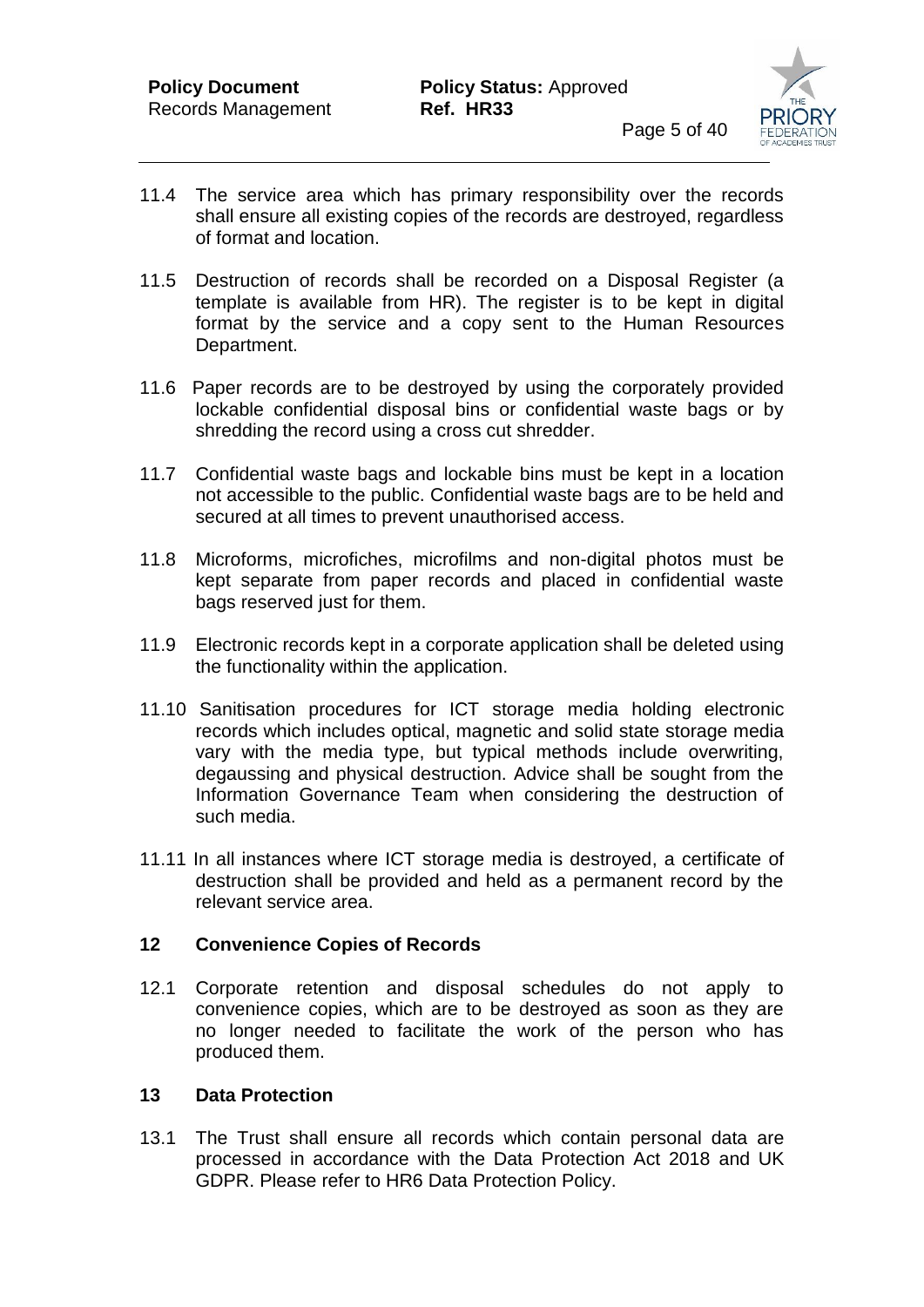

#### **14 Subject Access Requests (SARs)**

- 14.1 The Trust shall ensure that it complies with its obligations under the Data Protection Act 2018 in regards to any SARs.
- 14.2 For further information or to submit an SAR, please email [SAR@prioryacademies.co.uk.](mailto:SAR@prioryacademies.co.uk) For further details of the process please refer to HR6 Data Protection Policy.

#### **15 Information Security**

- 15.1 The Trust shall ensure appropriate security controls are applied to all records.
- 15.2 The Trust shall ensure that HR5 ICT Acceptable Use Policy is available to all staff.

#### **16 Policy Changes**

16.1 This policy may only be amended or withdrawn by The Priory Federation of Academies Trust.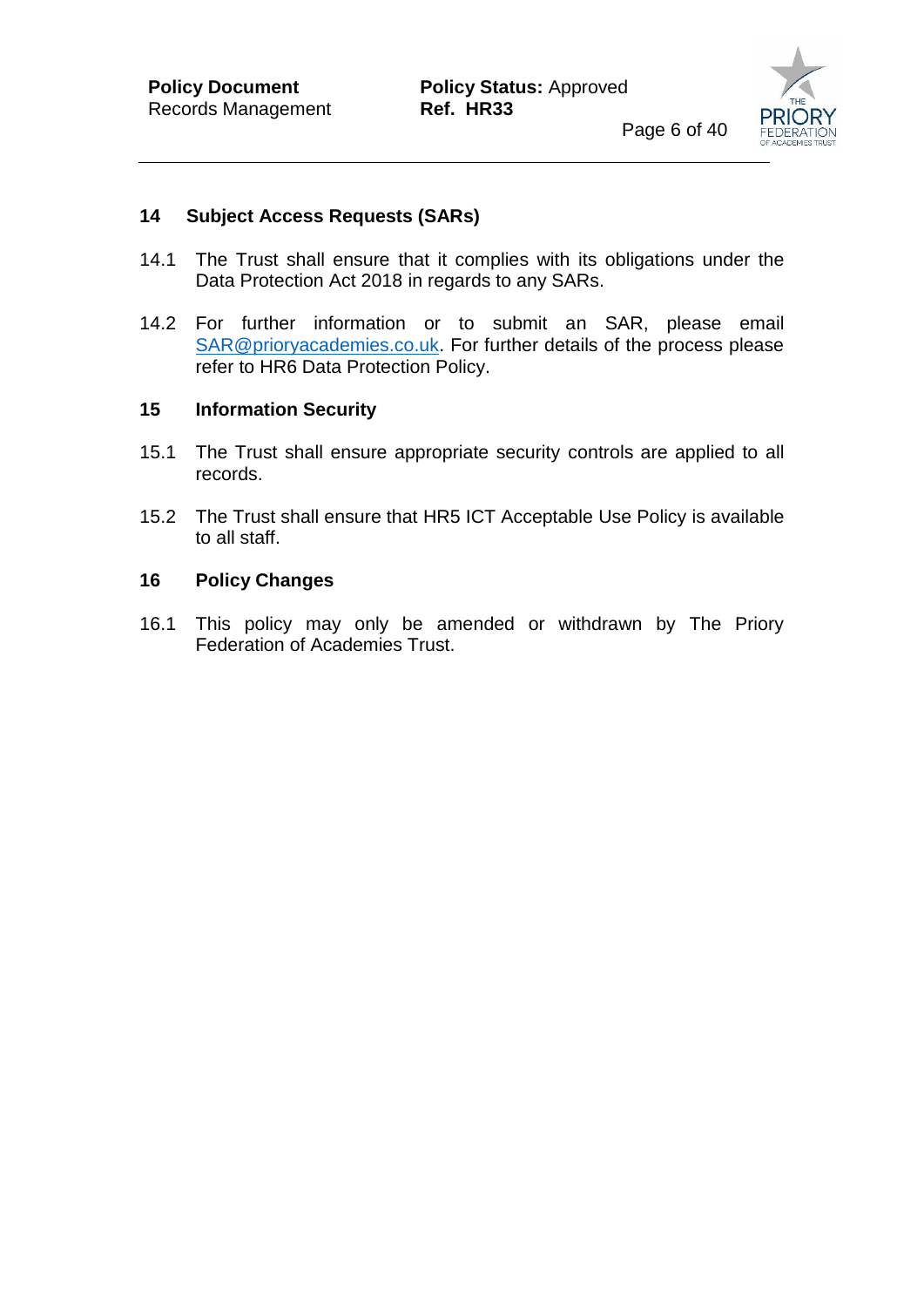

# **The Priory Federation of Academies Trust Records Management Policy**

This Policy has been approved by the Priory Federation of Academies Trust's Pay, Performance and HR Committee:

| <b>Trustee</b>                 |  |
|--------------------------------|--|
|                                |  |
|                                |  |
|                                |  |
| <b>Chief Executive Officer</b> |  |
|                                |  |
|                                |  |
|                                |  |
| Designated Member of Staff     |  |
|                                |  |

Please note that a signed copy of this agreement is available via Human **Resource**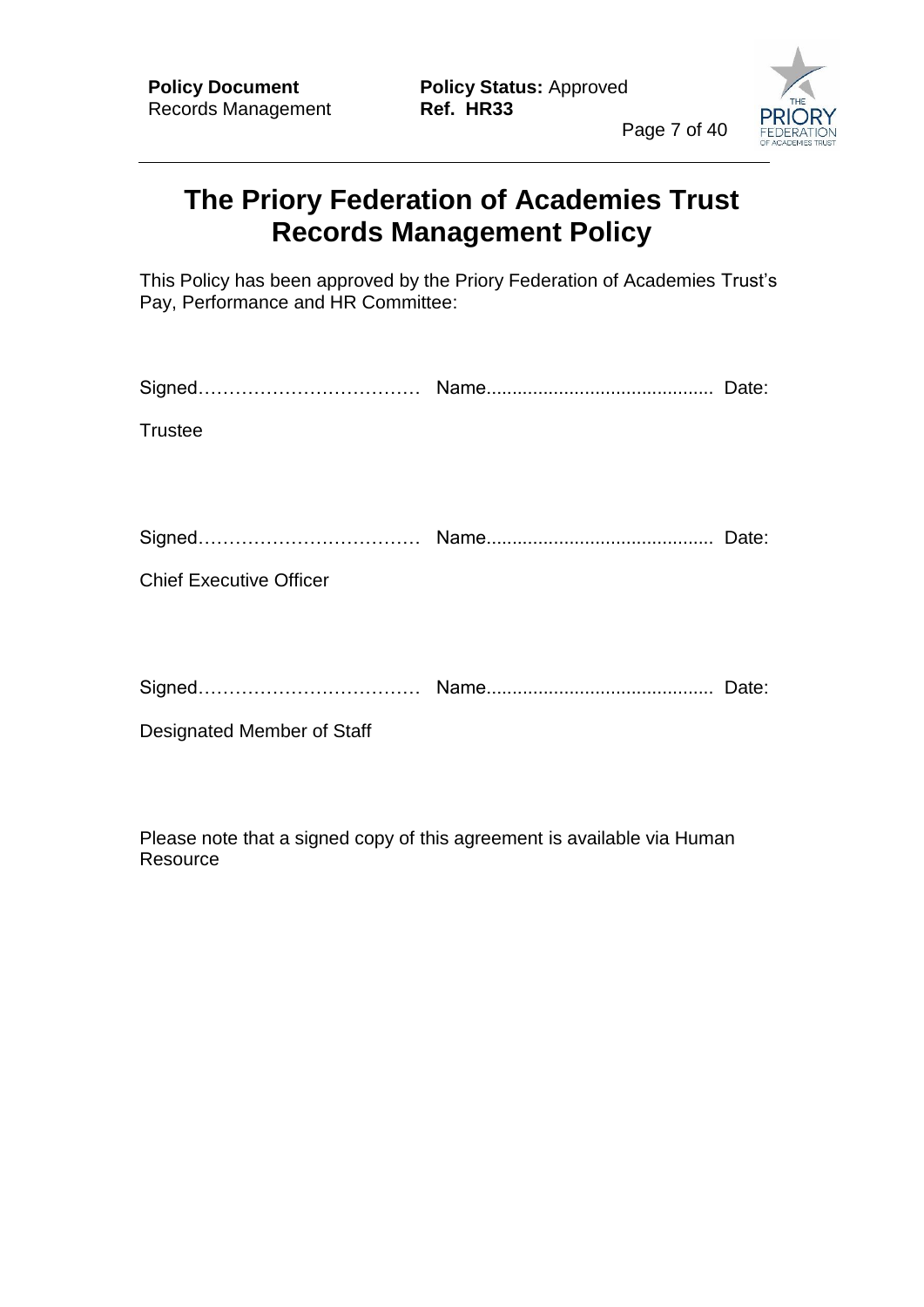| <b>Policy Document</b> | <b>Policy Status: Approved</b> |  |
|------------------------|--------------------------------|--|
| Records Management     | Ref. HR33                      |  |
|                        | Page 8 of 40                   |  |

# **FEDERATION** OF ACADEMIES TRUST

#### **Appendix A – Retention and Disposal Schedule**

Please note, all files relate to any documents/records saved electronically and in paper format. At present, child protection records must not be destroyed. The retention of such records will be subject to any future instruction given by the national Independent Inquiry into Child Sexual Abuse (IICSA).

#### **1.1 Governance of the Academy Trust**

|        | <b>Basic file description</b>                                     | Data<br>protection<br><b>issues</b> | <b>Statutory provisions</b>                             | <b>Retention period</b><br>(operational)                             | Action at the end of the<br>administrative life of the record |
|--------|-------------------------------------------------------------------|-------------------------------------|---------------------------------------------------------|----------------------------------------------------------------------|---------------------------------------------------------------|
| 1.1.1  | Governance statement                                              | Yes                                 |                                                         | Life of the governance<br>statement $+6$ years                       | Secure disposal                                               |
| 1.1.2  | Articles of Association                                           | No                                  |                                                         | Life of the Academy and/or<br>Trust                                  |                                                               |
| 1.1.3  | Memorandum of Association                                         | No                                  |                                                         | This can be disposed of<br>once the Academy has<br>been incorporated | Secure disposal                                               |
| 1.1.4  | Memorandum of Understanding of<br>Shared Governance among schools | <b>No</b>                           | Companies Act 2006<br>section 355                       | Life of Memorandum of<br>Understanding + 6 years                     | Secure disposal                                               |
| 1.1.5  | Constitution                                                      | <b>No</b>                           |                                                         | Life of the Academy                                                  |                                                               |
| 1.1.6  | Special Resolutions to amend the<br>Constitution                  | <b>No</b>                           |                                                         | Life                                                                 |                                                               |
| 1.1.7  | Written Scheme of Delegation                                      | <b>No</b>                           | Companies Act 2006<br>section 355                       | Life of Written Scheme of<br>Delegation + 10 years                   | Secure disposal                                               |
| 1.1.8  | Directors - Appointment                                           | <b>No</b>                           |                                                         | Life of Appointment $+6$<br>vears                                    | Secure disposal                                               |
| 1.1.9  | Directors - Disqualification                                      | <b>No</b>                           | <b>Company Directors</b><br><b>Disqualification Act</b> | Date of disqualification +<br>15 years                               | Secure disposal                                               |
| 1.1.10 | Directs - Termination of Office                                   | <b>No</b>                           |                                                         | Date of termination $+6$<br>years                                    | Secure disposal                                               |
| 1.1.11 | Annual Report - Trustees Report                                   | <b>No</b>                           | Companies Act 2006<br>section 355                       | Date of report + 10 years                                            | Secure disposal                                               |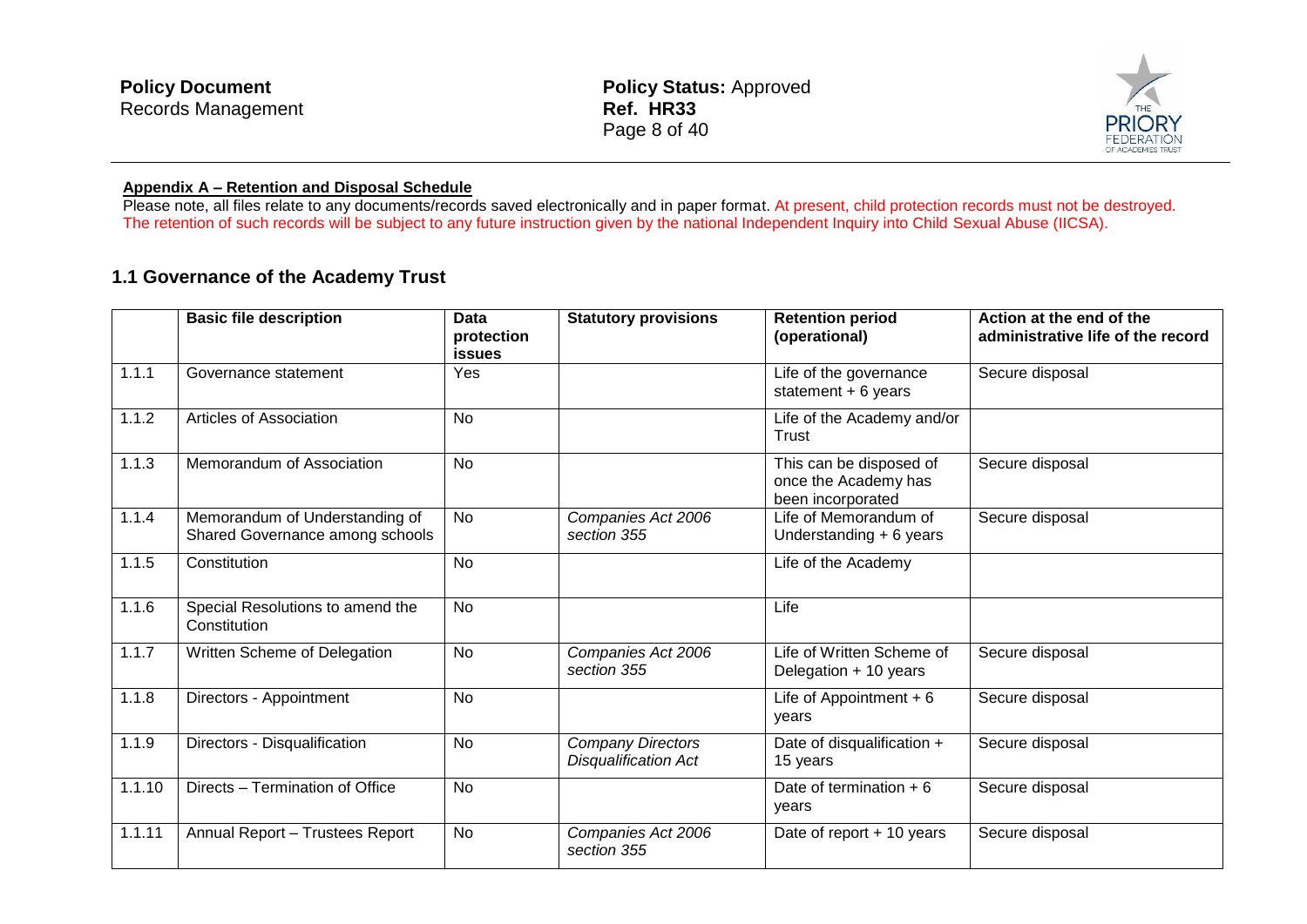

|        | <b>Basic file description</b>                           | <b>Data</b><br>protection<br>issues                         | <b>Statutory provisions</b>        | <b>Retention period</b><br>(operational) | Action at the end of the<br>administrative life of the record |
|--------|---------------------------------------------------------|-------------------------------------------------------------|------------------------------------|------------------------------------------|---------------------------------------------------------------|
| 1.1.12 | Annual Reports and Accounts                             | <b>No</b>                                                   | Companies Act 2006<br>section 355  | Date of report $+$ 10 years              | Secure disposal                                               |
| 1.1.13 | Annual Return                                           | No                                                          | Companies Act 2006<br>section 355  | Date of report + 10 years                | Secure disposal                                               |
| 1.1.14 | Appointment of Trustees and<br>Governors and Directors  | Yes                                                         |                                    | Life of appointment $+6$<br>vears        | Secure disposal                                               |
| 1.1.15 | <b>Statement of Trustees</b><br><b>Responsibilities</b> | <b>No</b>                                                   |                                    | Life of appointment $+6$<br>years        | Secure disposal                                               |
| 1.1.16 | Appointment and removal of<br><b>Members</b>            | No                                                          |                                    | Life of appointment $+6$<br>years        | Secure disposal                                               |
| 1.1.17 | <b>Strategic Review</b>                                 | <b>No</b>                                                   |                                    | Date of the review $+6$<br>vears         | Secure disposal                                               |
| 1.1.18 | Strategic Plan (School Development<br>Plans)            | No                                                          |                                    | Life of plan $+6$ years                  | Secure disposal                                               |
| 1.1.19 | Accessibility Plan                                      | There may be<br>if the plan<br>refers to<br>specific pupils | Limitation Act 1980<br>(Section 2) | Life of plan $+6$ years                  | Secure disposal                                               |

# **1.2 Board of Directors, Members Meetings and Governing Body**

|       | <b>Basic file description</b> | <b>Data</b><br>protection<br><b>issues</b>                   | <b>Statutory provisions</b>       | <b>Retention period</b><br>(operational)                                      | Action at the end of the<br>administrative life of the record |
|-------|-------------------------------|--------------------------------------------------------------|-----------------------------------|-------------------------------------------------------------------------------|---------------------------------------------------------------|
| 1.2.1 | <b>Board Meeting Minutes</b>  | Could be if<br>the minutes<br>refer to living<br>individuals | Companies Act 2006<br>section 248 | Minutes must be kept for at<br>least 10 years from the<br>date of the meeting | Offer to archives                                             |
| 1.2.2 | <b>Board Decisions</b>        | Could be if<br>the minutes<br>refer to living<br>individuals |                                   | Date of the meeting $+ a$<br>minimum of 10 years                              | Offer to archives                                             |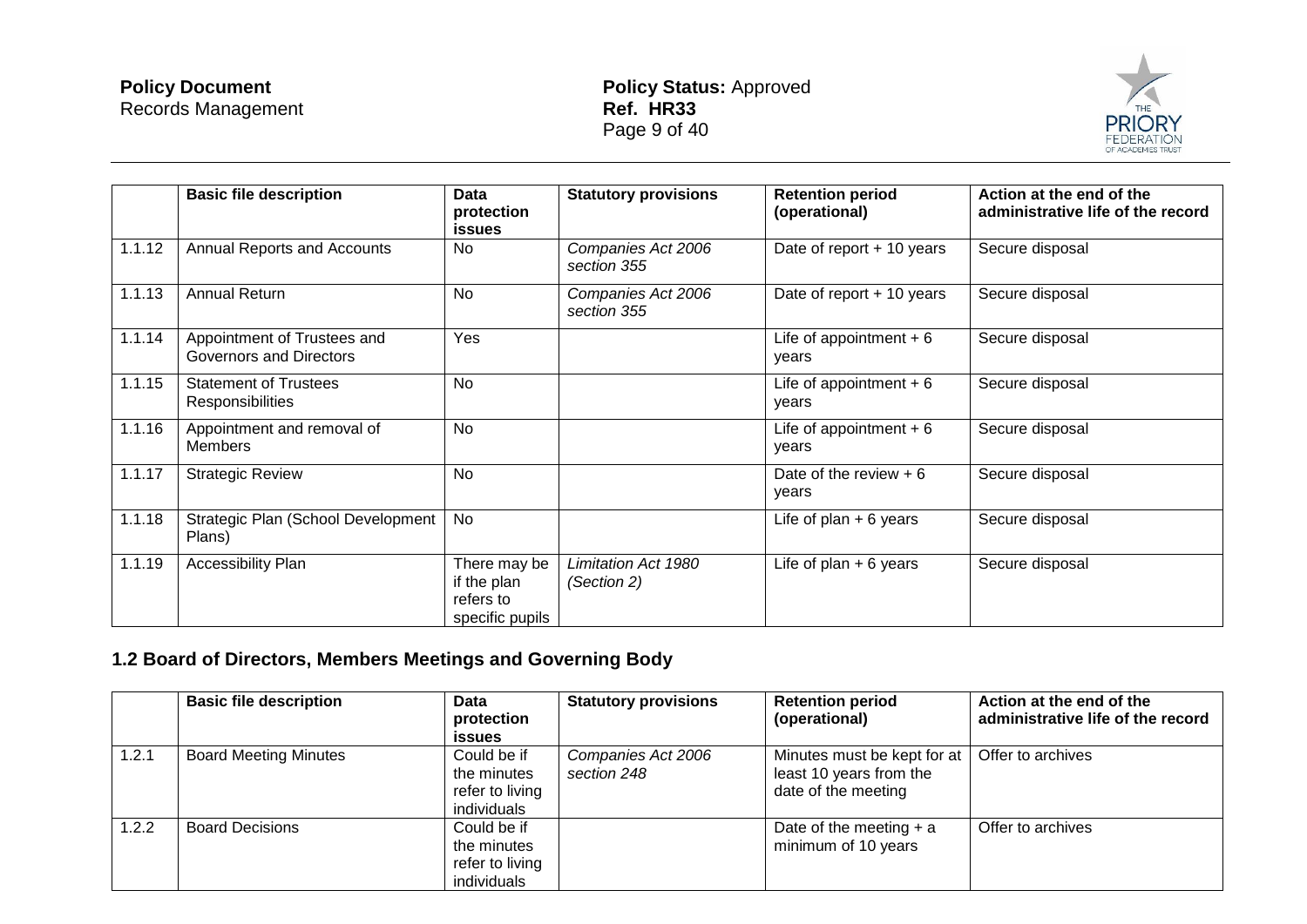

|        | <b>Basic file description</b>                                                                 | <b>Data</b><br>protection<br>issues                                                             | <b>Statutory provisions</b>               | <b>Retention period</b><br>(operational)                                                                   | Action at the end of the<br>administrative life of the record |
|--------|-----------------------------------------------------------------------------------------------|-------------------------------------------------------------------------------------------------|-------------------------------------------|------------------------------------------------------------------------------------------------------------|---------------------------------------------------------------|
| 1.2.3  | Board Meeting: Annual Schedule of<br><b>Business</b>                                          | <b>No</b>                                                                                       |                                           | Current year                                                                                               | Secure disposal                                               |
| 1.2.4  | Board Meeting: Procedures for<br>conduct of meeting                                           | <b>No</b>                                                                                       | <b>Limitation Act 1980</b><br>*Section 2) | Date procedures<br>superseded $+6$ years                                                                   | Secure disposal                                               |
|        | <b>Committees</b>                                                                             |                                                                                                 |                                           |                                                                                                            |                                                               |
| 1.2.5  | Minutes relating to any committees<br>set up by the Board of Directors                        | Could be if<br>the minutes<br>refer to living<br>individuals                                    |                                           | Date of the meeting $+$ a<br>minimum of 10 years                                                           | Offer to archives                                             |
|        | <b>General Members' Meeting</b>                                                               |                                                                                                 |                                           |                                                                                                            |                                                               |
| 1.2.6  | Records relating to the<br>management of General Members'<br>Meetings                         | Could be if<br>the minutes<br>refer to living<br>individuals                                    | Companies Act 2006<br>section 248         | Minutes must be kept for at<br>least 10 years from the<br>date of the meeting                              | Offer to archives                                             |
| 1.2.7  | Records relating to the<br>management of the Annual General<br>Meetings                       | Could be if<br>the minutes<br>refer to living<br>individuals                                    | Companies Act 2006<br>section 248         | Minutes must be kept for at<br>least 10 years from the<br>date of the meeting                              | Offer to archives                                             |
|        | <b>Governors</b>                                                                              |                                                                                                 |                                           |                                                                                                            |                                                               |
| 1.2.8  | Agendas for Governing Body<br>meetings                                                        | Could be if<br>the meeting is<br>dealing with<br>confidential<br>issues<br>relating to<br>staff |                                           | One copy should be<br>retained with the master<br>set of minutes<br>All other copies can be<br>disposed of | Secure disposal                                               |
| 1.2.9  | Minutes of, and papers considered<br>at, meetings of the Governing Body<br>and its committees | Could be if<br>the meeting is<br>dealing with<br>confidential<br>issues<br>relating to<br>staff |                                           | Principal set (signed) - Life<br>of the Academy<br>Inspection copies - Date of<br>the meeting $+3$ years   | Secure disposal                                               |
| 1.2.10 | Reports presented to the Governing<br>Body                                                    | Could be if<br>the meeting is                                                                   |                                           | Reports should be kept for<br>a minimum of 6 years.                                                        | Secure disposal or retain with the<br>signed set of minutes   |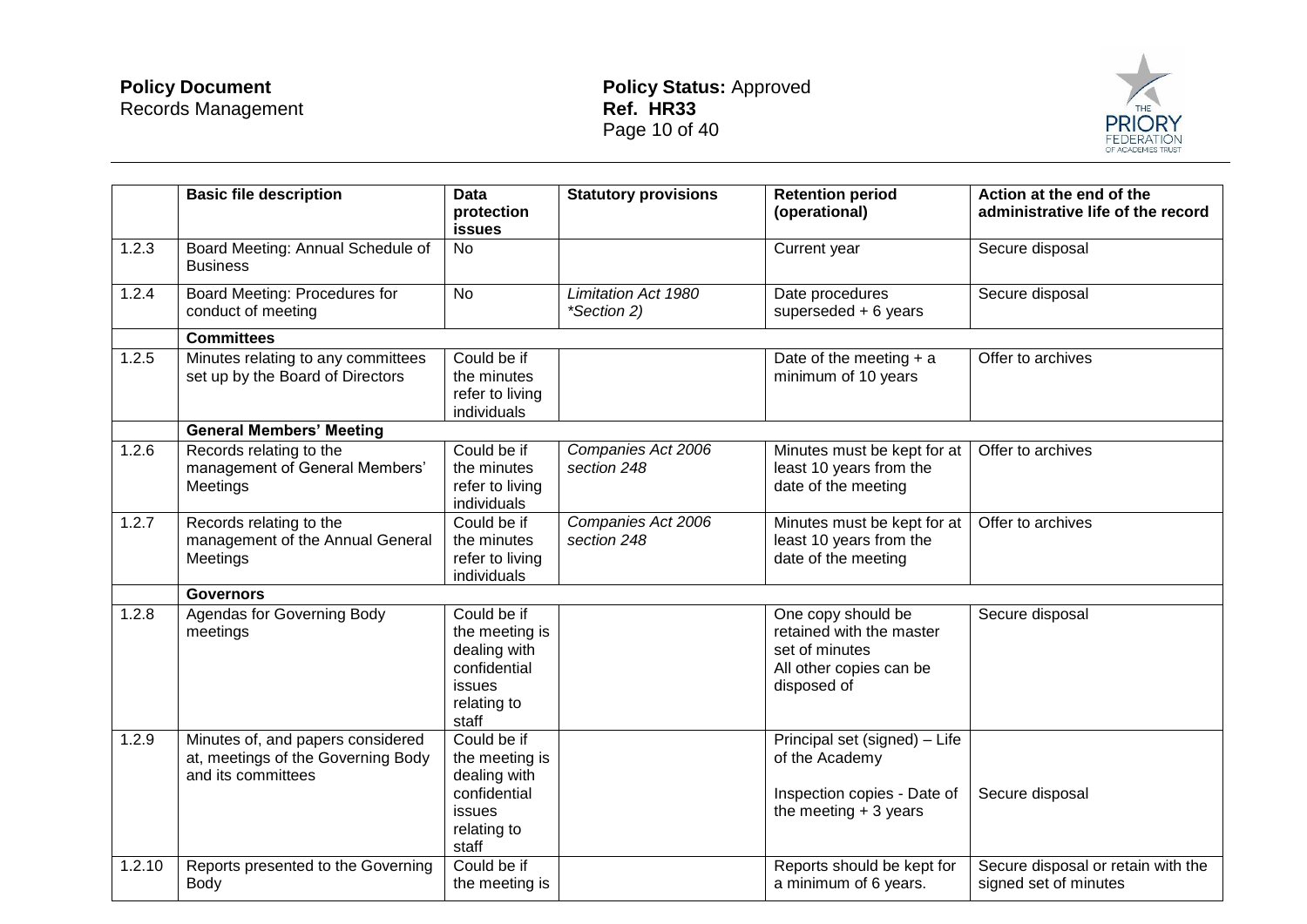

|        | <b>Basic file description</b>                                                        | Data<br>protection<br>issues                                   | <b>Statutory provisions</b> | <b>Retention period</b><br>(operational)                                                                                              | Action at the end of the<br>administrative life of the record |
|--------|--------------------------------------------------------------------------------------|----------------------------------------------------------------|-----------------------------|---------------------------------------------------------------------------------------------------------------------------------------|---------------------------------------------------------------|
|        |                                                                                      | dealing with<br>confidential<br>issues<br>relating to<br>staff |                             | However, if the minutes<br>refer directly to individual<br>reports, then the reports<br>should be kept for the life<br>of the Academy |                                                               |
|        | <b>Statutory Registers</b>                                                           |                                                                |                             |                                                                                                                                       |                                                               |
| 1.2.15 | <b>Register of Directors</b>                                                         |                                                                | Companies Act 2006          | Life of the Trust $+6$ years                                                                                                          | Secure disposal                                               |
| 1.2.16 | Register of Directors' interests (not<br>a statutory register)                       |                                                                |                             | Life of the Trust $+6$ years                                                                                                          | Secure disposal                                               |
| 1.2.17 | Register of Directors' residential<br>addresses                                      |                                                                | Companies Act 2006          | Life of the $Trust + 6 years$                                                                                                         | Secure disposal                                               |
| 1.2.18 | Register of gifts, hospitality and<br>entertainments                                 |                                                                | Companies Act 2006          | Life of the $Trust + 6 years$                                                                                                         | Secure disposal                                               |
| 1.2.19 | Register of members                                                                  |                                                                | Companies Act 2006          | Life of the Trust $+6$ years                                                                                                          | Secure disposal                                               |
| 1.2.20 | Register of secretaries                                                              |                                                                | Companies Act 2006          | Life of the $Trust + 6 years$                                                                                                         | Secure disposal                                               |
| 1.2.21 | Register of Trustees interests                                                       |                                                                |                             | Life of the Trust $+6$ years                                                                                                          | Secure disposal                                               |
| 1.2.22 | <b>Declaration of Interests Statements</b><br>(governors) (not a statutory register) |                                                                |                             | Life of the Trust $+6$ years                                                                                                          | Secure disposal                                               |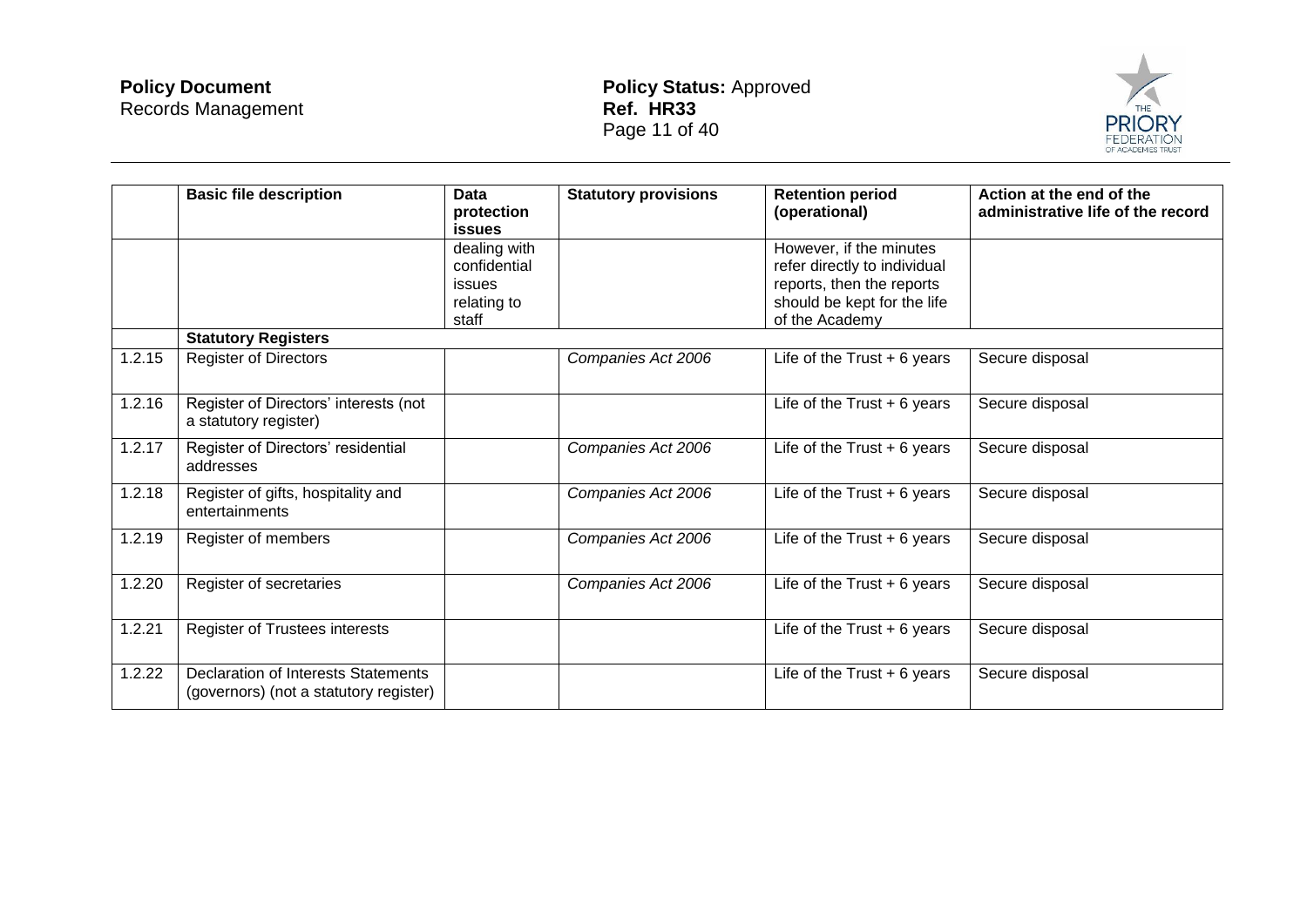

# **1.3 Funding and Finance**

|        | <b>Basic file description</b>                                                       | Data<br>protection | <b>Statutory provisions</b> | <b>Retention period</b><br>(operational)       | Action at the end of the<br>administrative life of the record |
|--------|-------------------------------------------------------------------------------------|--------------------|-----------------------------|------------------------------------------------|---------------------------------------------------------------|
|        | <b>Strategic Finance</b>                                                            | <b>issues</b>      |                             |                                                |                                                               |
| 1.3.1  | Statement of financial activities for<br>the year                                   | <b>No</b>          |                             | Current financial year + 6<br>years            | Secure disposal                                               |
| 1.3.2  | Financial planning                                                                  | <b>No</b>          |                             | Current financial year $+6$<br>years           | Secure disposal                                               |
| 1.3.3  | Value for money statement                                                           | <b>No</b>          |                             | Current financial year $+6$<br>years           | Secure disposal                                               |
| 1.3.4  | Records relating to the<br>management of VAT                                        | <b>No</b>          |                             | Current financial year $+6$<br>years           | Secure disposal                                               |
| 1.3.5  | Whole government accounts returns                                                   | No                 |                             | Current financial year $+6$<br>years           | Secure disposal                                               |
| 1.3.6  | Borrowing powers                                                                    | <b>No</b>          |                             | Current financial year $+6$<br>years           | Secure disposal                                               |
| 1.3.7  | Budget plan                                                                         | No                 |                             | Current financial year $+6$<br>years           | Secure disposal                                               |
| 1.3.8  | Charging and remissions policy                                                      | <b>No</b>          |                             | Date policy superseded +<br>3 years            | Secure disposal                                               |
|        | <b>Audit Arrangements</b>                                                           |                    |                             |                                                |                                                               |
| 1.3.9  | Audit Committee and appointment<br>of responsible officers                          | <b>No</b>          |                             | Life of the Academy                            |                                                               |
| 1.3.10 | Independent Auditor's report on<br>regularity                                       | No                 |                             | Financial year report<br>relates to $+6$ years | Secure disposal                                               |
| 1.3.11 | Independent Auditor's report on<br>financial statements                             | No                 |                             | Financial year report<br>relates to $+6$ years | Secure disposal                                               |
|        | <b>Funding Agreements</b>                                                           |                    |                             |                                                |                                                               |
| 1.3.12 | Funding Agreement with Secretary<br>of State and supplemental funding<br>agreements | <b>No</b>          |                             | Date of last payment of<br>funding $+6$ years  | Secure disposal                                               |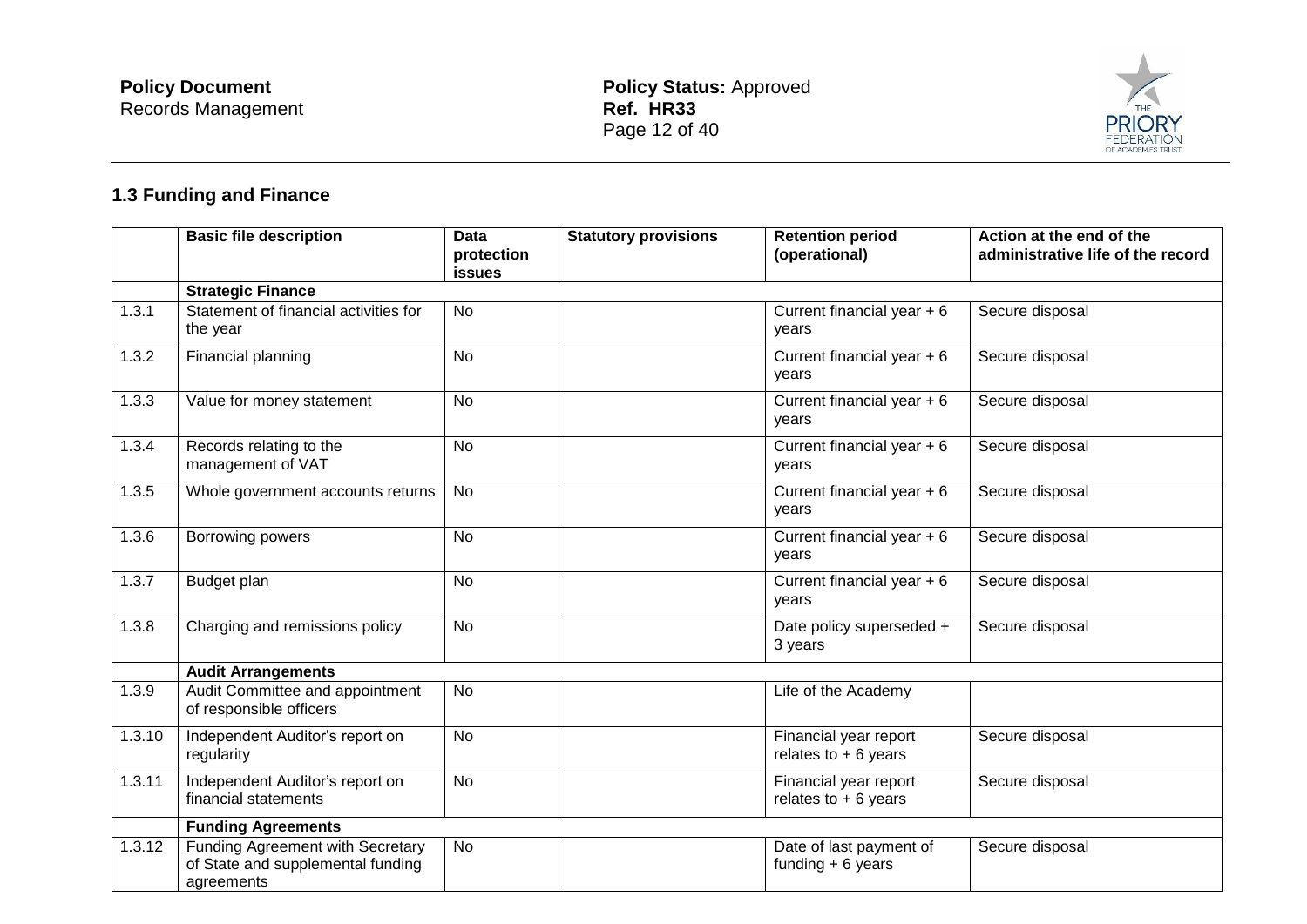

|        | <b>Basic file description</b>                                                                     | <b>Data</b><br>protection<br><b>issues</b> | <b>Statutory provisions</b>                                                                                             | <b>Retention period</b><br>(operational)                                                                                                                    | Action at the end of the<br>administrative life of the record |
|--------|---------------------------------------------------------------------------------------------------|--------------------------------------------|-------------------------------------------------------------------------------------------------------------------------|-------------------------------------------------------------------------------------------------------------------------------------------------------------|---------------------------------------------------------------|
| 1.3.13 | Funding Agreement - Termination<br>of the funding agreement                                       | No                                         |                                                                                                                         | Date of last payment of<br>funding $+6$ years                                                                                                               | Secure disposal                                               |
| 1.3.14 | Funding Records - Capital Grant                                                                   | <b>No</b>                                  |                                                                                                                         | Date of last payment of<br>funding $+6$ years                                                                                                               | Secure disposal                                               |
| 1.3.15 | Funding Records - Earmarked<br>Annual Grant (EAG)                                                 | <b>No</b>                                  |                                                                                                                         | Date of last payment of<br>funding $+ 6$ years                                                                                                              | Secure disposal                                               |
| 1.3.16 | Funding Records - General Annual<br>Grant (GAG)                                                   | No                                         |                                                                                                                         | Date of last payment of<br>funding $+6$ years                                                                                                               | Secure disposal                                               |
| 1.3.17 | Per pupil funding records                                                                         | <b>No</b>                                  |                                                                                                                         | Date of last payment of<br>funding $+6$ years                                                                                                               | Secure disposal                                               |
| 1.3.18 | <b>Exclusions agreement</b>                                                                       | No                                         |                                                                                                                         | Date of last payment of<br>funding $+6$ years                                                                                                               | Secure disposal                                               |
| 1.3.19 | Funding records                                                                                   | No                                         |                                                                                                                         | Date of last payment of<br>funding $+6$ years                                                                                                               | Secure disposal                                               |
| 1.3.20 | Gift Aid and Tax Relief                                                                           | <b>No</b>                                  |                                                                                                                         | Date of last payment of<br>funding $+6$ years                                                                                                               | Secure disposal                                               |
| 1.3.21 | Records relating to loans                                                                         | <b>No</b>                                  |                                                                                                                         | Date of last payment on<br>$loan + 6$ years if the loan is<br>under £10,000 or date of<br>last payment on loan + 12<br>years if the loan is over<br>£10,000 | Secure disposal                                               |
|        | <b>Payroll and pensions</b>                                                                       |                                            |                                                                                                                         |                                                                                                                                                             |                                                               |
| 1.3.22 | Maternity pay records                                                                             | Yes                                        | <b>Statutory Maternity Pay</b><br>(General) Regulations<br>1986 (SI1986/1960),<br>revised 1999 (SI1999/567)             | Current year + 3 years                                                                                                                                      | Secure disposal                                               |
| 1.3.23 | Records held under Retirement<br><b>Benefits Schemes (information</b><br>Powers) Regulations 1995 | Yes                                        | <b>Regulation 15 Retirement</b><br><b>Benefits Schemes</b><br>(Information Powers)<br>Regulations 1995<br>(SI1995/3103) | From the end of the year in<br>which the accounts were<br>signed for a minimum of 6<br>years                                                                | Secure disposal                                               |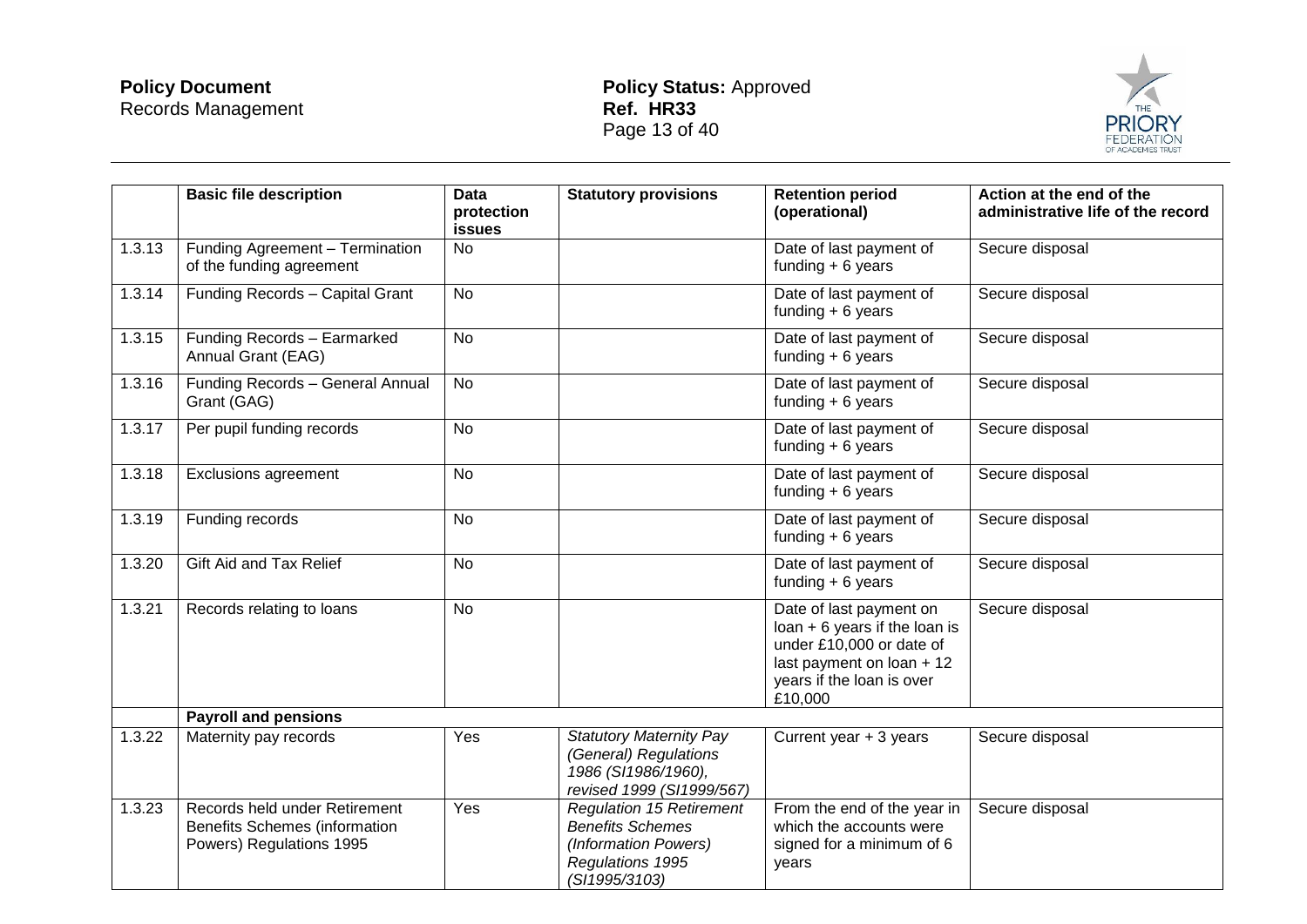

|        | <b>Basic file description</b>                                                                                                        | <b>Data</b><br>protection<br>issues | <b>Statutory provisions</b> | <b>Retention period</b><br>(operational)                              | Action at the end of the<br>administrative life of the record |
|--------|--------------------------------------------------------------------------------------------------------------------------------------|-------------------------------------|-----------------------------|-----------------------------------------------------------------------|---------------------------------------------------------------|
| 1.3.24 | Management of the Teachers'<br><b>Pension Scheme</b>                                                                                 | Yes                                 |                             | Date of last payment on<br>the pension $+6$ years                     | Secure disposal                                               |
| 1.3.25 | Records relating to pension<br>registrations                                                                                         | Yes                                 |                             | Date of last payment on<br>the pension $+ 6$ years                    | Secure disposal                                               |
| 1.3.26 | Payroll records                                                                                                                      | Yes                                 |                             | Date payroll run + 6 years                                            | Secure disposal                                               |
|        | <b>Risk Management and Insurance</b>                                                                                                 |                                     |                             |                                                                       |                                                               |
| 1.3.27 | Insurance policies                                                                                                                   | No                                  |                             | Date the policy expires $+6$<br>years                                 | Secure disposal                                               |
| 1.3.28 | Records relating to the settlement of<br>insurance claims                                                                            | No                                  |                             | Date claim settled $+6$<br>vears                                      | Secure disposal                                               |
| 1.3.29 | <b>Employer's Liability Insurance</b><br>Certificate                                                                                 | <b>No</b>                           |                             | Closure of the Academy +<br>40 years                                  | Secure disposal                                               |
|        | <b>Endowment Funds and Investments</b>                                                                                               |                                     |                             |                                                                       |                                                               |
| 1.3.30 | Investment policies                                                                                                                  | <b>No</b>                           |                             | Life of the investment $+6$<br>years                                  | Secure disposal                                               |
| 1.3.31 | Management of Endowment Funds                                                                                                        | <b>No</b>                           |                             | Life of the fund $+6$ years                                           | Secure disposal                                               |
|        | <b>Accounts and Statements</b>                                                                                                       |                                     |                             |                                                                       |                                                               |
| 1.3.32 | Annual accounts                                                                                                                      | <b>No</b>                           |                             | Current year $+6$ years                                               | Standard disposal                                             |
| 1.3.33 | Loans and grants managed by the<br>Academy                                                                                           | <b>No</b>                           |                             | Date of last payment on<br>the loan $+12$ years then<br><b>REVIEW</b> | Secure disposal                                               |
| 1.3.34 | <b>Student Grant applications</b>                                                                                                    | Yes                                 |                             | Current year + 3 years                                                | Secure disposal                                               |
| 1.3.35 | All records relating to the creation<br>and management of budgets,<br>including the Annual Budget<br>statement and background papers | <b>No</b>                           |                             | Life of the budget $+3$<br>years                                      | Secure disposal                                               |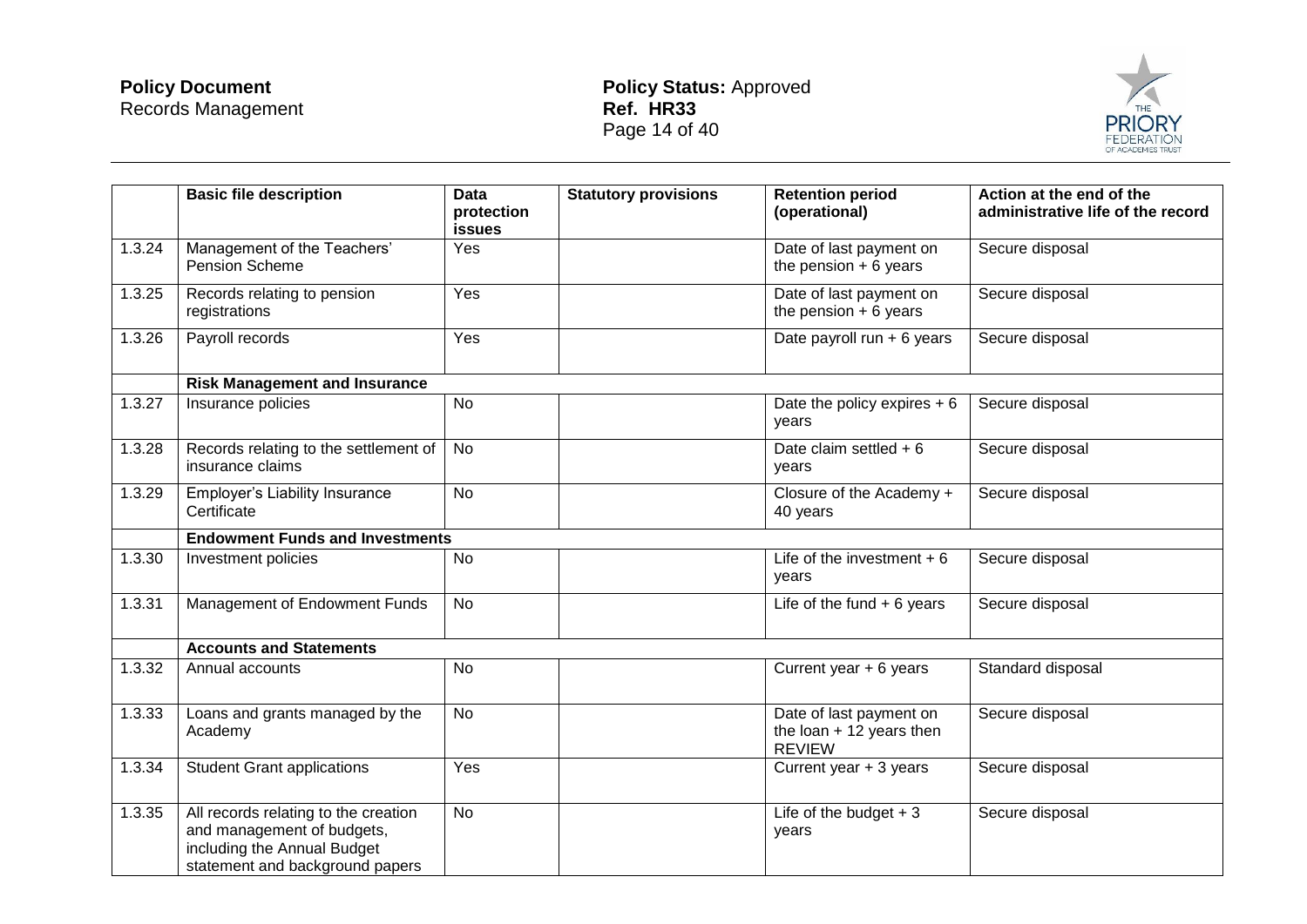

|        | <b>Basic file description</b>                                                      | <b>Data</b><br>protection<br><b>issues</b> | <b>Statutory provisions</b> | <b>Retention period</b><br>(operational)    | Action at the end of the<br>administrative life of the record |
|--------|------------------------------------------------------------------------------------|--------------------------------------------|-----------------------------|---------------------------------------------|---------------------------------------------------------------|
| 1.3.36 | Invoices, receipts, order books and<br>requisitions, delivery notices              | No                                         |                             | Current financial year $+6$<br>years        | Secure disposal                                               |
| 1.3.37 | Records relating to the collection<br>and banking of monies                        | No                                         |                             | Current financial year $+6$<br>years        | Secure disposal                                               |
| 1.3.38 | Records relating to the identification<br>and collection of debt                   | No                                         |                             | Current financial year $+6$<br>years        | Secure disposal                                               |
|        | <b>Contract Management</b>                                                         |                                            |                             |                                             |                                                               |
| 1.3.39 | All records relating to the<br>management of contracts under<br>seal               | <b>No</b>                                  | Limitation Act 1980         | Last payment on the<br>contract $+12$ years | Secure disposal                                               |
| 1.3.40 | All records relating to the<br>management of contracts under<br>signature          | <b>No</b>                                  | Limitation Act 1980         | Last payment on the<br>contract $+6$ years  | Secure disposal                                               |
| 1.3.41 | All records relating to the monitoring<br>of contracts                             | <b>No</b>                                  |                             | Current year + 2 years                      | Secure disposal                                               |
|        | <b>Asset Management</b>                                                            |                                            |                             |                                             |                                                               |
| 1.3.42 | Inventories of furniture and<br>equipment                                          | <b>No</b>                                  |                             | Current year $+ 6$ years                    | Secure disposal                                               |
| 1.3.43 | Burglary, theft and vandalism report<br>forms                                      | <b>No</b>                                  |                             | Current year $+ 6$ years                    | Secure disposal                                               |
| 1.3.44 | Records relating to the leasing of<br>shared facilities, such as sports<br>centres | <b>No</b>                                  |                             | Current year $+ 6$ years                    | Secure disposal                                               |
| 1.3.45 | Land and building valuations                                                       | <b>No</b>                                  |                             | Date valuation superseded<br>+6 years       | Secure disposal                                               |
| 1.3.46 | Disposal of assets                                                                 | <b>No</b>                                  |                             | Date asset disposed of +6<br>years          | Secure disposal                                               |
| 1.3.47 | Community School leases for land                                                   | <b>No</b>                                  |                             | Date lease expires + 6<br>years             | Secure disposal                                               |
| 1.3.48 | Commercial transfer arrangements                                                   | <b>No</b>                                  |                             | Date of transfer $+ 6$ years                | Secure disposal                                               |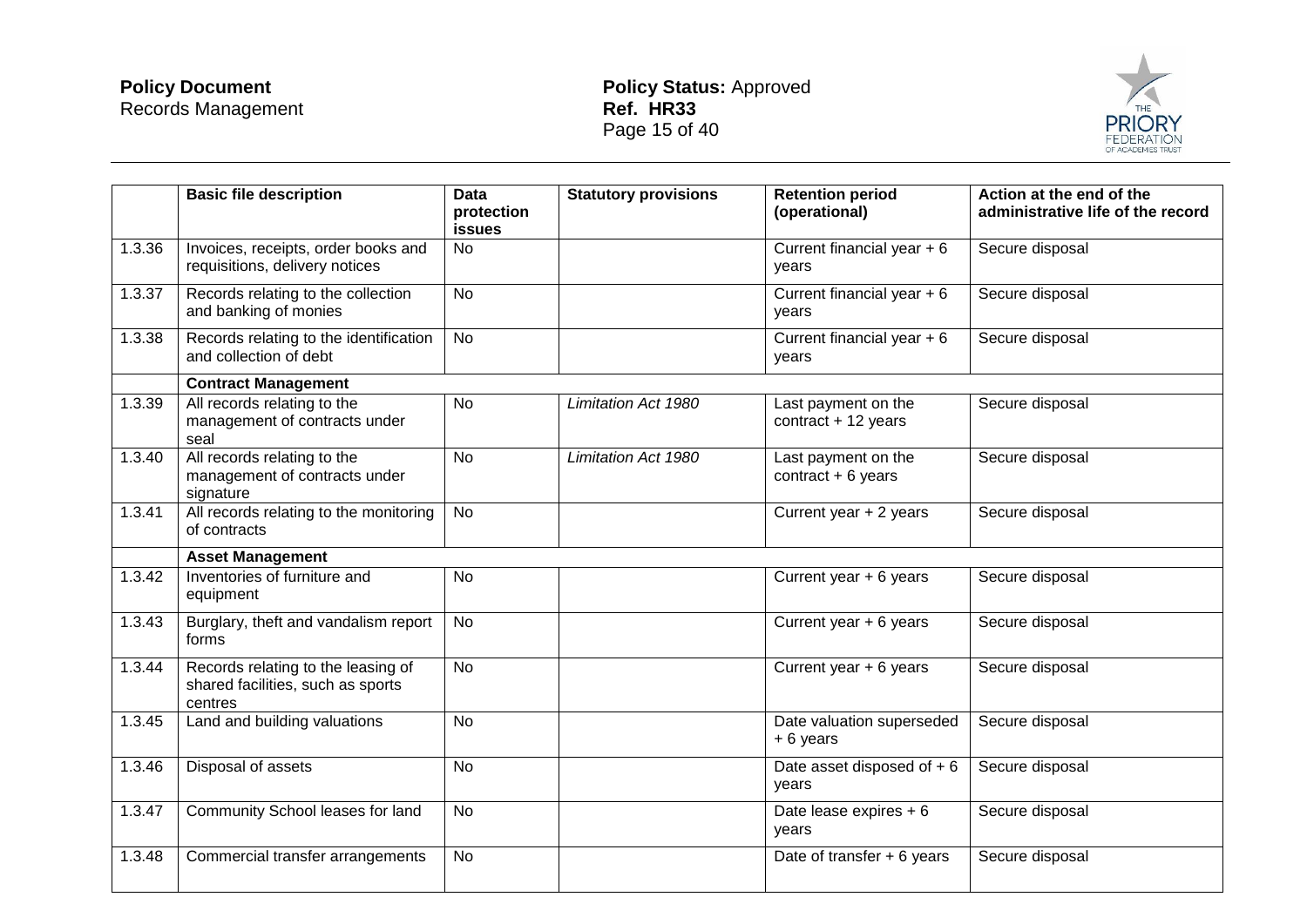

|        | <b>Basic file description</b>             | <b>Data</b><br>protection<br><b>issues</b> | <b>Statutory provisions</b> | <b>Retention period</b><br>(operational)             | Action at the end of the<br>administrative life of the record |
|--------|-------------------------------------------|--------------------------------------------|-----------------------------|------------------------------------------------------|---------------------------------------------------------------|
| 1.3.49 | Transfers of land to the Academy<br>Trust | <b>No</b>                                  |                             | Life of land ownership then<br>transfer to new owner | Secure disposal                                               |
| 1.3.50 | Transfers of freehold land                | <b>No</b>                                  |                             | Life of land ownership then<br>transfer to new owner | Secure disposal                                               |
|        | <b>School Fund</b>                        |                                            |                             |                                                      |                                                               |
| 1.3.51 | School Fund - Cheque books                | <b>No</b>                                  |                             | Current year $+ 6$ years                             | Secure disposal                                               |
| 1.3.52 | School fund - Paying in books             | No                                         |                             | Current year + 6 years                               | Secure disposal                                               |
| 1.3.53 | School Fund - Ledger                      | <b>No</b>                                  |                             | Current year $+ 6$ years                             | Secure disposal                                               |
| 1.3.54 | School Fund - Invoices                    | <b>No</b>                                  |                             | Current year $+ 6$ years                             | Secure disposal                                               |
| 1.3.55 | School Fund - Receipts                    | <b>No</b>                                  |                             | Current year $+ 6$ years                             | Secure disposal                                               |
| 1.3.56 | School Fund - Bank statements             | <b>No</b>                                  |                             | Current year + 6 years                               | Secure disposal                                               |
| 1.3.57 | School Fund - Journey books               | <b>No</b>                                  |                             | Current year $+ 6$ years                             | Secure disposal                                               |
|        | <b>School Meals</b>                       |                                            |                             |                                                      |                                                               |
| 1.3.58 | Free school meals registers               | Yes                                        |                             | Current year $+ 6$ years                             | Secure disposal                                               |
| 1.3.59 | Schools meals registers                   | Yes                                        |                             | Current year + 3 years                               | Secure disposal                                               |
| 1.3.60 | School meals summary sheets               | <b>No</b>                                  |                             | Current year + 3 years                               | Secure disposal                                               |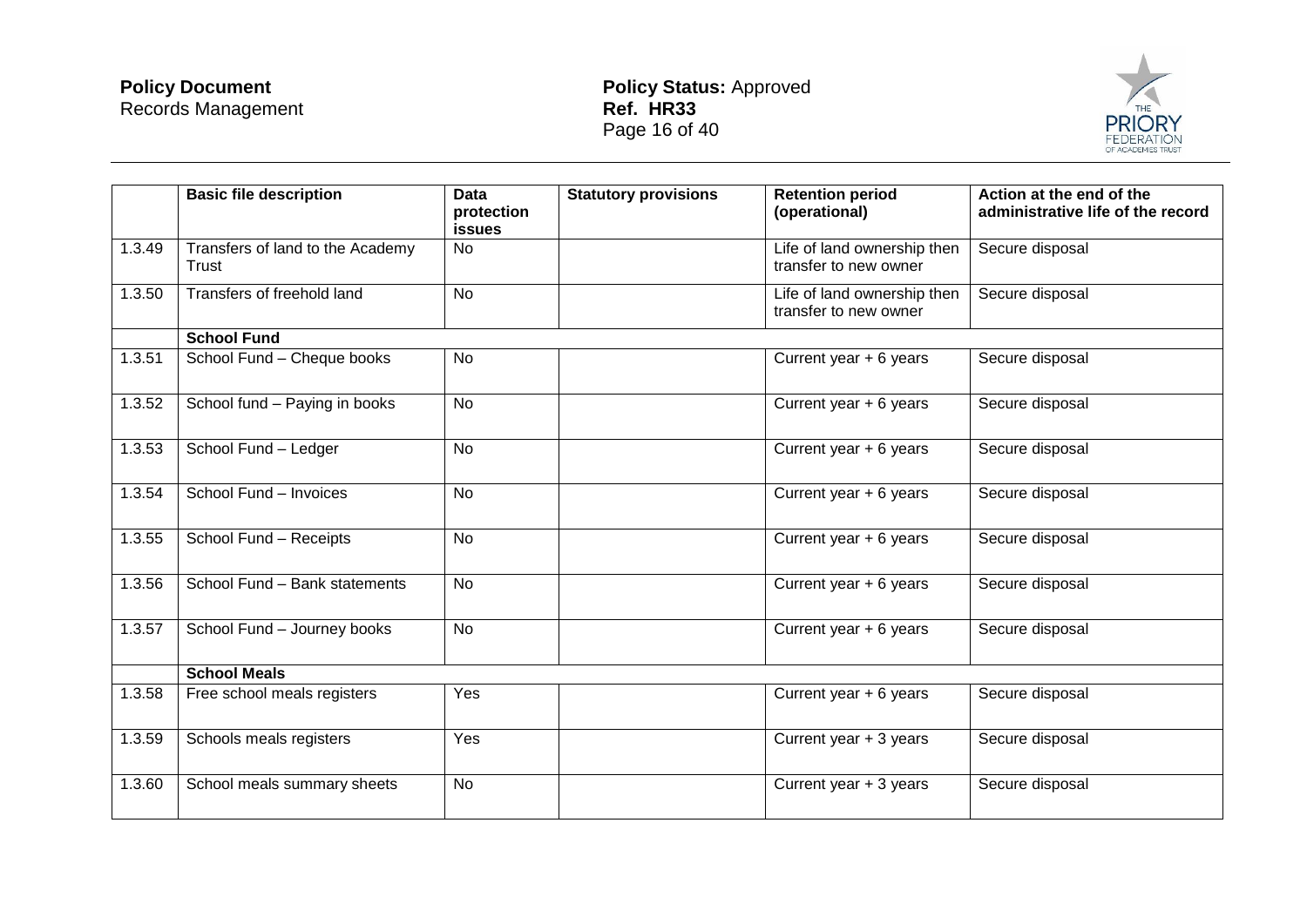

# **1.4 Policies, Frameworks and Overarching Requirements**

|       | <b>Basic file description</b>                                                                            | Data<br>protection<br><b>issues</b> | <b>Statutory provisions</b> | <b>Retention period</b><br>(operational)      | Action at the end of the<br>administrative life of the record |
|-------|----------------------------------------------------------------------------------------------------------|-------------------------------------|-----------------------------|-----------------------------------------------|---------------------------------------------------------------|
| 1.4.1 | Data Protection Policy, including<br>data protection notification                                        | <b>No</b>                           |                             | Date policy superseded +<br>6 years           | Secure disposal                                               |
| 1.4.2 | Freedom of Information Policy                                                                            | <b>No</b>                           |                             | Date policy superseded +<br>6 years           | Secure disposal                                               |
| 1.4.3 | Information Security Breach Policy                                                                       | <b>No</b>                           |                             | Date policy superseded +<br>6 years           | Secure disposal                                               |
| 1.4.4 | <b>Special Educational Needs Policy</b>                                                                  | No                                  |                             | Date policy superseded +<br>6 years           | Secure disposal                                               |
| 1.4.5 | <b>Complaints Policy</b>                                                                                 | <b>No</b>                           |                             | Date policy superseded +<br>6 years           | Secure disposal                                               |
| 1.4.6 | <b>Risk and Control Framework</b>                                                                        | <b>No</b>                           |                             | Life of framework $+6$ years                  | Secure disposal                                               |
| 1.4.7 | Rules and Bylaws                                                                                         | <b>No</b>                           |                             | Date rules or bylaws<br>superseded $+6$ years | Secure disposal                                               |
| 1.4.8 | Home School Agreements                                                                                   | <b>No</b>                           |                             | Date agreement revised +<br>6 years           | Secure disposal                                               |
| 1.4.9 | <b>Equality Information and Objectives</b><br>(public sector equality duty)<br>Statement for publication | <b>No</b>                           |                             | Date of statement $+6$<br>years               | Secure disposal                                               |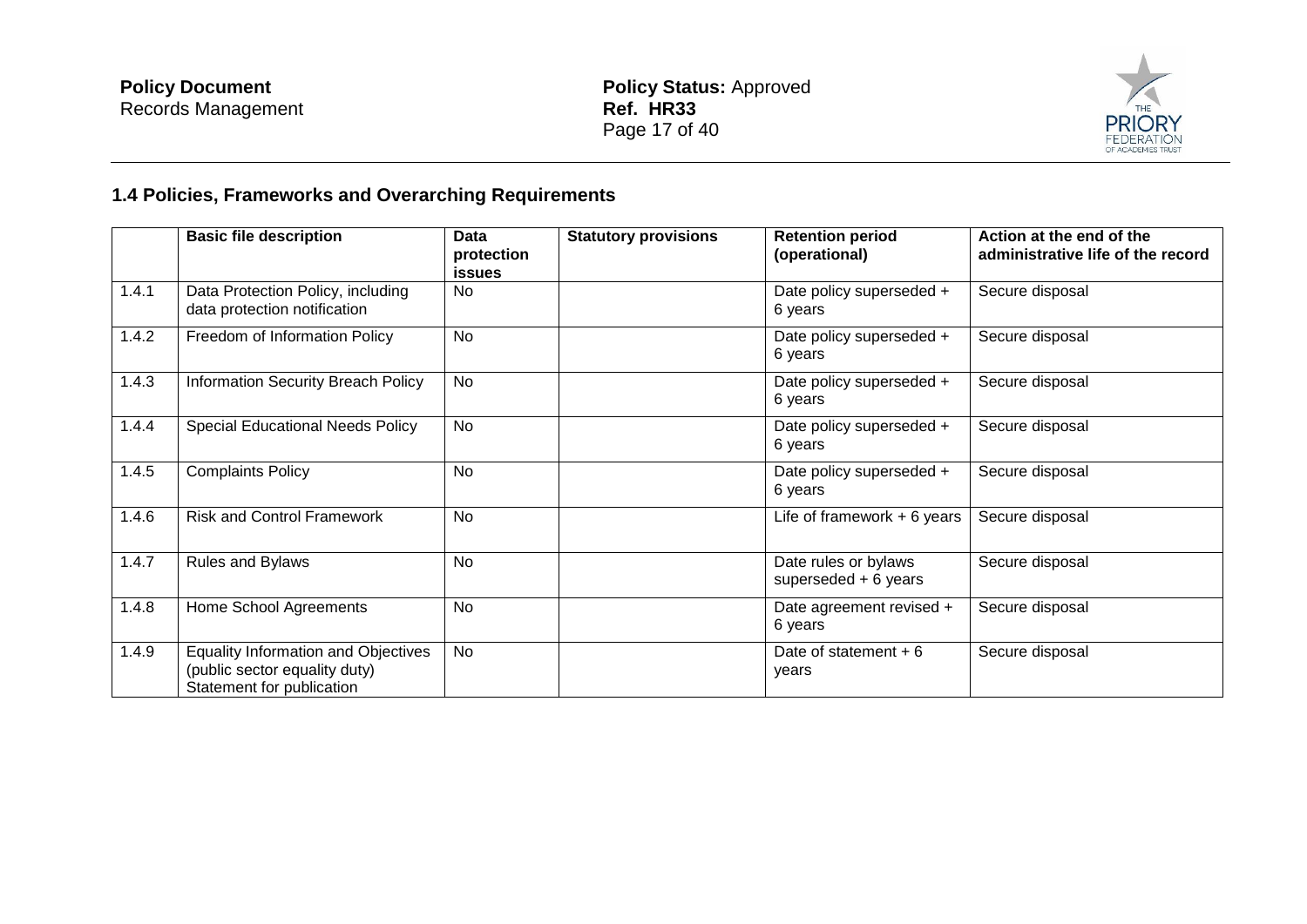

# **2. Human Resources**

### **2.1 Recruitment**

|       | <b>Basic file description</b>                                                                            | <b>Data</b><br>protection<br><b>issues</b> | <b>Statutory provisions</b>                                     | <b>Retention period</b><br>(operational)                                                                                                                                                                                                                        | Action at the end of the<br>administrative life of the record |
|-------|----------------------------------------------------------------------------------------------------------|--------------------------------------------|-----------------------------------------------------------------|-----------------------------------------------------------------------------------------------------------------------------------------------------------------------------------------------------------------------------------------------------------------|---------------------------------------------------------------|
| 2.1.1 | All records leading up to the<br>appointment of a new Headteacher                                        | Yes                                        |                                                                 | Date of appointment $+6$<br>vears                                                                                                                                                                                                                               | Secure disposal                                               |
| 2.1.2 | All records leading up to the<br>appointment of a new member of<br>staff - unsuccessful candidates       | Yes                                        |                                                                 | Date of appointment of<br>successful candidate $+6$<br>months                                                                                                                                                                                                   | Secure disposal                                               |
| 2.1.3 | All records leading up to the<br>appointment of a new member of<br>staff - successful candidate          | Yes                                        |                                                                 | All relevant information<br>should be added to the<br>Staff Personnel File (see<br>below) and all other<br>information retained for 6<br>months                                                                                                                 | Secure disposal                                               |
| 2.1.4 | Pre-employment vetting information<br>- DBS Checks                                                       | <b>No</b>                                  | <b>DBS Update Service</b><br><b>Employer Guide</b>              | Information relating to the<br>DBS certificate should be<br>added to the Staff<br>Personnel File                                                                                                                                                                | Secure disposal                                               |
| 2.1.5 | Proofs of identity collected as part of<br>the process of checking "portable"<br>enhanced DBS disclosure | Yes                                        |                                                                 | Date of appointment $+6$<br>years                                                                                                                                                                                                                               | Secure disposal                                               |
| 2.1.6 | Pre-employment vetting information<br>- Evidence proving the right to work<br>in the United Kingdom      | Yes                                        | An employer's guide to<br>right to work checks (Home<br>Office) | Where possible, these<br>documents should be<br>added to the Staff<br>Personnel file, but if they<br>are kept separately, then<br>the Home Office requires<br>that the documents are<br>kept for termination of the<br>employment plus not less<br>than 2 years | Secure disposal                                               |
| 2.1.7 | Records relating to the employment<br>of overseas teachers                                               | Yes                                        |                                                                 | Where possible, these<br>documents should be<br>added to the Staff                                                                                                                                                                                              | Secure disposal                                               |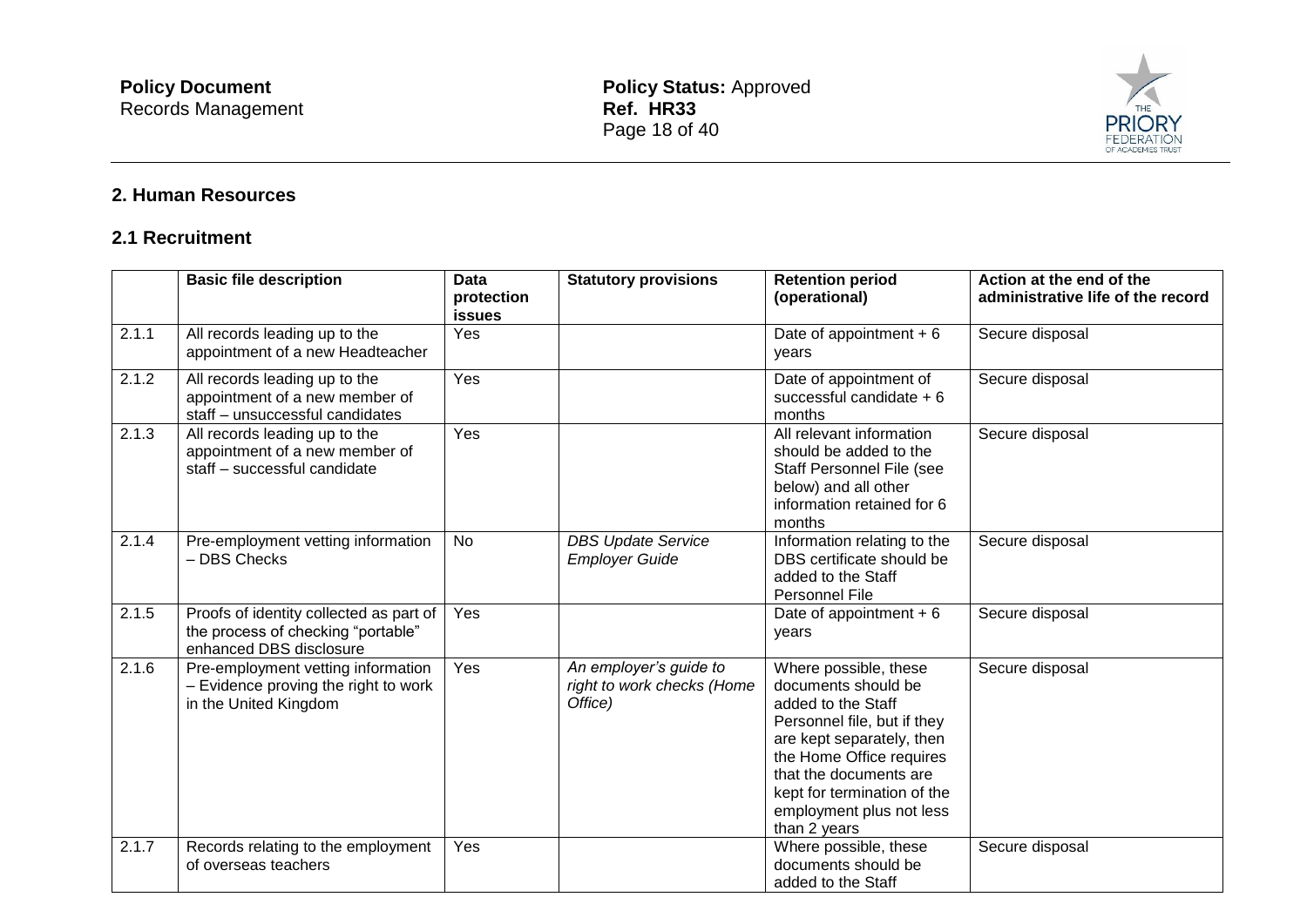

| <b>Basic file description</b>           | Data<br>protection<br>issues | <b>Statutory provisions</b> | <b>Retention period</b><br>(operational)                                                                                                                                                  | Action at the end of the<br>administrative life of the record |
|-----------------------------------------|------------------------------|-----------------------------|-------------------------------------------------------------------------------------------------------------------------------------------------------------------------------------------|---------------------------------------------------------------|
|                                         |                              |                             | Personnel file, but if they<br>are kept separately, then<br>the Home Office requires<br>that the documents are<br>kept for termination of the<br>employment plus not less<br>than 2 years |                                                               |
| Records relating to the TUPE<br>process | Yes                          |                             | Date last member of staff<br>transfers or leaves the<br>organisations $+6$ years                                                                                                          | Secure disposal                                               |

# **2.2 Operational Staff Management**

|       | <b>Basic file description</b>                                                        | Data<br>protection<br><b>issues</b> | <b>Statutory provisions</b>        | <b>Retention period</b><br>(operational)         | Action at the end of the<br>administrative life of the record |
|-------|--------------------------------------------------------------------------------------|-------------------------------------|------------------------------------|--------------------------------------------------|---------------------------------------------------------------|
| 2.2.1 | Staff Personnel File, including<br>employment contract and staff<br>training records | <b>Yes</b>                          | Limitation Act 1980<br>(Section 2) | Termination of<br>employment $+6$ years          | Secure disposal                                               |
| 2.2.2 | Timesheets                                                                           | Yes                                 |                                    | Current year $+ 6$ years                         | Secure disposal                                               |
| 2.2.3 | Annual appraisal/assessment<br>records                                               | Yes                                 |                                    | Current year + 5 years                           | Secure disposal                                               |
| 2.2.4 | Records relating to the agreement<br>of pay and conditions                           | No                                  |                                    | Date pay and conditions<br>superseded $+6$ years | Secure disposal                                               |
| 2.2.5 | Training needs analysis                                                              | <b>No</b>                           |                                    | Current year + 1 year                            | Secure disposal                                               |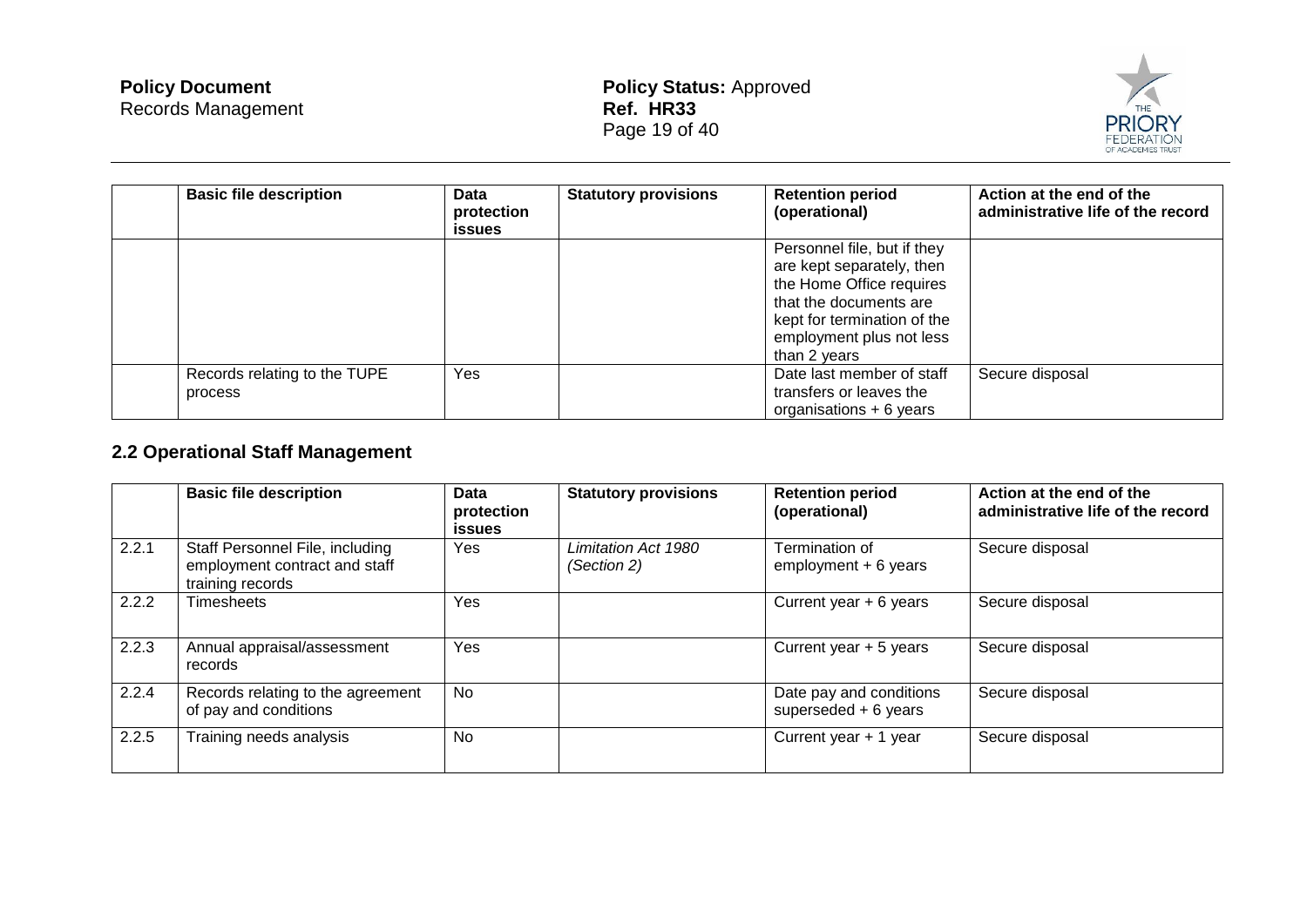

# **2.3 Management of Disciplinary and Grievance Processes**

|       | <b>Basic file description</b>                                                                                                  | Data<br>protection<br><b>issues</b> | <b>Statutory provisions</b>                                                                                                                                                                   | <b>Retention period</b><br>(operational)                                                                                          | Action at the end of the<br>administrative life of the record |
|-------|--------------------------------------------------------------------------------------------------------------------------------|-------------------------------------|-----------------------------------------------------------------------------------------------------------------------------------------------------------------------------------------------|-----------------------------------------------------------------------------------------------------------------------------------|---------------------------------------------------------------|
| 2.3.1 | Allegation which is child protection<br>in nature against a member of staff,<br>including where the allegation is<br>unfounded | Yes                                 | Keeping children safe in<br>education 2020<br>Working together to<br>safeguard children. A guide<br>to inter-agency working to<br>safeguarding and promote<br>the welfare of children<br>2018 | Until the person's normal<br>retirement age or 10 years<br>from the date of the<br>allegation, whichever is<br>longer then REVIEW | Secure disposal<br>These records must be shredded             |
| 2.3.2 | <b>Disciplinary Proceedings</b>                                                                                                | Yes                                 |                                                                                                                                                                                               |                                                                                                                                   |                                                               |
|       | Oral warning                                                                                                                   |                                     |                                                                                                                                                                                               | Date of warning $+6$<br>months*                                                                                                   | Secure disposal**                                             |
|       | Written warning - level 1                                                                                                      |                                     |                                                                                                                                                                                               | Date of warning $+6$<br>months*                                                                                                   | Secure disposal**                                             |
|       | Written warning - level 2                                                                                                      |                                     |                                                                                                                                                                                               | Date of warning $+12$<br>months*                                                                                                  | Secure disposal**                                             |
|       | Final warning                                                                                                                  |                                     |                                                                                                                                                                                               | Date of warning $+18$<br>months*                                                                                                  | Secure disposal**                                             |
|       | Case not found                                                                                                                 |                                     |                                                                                                                                                                                               | If the incident is child<br>protection related, then<br>see 2.3.1. Otherwise,<br>dispose of at the<br>conclusion of the case.     | Secure disposal**                                             |

\* Where the warning relates to child protection issues, see section 2.3.1

\*\* If warnings are placed on personnel files, then they must be weeded from the file.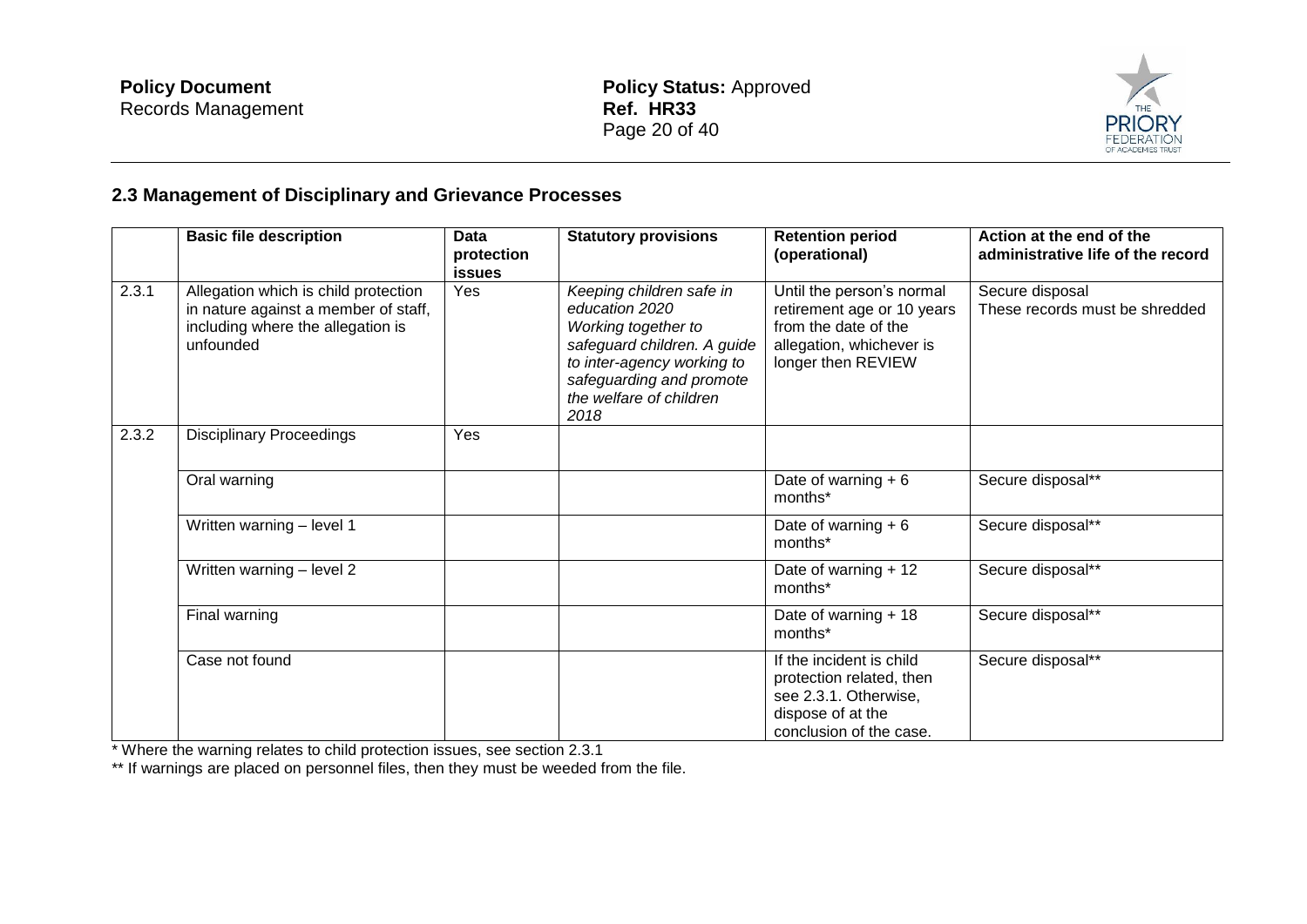

# **2.4 Health and Safety**

|                    | <b>Basic file description</b>                                                                                           | <b>Data</b><br>protection<br><b>issues</b> | <b>Statutory provisions</b>                                                                                                                                                  | <b>Retention period</b><br>(operational)                                                                                                                                                                           | Action at the end of the<br>administrative life of the record |
|--------------------|-------------------------------------------------------------------------------------------------------------------------|--------------------------------------------|------------------------------------------------------------------------------------------------------------------------------------------------------------------------------|--------------------------------------------------------------------------------------------------------------------------------------------------------------------------------------------------------------------|---------------------------------------------------------------|
| 2.4.1              | Health and Safety policy statements                                                                                     | No                                         |                                                                                                                                                                              | Life of the policy $+3$ years                                                                                                                                                                                      | Secure disposal                                               |
| 2.4.2              | Health and Safety risk assessments                                                                                      | No                                         |                                                                                                                                                                              | Life of the risk assessment<br>+ 3 years                                                                                                                                                                           | Secure disposal                                               |
| 2.4.3              | Records relating to accident/injury<br>at work                                                                          | Yes                                        |                                                                                                                                                                              | Date of the incident $+12$<br>years<br>In the case of serious<br>accidents, a further<br>retention period will need<br>to be applied                                                                               | Secure disposal                                               |
| 2.4.4              | Accident reporting                                                                                                      | Yes                                        | Social Security (Claims and<br><b>Payments) Regulations</b><br>1979 Regulation 25.<br>Social Security<br><b>Administration Act 1992</b><br>Section 8. Limitation Act<br>1980 | The official Accident Book<br>must be retained for 3<br>years after the last entry in<br>the book. The book may<br>be in paper or electronic<br>format<br>The incident reporting form<br>may be retained as below: |                                                               |
|                    | <b>Adults</b>                                                                                                           |                                            |                                                                                                                                                                              | Date of incident $+6$ years                                                                                                                                                                                        | Secure disposal                                               |
|                    | Children                                                                                                                |                                            |                                                                                                                                                                              | Date of birth of the child +<br>25 years                                                                                                                                                                           | Secure disposal                                               |
| $\overline{2.4.5}$ | Control of Substances Hazardous to<br>Health (COSHH)                                                                    | $\overline{N}$                             |                                                                                                                                                                              | Current year + 10 years<br>then REVIEW                                                                                                                                                                             | Secure disposal                                               |
| 2.4.6              | Process of monitoring of areas<br>where employees and persons are<br>likely to have come into contact with<br>asbestos  | <b>No</b>                                  |                                                                                                                                                                              | Last action $+40$ years                                                                                                                                                                                            | Secure disposal                                               |
| 2.4.7              | Process of monitoring of areas<br>where employees and persons are<br>likely to have come into contact with<br>radiation | <b>No</b>                                  |                                                                                                                                                                              | Last action $+50$ years                                                                                                                                                                                            | Secure disposal                                               |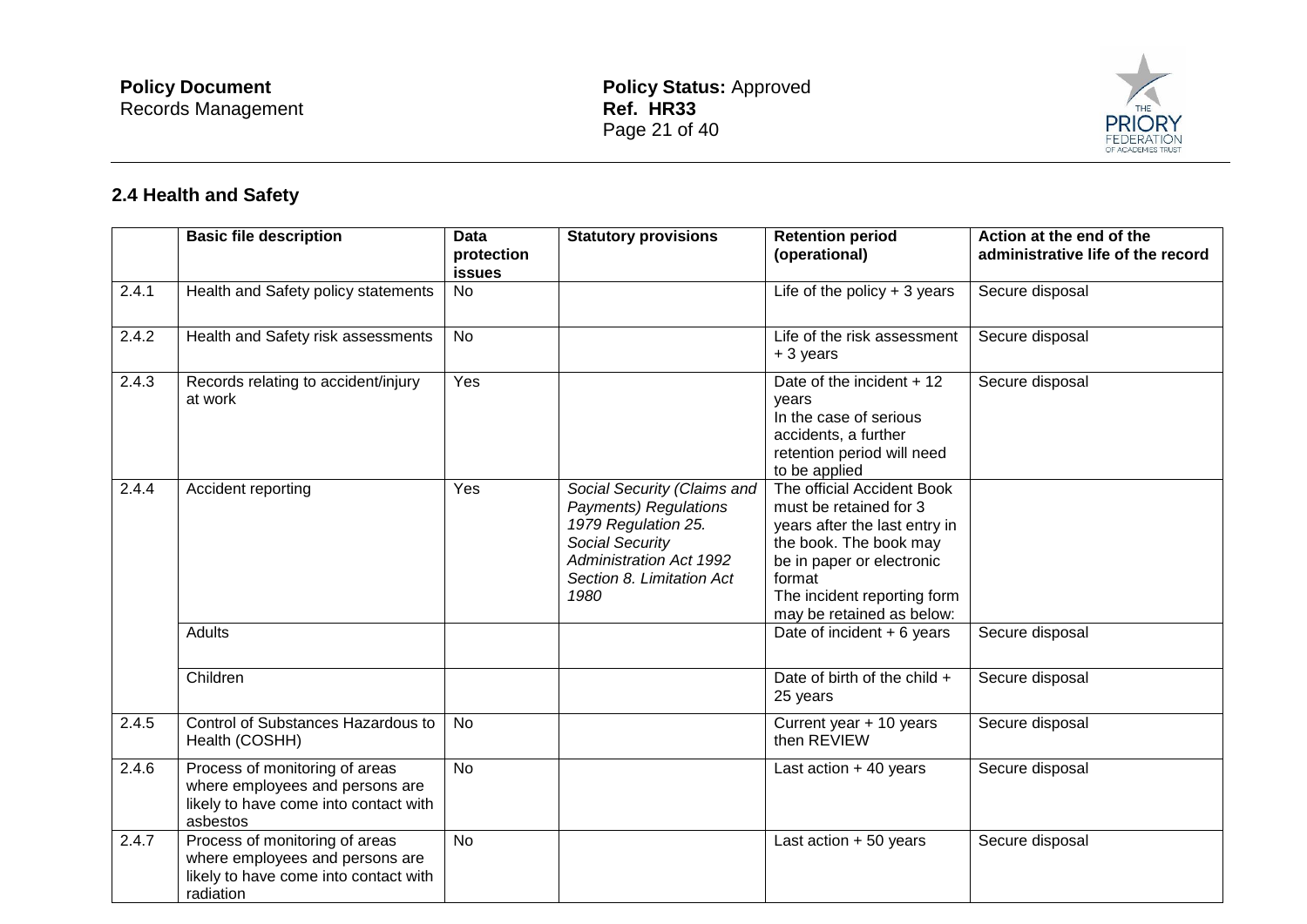| <b>Policy Document</b>    |
|---------------------------|
| <b>Records Management</b> |



|        | <b>Basic file description</b> | Data<br>protection<br><b>issues</b> | <b>Statutory provisions</b> | <b>Retention period</b><br>(operational) | Action at the end of the<br>administrative life of the record |
|--------|-------------------------------|-------------------------------------|-----------------------------|------------------------------------------|---------------------------------------------------------------|
| 2.4.8  | Fire precautions log books    | No.                                 |                             | Current year $+ 6$ years                 | Secure disposal                                               |
| 2.4.9  | Fire risk assessments         | No.                                 | Fire Service Order 2005     | Life of the risk assessment<br>+ 6 years | Secure disposal                                               |
| 2.4.10 | Incident reports              | Yes                                 |                             | Current year + 20 years                  | Secure disposal                                               |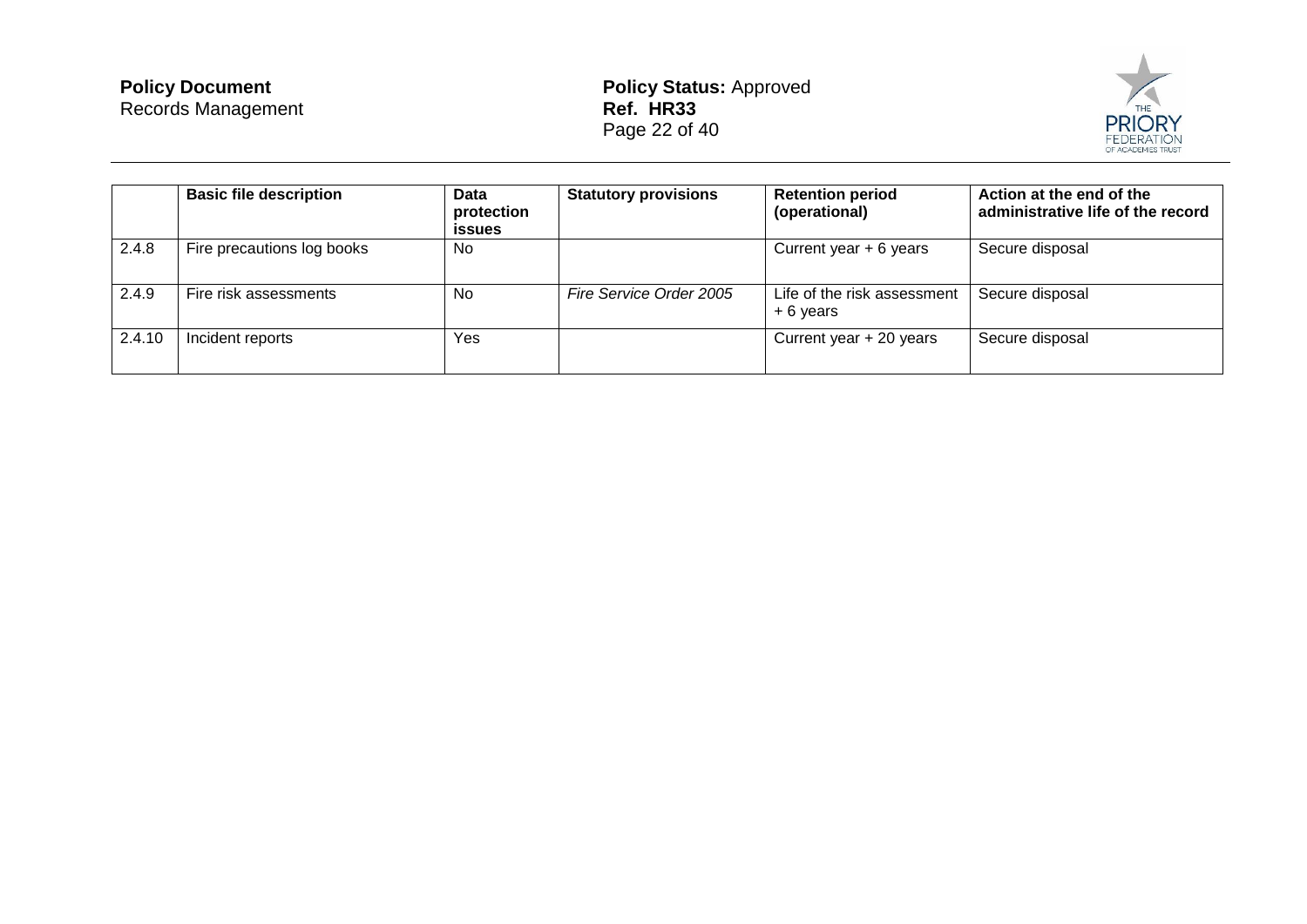

# **3. Management of the Academy**

### **3.1 Admissions**

|       | <b>Basic file description</b>                                                                         | <b>Data</b><br>protection<br><b>issues</b> | <b>Statutory provisions</b>                                                                                                                                                                                   | <b>Retention period</b><br>(operational)                                                                                               | Action at the end of the<br>administrative life of the record |
|-------|-------------------------------------------------------------------------------------------------------|--------------------------------------------|---------------------------------------------------------------------------------------------------------------------------------------------------------------------------------------------------------------|----------------------------------------------------------------------------------------------------------------------------------------|---------------------------------------------------------------|
| 3.1.1 | All records relating to the creation<br>and implementation of the School<br><b>Admissions' Policy</b> | <b>No</b>                                  | <b>School Admissions Code</b><br><b>Statutory Guidance for</b><br>admission authorities.<br>governing bodies, local<br>authorities, schools'<br>adjudicators and admission<br>appeals panels<br>December 2014 | Life of the policy $+3$ years<br>then REVIEW                                                                                           | Secure disposal                                               |
| 3.1.2 | Admissions – if the admission is<br>successful                                                        | Yes                                        | <b>School Admissions Code</b><br><b>Statutory Guidance for</b><br>admission authorities.<br>governing bodies, local<br>authorities, schools'<br>adjudicators and admission<br>appeals panels<br>December 2014 | Date of admission + 1 year                                                                                                             | Secure disposal                                               |
| 3.1.3 | Admissions - if the appeal is<br>unsuccessful                                                         | Yes                                        | <b>School Admissions Code</b><br><b>Statutory Guidance for</b><br>admission authorities,<br>governing bodies, local<br>authorities, schools'<br>adjudicators and admission<br>appeals panels<br>December 2014 | Resolution of the case + 1<br>year                                                                                                     | Secure disposal                                               |
| 3.1.4 | Register of admissions                                                                                | Yes                                        | School attendance:<br>Departmental advice for<br>maintained schools,<br>Academies, independent<br>schools and local<br>authorities                                                                            | Every entry in the<br>admission register must be<br>preserved for a period of 3<br>years after the date on<br>which the entry was made | <b>REVIEW</b>                                                 |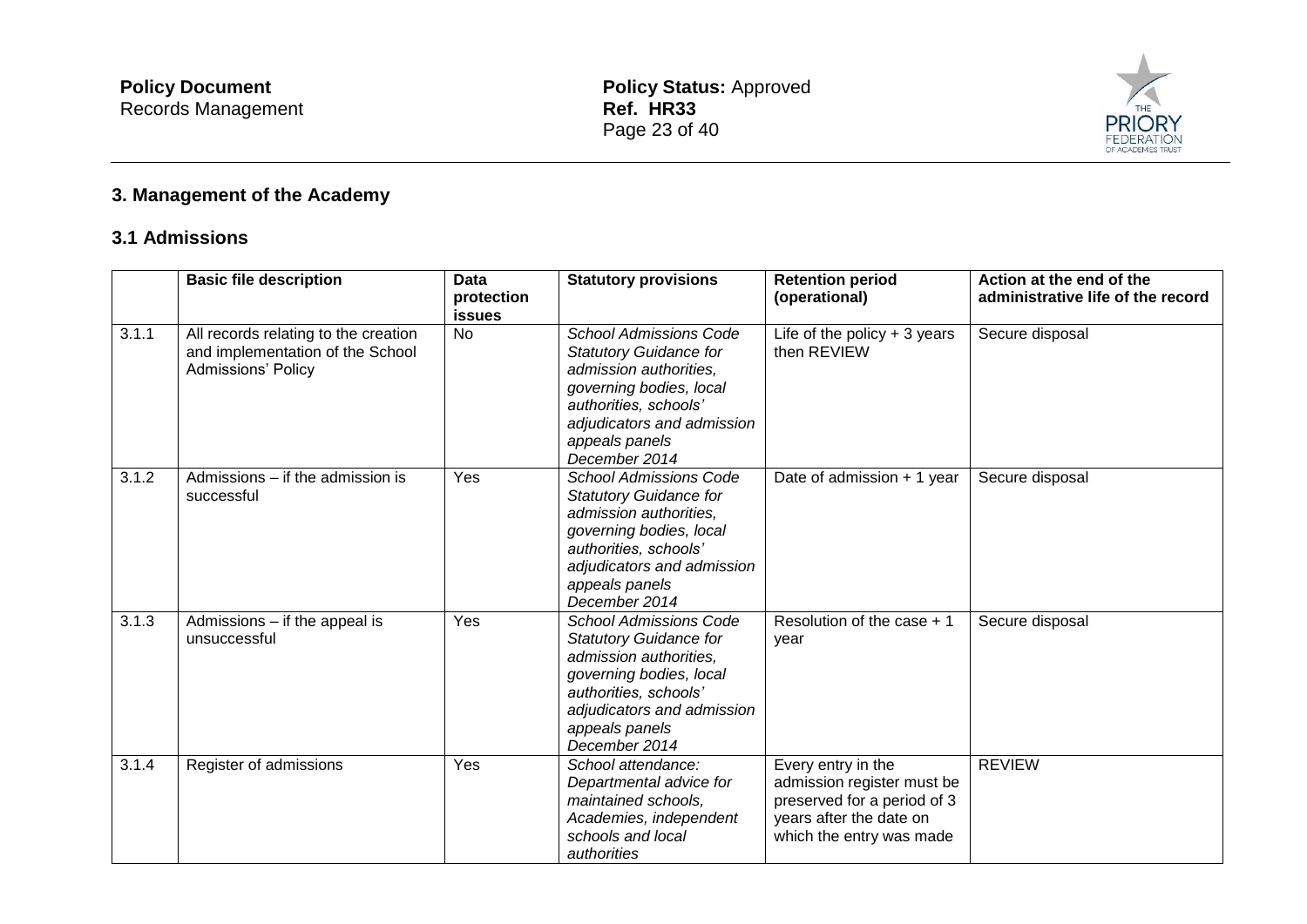#### **Policy Document** Records Management

#### **Policy Status:** Approved **Ref. HR33** Page 24 of 40



|       | <b>Basic file description</b>                                                                                  | Data<br>protection<br>issues | <b>Statutory provisions</b>                                                                                                                                                                            | <b>Retention period</b><br>(operational)              | Action at the end of the<br>administrative life of the record |
|-------|----------------------------------------------------------------------------------------------------------------|------------------------------|--------------------------------------------------------------------------------------------------------------------------------------------------------------------------------------------------------|-------------------------------------------------------|---------------------------------------------------------------|
| 3.1.5 | Admissions - Secondary Schools -<br>Casual                                                                     | Yes                          |                                                                                                                                                                                                        | Current year + 1 year                                 | Secure disposal                                               |
| 3.1.6 | Proofs of address supplied by<br>parents as part of the admissions<br>process                                  | Yes                          | School Admissions Code<br><b>Statutory Guidance for</b><br>admission authorities,<br>governing bodies, local<br>authorities, schools'<br>adjudicators and admission<br>appeals panels<br>December 2014 | Current year + 1 year                                 | Secure disposal                                               |
| 3.1.7 | Supplementary information form,<br>including additional information such<br>as religion and medical conditions | Yes                          |                                                                                                                                                                                                        |                                                       |                                                               |
|       | For successful admissions                                                                                      |                              |                                                                                                                                                                                                        | This information should be<br>added to the pupil file | Secure disposal                                               |
|       | For unsuccessful admissions                                                                                    |                              |                                                                                                                                                                                                        | Until appeals process is<br>complete                  | Secure disposal                                               |

# **3.2 Headteacher and Senior Leadership Team**

|       | <b>Basic file description</b>                                                                         | <b>Data</b><br>protection<br><b>issues</b>                                                  | <b>Statutory provisions</b> | <b>Retention period</b><br>(operational)                                  | Action at the end of the<br>administrative life of the record |
|-------|-------------------------------------------------------------------------------------------------------|---------------------------------------------------------------------------------------------|-----------------------------|---------------------------------------------------------------------------|---------------------------------------------------------------|
| 3.2.1 | Log books of activity in the school<br>maintained by the Headteacher                                  | There may be if<br>the log book<br>refers to<br>individual pupils<br>or members of<br>staff |                             | Date of last entry in the<br>book $+$ a minimum of 6<br>years then REVIEW | Secure disposal                                               |
| 3.2.2 | Minutes of Senior Leadership Team<br>meetings and meetings of other<br>internal administrative bodies | There may be if<br>the minutes<br>refer to<br>individual pupils<br>or members of            |                             | Date of the meeting $+3$<br>years then REVIEW                             | Secure disposal                                               |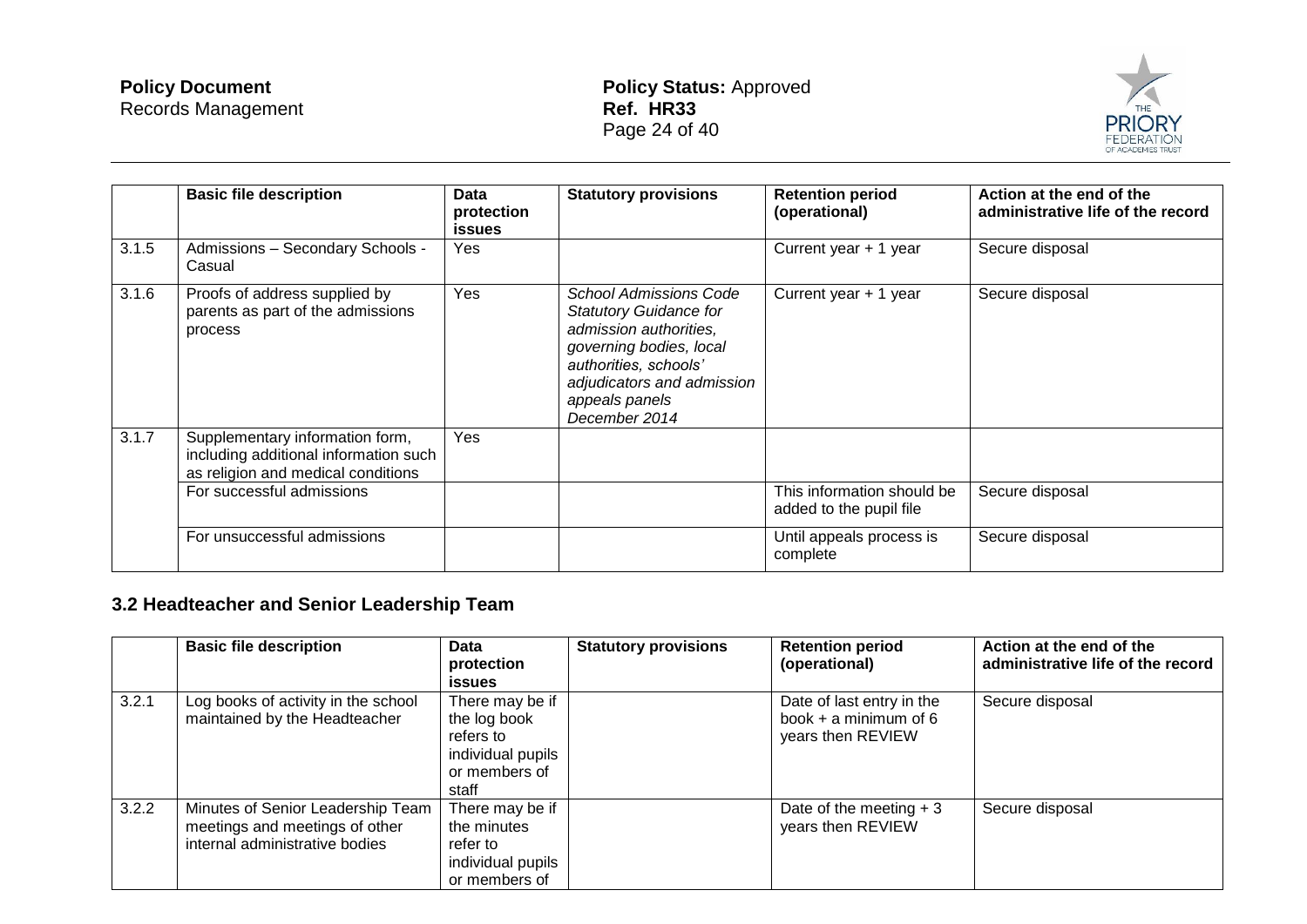

|       | <b>Basic file description</b>                                                                                                                                                | Data<br>protection<br><b>issues</b>                                                                  | <b>Statutory provisions</b> | <b>Retention period</b><br>(operational)        | Action at the end of the<br>administrative life of the record |
|-------|------------------------------------------------------------------------------------------------------------------------------------------------------------------------------|------------------------------------------------------------------------------------------------------|-----------------------------|-------------------------------------------------|---------------------------------------------------------------|
|       |                                                                                                                                                                              | staff                                                                                                |                             |                                                 |                                                               |
| 3.2.3 | Reports created by the<br>Headteacher or the Leadership<br>Team                                                                                                              | There may be if<br>the reports refer<br>to individual<br>pupils or<br>members of<br>staff            |                             | Date of the report $+3$<br>years then REVIEW    | Secure disposal                                               |
| 3.2.4 | Records created by Headteacher,<br>Deputy Headteacher, Assistant<br>Headteachers, Heads of Year and<br>other members of staff with<br>administrative responsibilities        | There may be if<br>the records<br>refer to<br>individual pupils<br>or members of<br>staff            |                             | Current academic year $+6$<br>years then REVIEW | Secure disposal                                               |
| 3.2.5 | Correspondence created by<br>Headteacher, Deputy Headteacher,<br>Assistant Headteachers, Heads of<br>Year and other members of staff<br>with administrative responsibilities | There may be if<br>the<br>correspondence<br>refers to<br>individual pupils<br>or members of<br>staff |                             | Date of correspondence +<br>3 years then REVIEW | Secure disposal                                               |
| 3.2.6 | Professional Development Plans                                                                                                                                               | Yes                                                                                                  |                             | Life of the plan $+6$ years                     | Secure disposal                                               |

# **3.3 Operational Administration**

|       | <b>Basic file description</b>                                                 | Data<br>protection<br><b>issues</b> | <b>Statutory provisions</b> | <b>Retention period</b><br>(operational)       | Action at the end of the<br>administrative life of the record |
|-------|-------------------------------------------------------------------------------|-------------------------------------|-----------------------------|------------------------------------------------|---------------------------------------------------------------|
| 3.3.1 | Management of complaints                                                      | Yes                                 |                             | Date of complaint resolved<br>$+3$ years       | Secure disposal                                               |
| 3.3.2 | Records relating to the<br>management of contracts with<br>external providers | N <sub>0</sub>                      |                             | Date of last payment on<br>contract $+6$ years | Secure disposal                                               |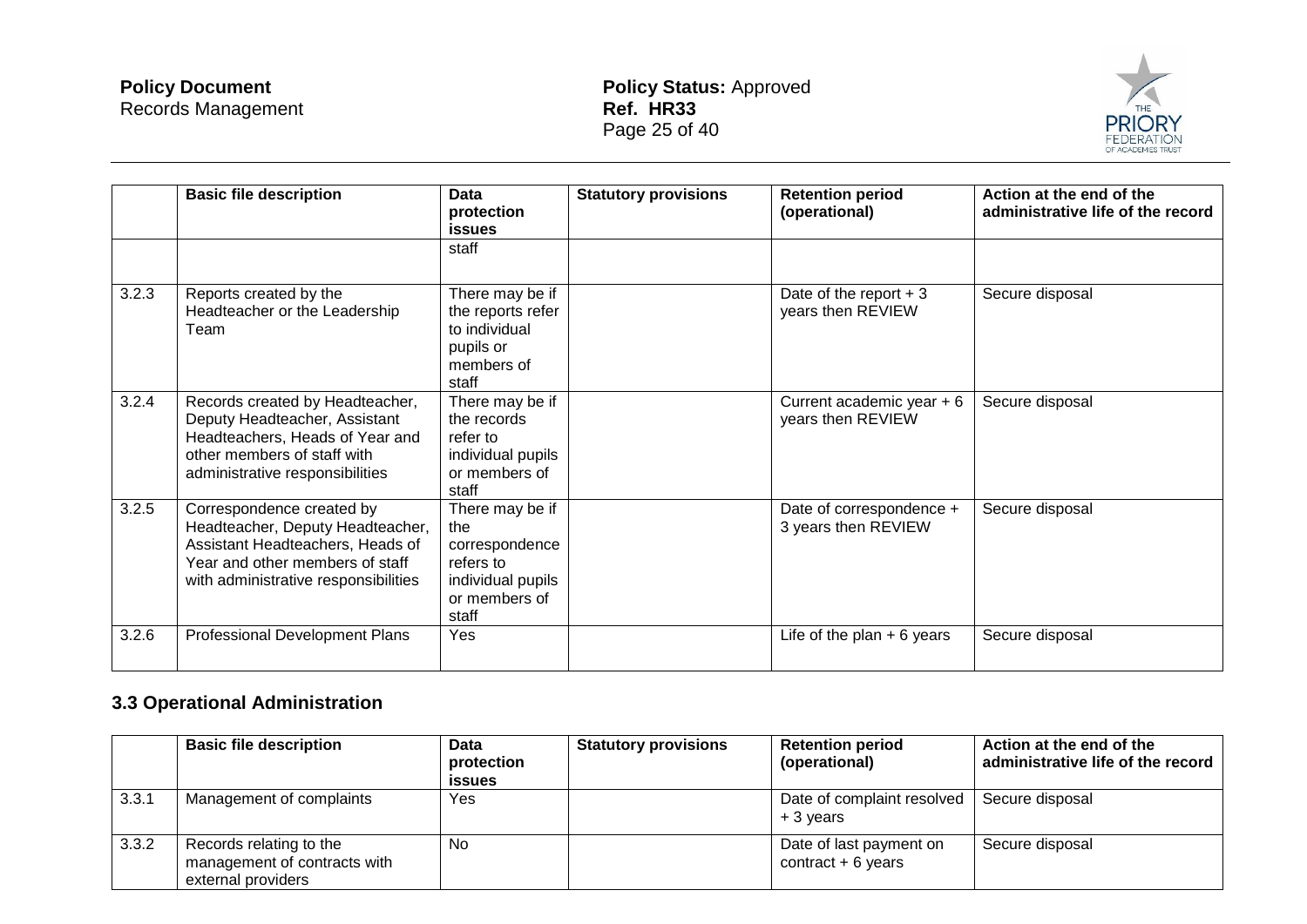#### **Policy Document** Records Management

**Policy Status:** Approved **Ref. HR33** Page 26 of 40



|       | <b>Basic file description</b>                                                                                          | Data<br>protection<br>issues | <b>Statutory provisions</b> | <b>Retention period</b><br>(operational) | Action at the end of the<br>administrative life of the record |
|-------|------------------------------------------------------------------------------------------------------------------------|------------------------------|-----------------------------|------------------------------------------|---------------------------------------------------------------|
| 3.3.3 | Records relating to the<br>management of software licences                                                             | N <sub>o</sub>               |                             | Date of licence expires $+6$<br>years    | Secure disposal                                               |
| 3.3.4 | General file series                                                                                                    | <b>No</b>                    |                             | Current year + 5 years<br>then REVIEW    | Secure disposal                                               |
| 3.3.5 | Records relating to the creation and<br>publication of the academy<br>brochure or prospectus                           | <b>No</b>                    |                             | Current year $+3$ years                  | Secure disposal                                               |
| 3.3.6 | Records relating to the creation and<br>distribution of circulars to staff,<br>parents or pupils                       | No                           |                             | Current year + 1 year                    | Standard disposal                                             |
| 3.3.7 | Newsletters and other items with a<br>short operational use                                                            | <b>No</b>                    |                             | Current year + 1 year                    | Standard disposal                                             |
| 3.3.8 | Visitors' books and signing in<br>sheets                                                                               | Yes                          |                             | Current year + 6 years<br>then REVIEW    | Secure disposal                                               |
| 3.3.9 | Records relating to the creation and<br>management of Parent Teacher<br>Associations and/or Old Pupils<br>Associations | No                           |                             | Current year + 6 years<br>then REVIEW    | Secure disposal                                               |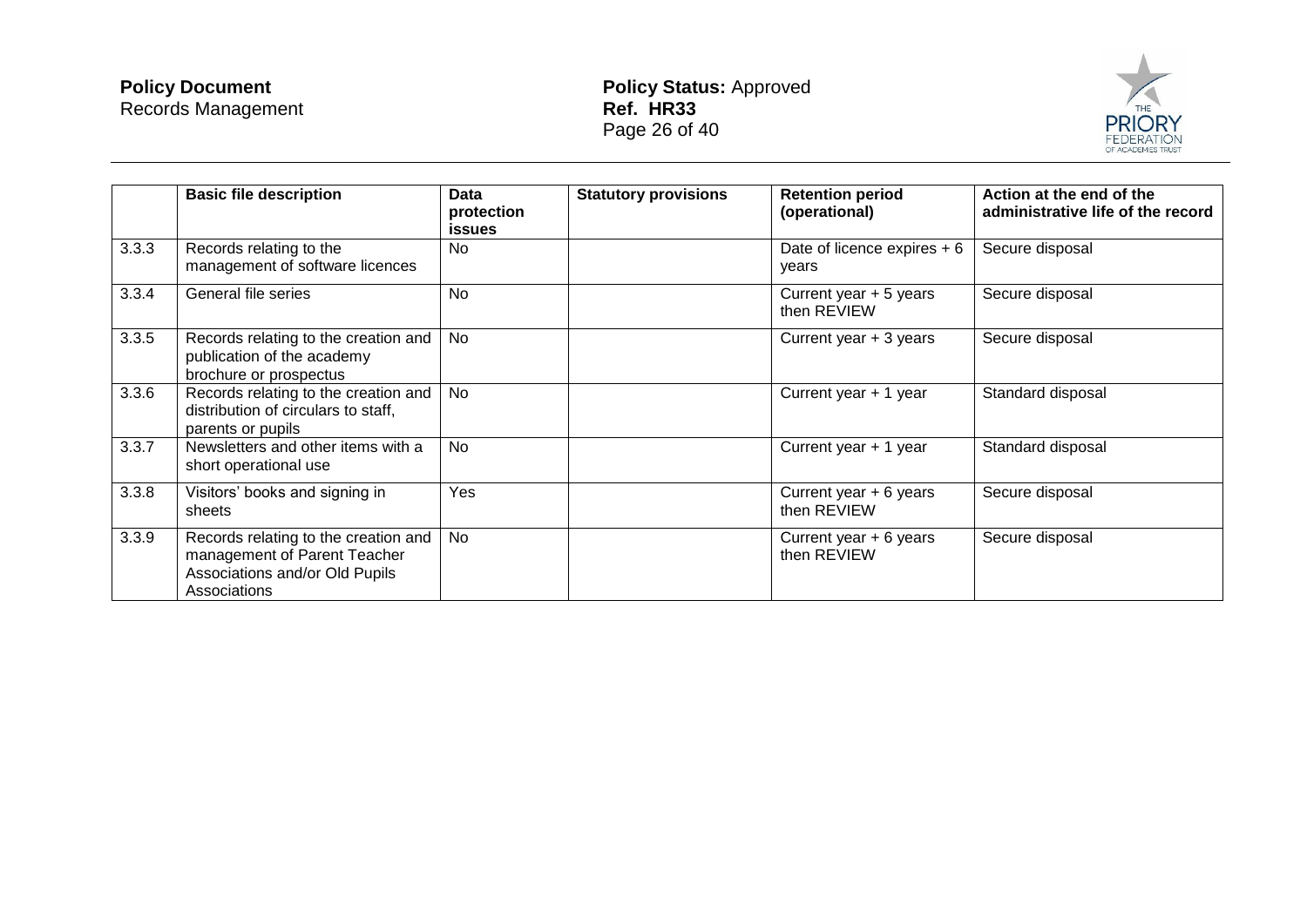

# **4. Property Management**

# **4.1 Property Management**

|       | <b>Basic file description</b>                         | Data<br>protection<br><b>issues</b> | <b>Statutory provisions</b> | <b>Retention period</b><br>(operational)                                                                                                                     | Action at the end of the<br>administrative life of the record |
|-------|-------------------------------------------------------|-------------------------------------|-----------------------------|--------------------------------------------------------------------------------------------------------------------------------------------------------------|---------------------------------------------------------------|
| 4.1.1 | Title deeds of properties belonging<br>to the school  | <b>No</b>                           |                             | These should follow the<br>property, unless the<br>property has been<br>registered with the Land<br>Registry                                                 |                                                               |
| 4.1.2 | Plans of property belonging to the<br>school          | <b>No</b>                           |                             | These should be retained<br>whilst the building belongs<br>to the school and should<br>be passed onto any new<br>owners if the building is<br>leased or sold |                                                               |
| 4.1.3 | Leases of property leased by or to<br>the school      | <b>No</b>                           |                             | Expiry of lease $+6$ years                                                                                                                                   | Secure disposal                                               |
| 4.1.4 | Records relating to the letting of<br>school premises | <b>No</b>                           |                             | Current financial year $+6$<br>years                                                                                                                         | Secure disposal                                               |
| 4.1.5 | Disaster continuity and disaster<br>recovery plans    | <b>No</b>                           |                             | Date the plan superseded<br>+ 3 years                                                                                                                        | Secure disposal                                               |

#### **4.2 Maintenance**

|       | <b>Basic file description</b>                                                                                                   | Data<br>protection<br><b>issues</b> | <b>Statutory provisions</b> | <b>Retention period</b><br>(operational) | Action at the end of the<br>administrative life of the record |
|-------|---------------------------------------------------------------------------------------------------------------------------------|-------------------------------------|-----------------------------|------------------------------------------|---------------------------------------------------------------|
| 4.2.1 | All records relating to the<br>maintenance of the school carried<br>out by contractors                                          | No.                                 |                             | Current year $+ 6$ years                 | Secure disposal                                               |
| 4.2.2 | All records relating to the<br>maintenance of the school carried<br>out by school employees, including<br>maintenance log books | <b>No</b>                           |                             | Current year $+ 6$ years                 | Secure disposal                                               |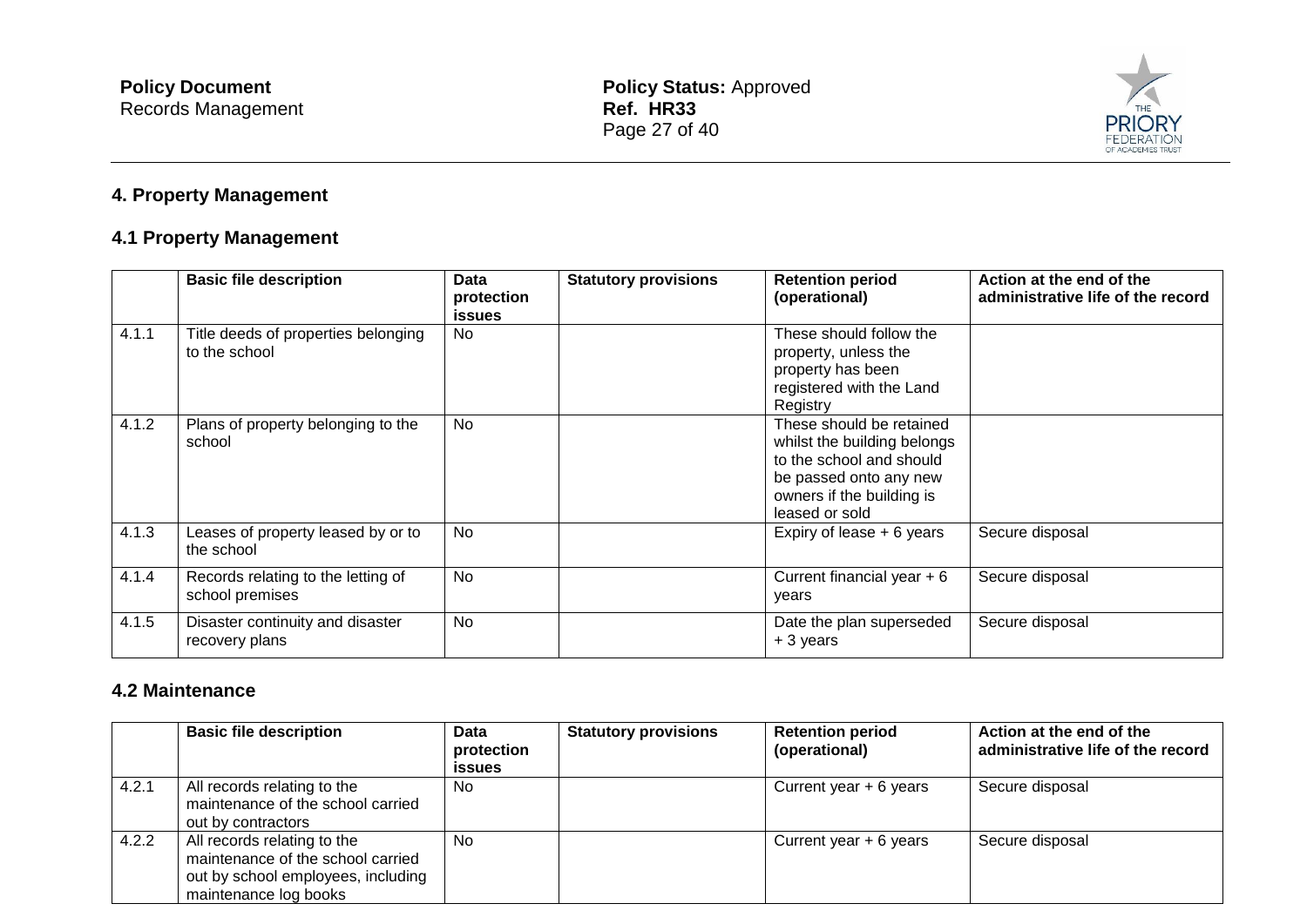

# **4.3 Fleet Management**

|       | <b>Basic file description</b>                                                                                                             | Data<br>protection<br><b>issues</b> | <b>Statutory provisions</b>        | <b>Retention period</b><br>(operational)                                                                                     | Action at the end of the<br>administrative life of the record |
|-------|-------------------------------------------------------------------------------------------------------------------------------------------|-------------------------------------|------------------------------------|------------------------------------------------------------------------------------------------------------------------------|---------------------------------------------------------------|
| 4.3.1 | The process of acquisition and<br>disposal of vehicles through lease<br>or purchase, e.g. contracts/leases,<br>quotes, approvals          | No.                                 | Limitation Act 1980<br>(Section 2) | Disposal of the vehicle $+6$<br>years                                                                                        | Secure disposal                                               |
| 4.3.2 | The process of managing allocation<br>and maintenance of vehicles, e.g.<br>lists of who was driving the vehicles<br>and when, maintenance | No                                  | Limitation Act 1980<br>(Section 2) | Disposal of the vehicle $+6$<br>years                                                                                        | Secure disposal                                               |
| 4.3.3 | Service logs and vehicle logs                                                                                                             | No                                  | Limitation Act 1980<br>(Section 2) | Life of the vehicle, then<br>either to be retained for 6<br>years by the school or to<br>be returned to the lease<br>company | Secure disposal                                               |
| 4.3.4 | GPS tracking data relating to the<br>vehicles                                                                                             | No.                                 | Limitation Act 1980<br>(Section 2) | Date of the journey $+6$<br>vears                                                                                            | Secure disposal                                               |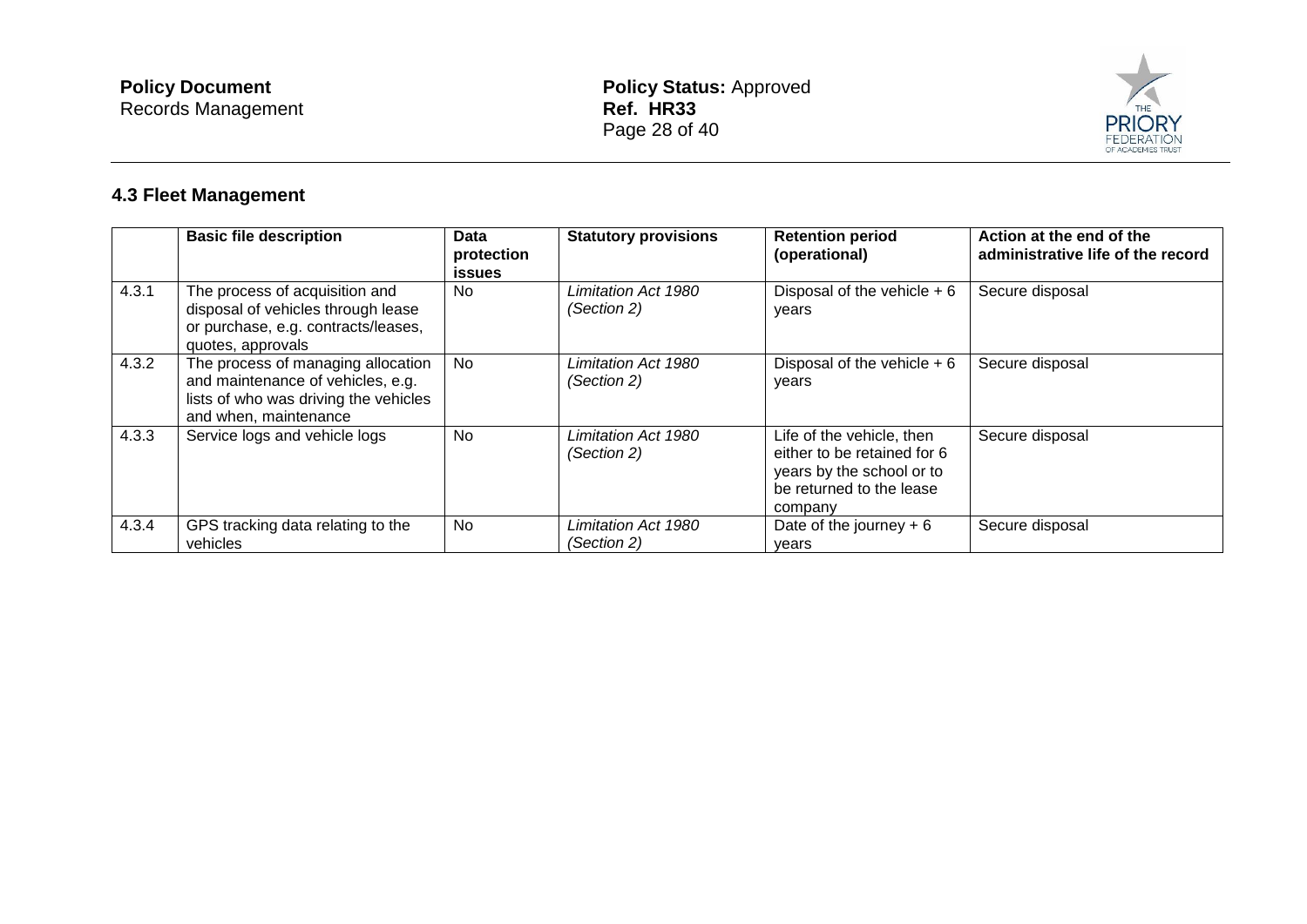

# **5 Pupil Management**

# **5.1 Pupil's Educational Record**

|       | <b>Basic file description</b>                                                                                | <b>Data</b><br>protection<br><b>issues</b> | <b>Statutory provisions</b>                                                            | <b>Retention period</b><br>(operational)                                               | Action at the end of the<br>administrative life of the record                                                                                                                                                                                                                                                                                                                                                                                                                                                                                  |
|-------|--------------------------------------------------------------------------------------------------------------|--------------------------------------------|----------------------------------------------------------------------------------------|----------------------------------------------------------------------------------------|------------------------------------------------------------------------------------------------------------------------------------------------------------------------------------------------------------------------------------------------------------------------------------------------------------------------------------------------------------------------------------------------------------------------------------------------------------------------------------------------------------------------------------------------|
| 5.1.1 | Pupil's Educational Record required<br>by The Education (Pupil<br>Information) (England) Regulations<br>2005 | Yes                                        | The Education (Pupil<br>Information) (England)<br>Regulations 2005 SI 2005<br>No. 1437 |                                                                                        |                                                                                                                                                                                                                                                                                                                                                                                                                                                                                                                                                |
|       | Primary                                                                                                      |                                            |                                                                                        | Retain whilst the child<br>remains at the primary<br>school                            | The file should follow the pupil<br>when they leave the primary<br>setting. Electronic data held on<br>the MIS will be retained until the<br>child reaches the end of KS3.<br>If the pupil dies whilst at the<br>primary school, the file should be<br>returned to the LA to be retained<br>for the statutory retention period.<br>If the pupil transfers to an<br>independent school, transfers to<br>home schooling or leaves the<br>country, the file should be<br>returned to the LA to be retained<br>for the statutory retention period. |
|       | Secondary                                                                                                    |                                            | Limitation Act 1980<br>(Section 2)                                                     | Date of birth of the pupil +<br>25 years                                               | Secure disposal                                                                                                                                                                                                                                                                                                                                                                                                                                                                                                                                |
| 5.1.2 | Records relating to the<br>management of exclusions                                                          | Yes                                        |                                                                                        | Date of birth of the pupil +<br>25 years                                               | Secure disposal                                                                                                                                                                                                                                                                                                                                                                                                                                                                                                                                |
| 5.1.3 | Management of examination<br>registrations                                                                   | Yes                                        |                                                                                        | The examination board will<br>mandate how long these<br>records need to be<br>retained |                                                                                                                                                                                                                                                                                                                                                                                                                                                                                                                                                |
| 5.1.4 | Examination results - pupil copies                                                                           | Yes                                        |                                                                                        |                                                                                        |                                                                                                                                                                                                                                                                                                                                                                                                                                                                                                                                                |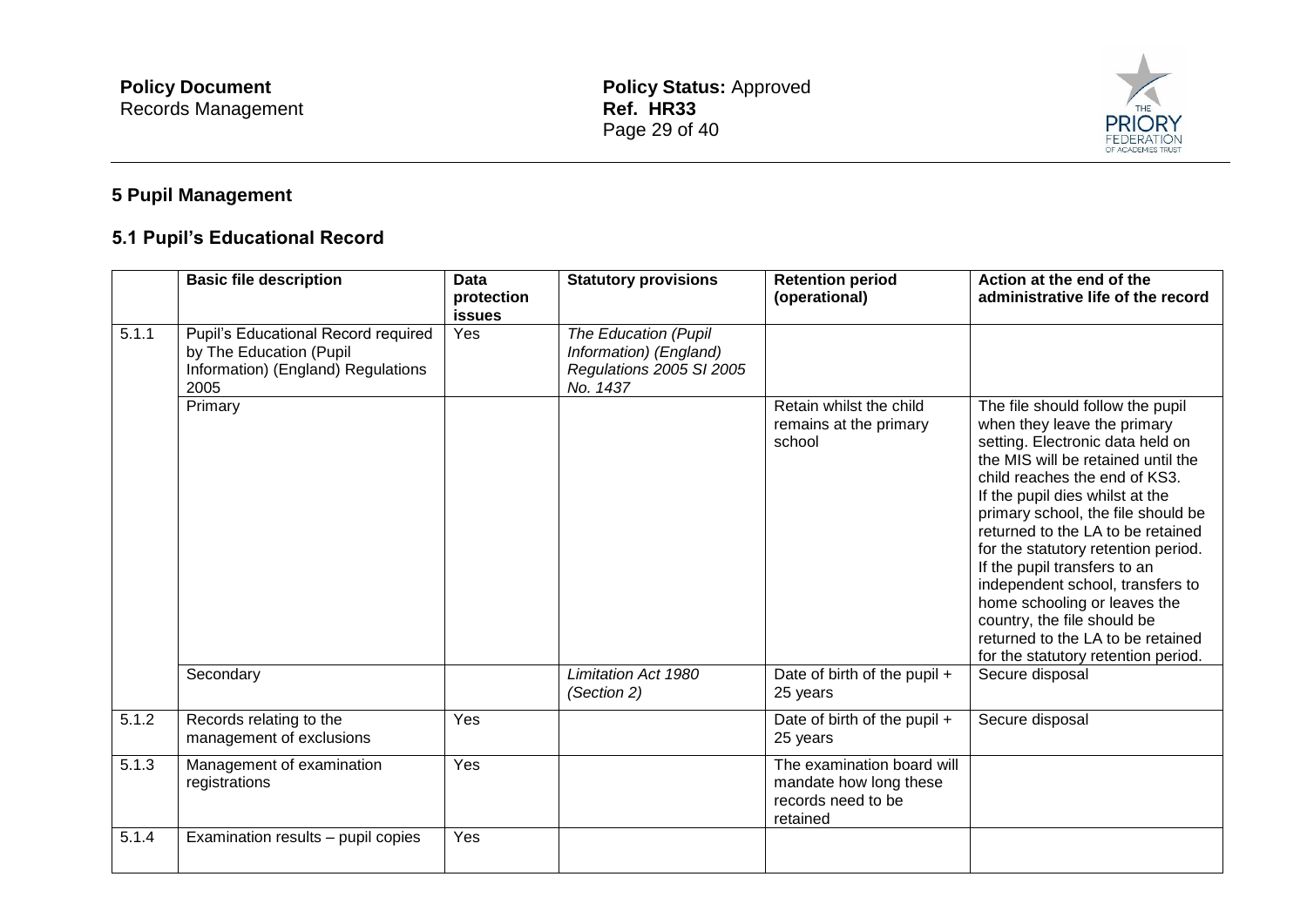

|       | <b>Basic file description</b>                                          | <b>Data</b><br>protection<br><b>issues</b> | <b>Statutory provisions</b>                                                                                                                                                                   | <b>Retention period</b><br>(operational)               | Action at the end of the<br>administrative life of the record                  |
|-------|------------------------------------------------------------------------|--------------------------------------------|-----------------------------------------------------------------------------------------------------------------------------------------------------------------------------------------------|--------------------------------------------------------|--------------------------------------------------------------------------------|
|       | Public                                                                 |                                            |                                                                                                                                                                                               | This information should be<br>added to the pupil file  | All uncollected certificates should<br>be returned to the examination<br>board |
|       | Internal                                                               |                                            |                                                                                                                                                                                               | This information should be<br>added to the pupil file  | Secure disposal                                                                |
| 5.1.5 | Child protection information held in<br>separate child protection file | Yes                                        | Keeping children safe in<br>education 2020<br>Working together to<br>safeguard children. A guide<br>to inter-agency working to<br>safeguarding and promote<br>the welfare of children<br>2018 | Date of birth of the child $+$<br>25 years then REVIEW | Secure disposal<br>These records must be shredded                              |

### **5.2 Attendance**

|       | <b>Basic file description</b>                    | Data<br>protection<br><b>issues</b> | <b>Statutory provisions</b>                                                                                                        | <b>Retention period</b><br>(operational)                                                                                                | Action at the end of the<br>administrative life of the record |
|-------|--------------------------------------------------|-------------------------------------|------------------------------------------------------------------------------------------------------------------------------------|-----------------------------------------------------------------------------------------------------------------------------------------|---------------------------------------------------------------|
| 5.2.1 | Attendance registers                             | Yes                                 | School attendance:<br>Departmental advice for<br>maintained schools,<br>Academies, independent<br>schools and local<br>authorities | Every entry in the<br>attendance register must<br>be preserved for a period<br>of 3 years after the date on<br>which the entry was made | Secure disposal                                               |
| 5.2.2 | Correspondence relating to<br>authorised absence |                                     | Education act 1996 Section                                                                                                         | Current academic year + 2<br>vears                                                                                                      | Secure disposal                                               |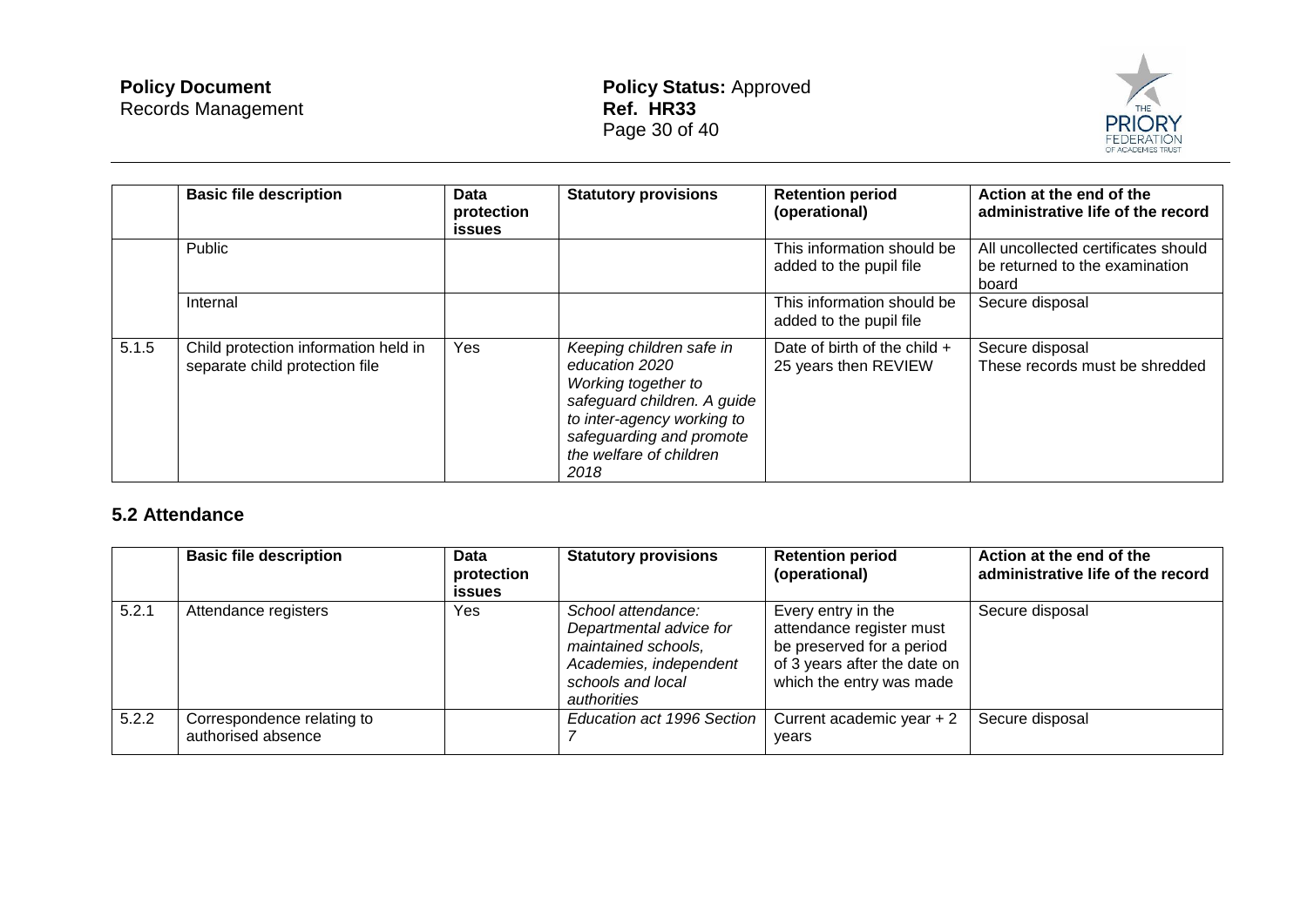

# **5.3 Special Educational Needs**

|       | <b>Basic file description</b>                                                                                 | Data<br>protection<br><b>issues</b> | <b>Statutory provisions</b>                                                               | <b>Retention period</b><br>(operational) | Action at the end of the<br>administrative life of the record                                   |
|-------|---------------------------------------------------------------------------------------------------------------|-------------------------------------|-------------------------------------------------------------------------------------------|------------------------------------------|-------------------------------------------------------------------------------------------------|
| 5.3.1 | Special Educational Needs files,<br>reviews and Individual Education<br><b>Plans</b>                          | Yes.                                | Limitation Act 1980                                                                       | Date of birth of the pupil +<br>25 years | <b>REVIEW</b><br>This is the minimum retention<br>period that any pupil file should be<br>kept. |
| 5.3.2 | EHCP maintained under section<br>234 of the Education Act 1990 and<br>any amendments made to the<br>statement | Yes                                 | Education Act 1996 Special<br><b>Educational Needs and</b><br>Disability Act 2001 Section | Date of birth of the pupil +<br>25 years | Secure disposal unless the<br>document is subject to a legal<br>hold                            |
| 5.3.3 | Advice and information provided to<br>parents regarding educational<br>needs                                  | Yes                                 | <b>Special Educational Needs</b><br>and Disability Act 2001<br>Section 2                  | Date of birth of the pupil +<br>25 years | Secure disposal unless the<br>document is subject to a legal<br>hold                            |
| 5.3.4 | Accessibility strategy                                                                                        | Yes                                 | <b>Special Educational Needs</b><br>and Disability Act 2001<br>Section 14                 | Date of birth of the pupil +<br>25 years | Secure disposal unless the<br>document is subject to a legal<br>hold                            |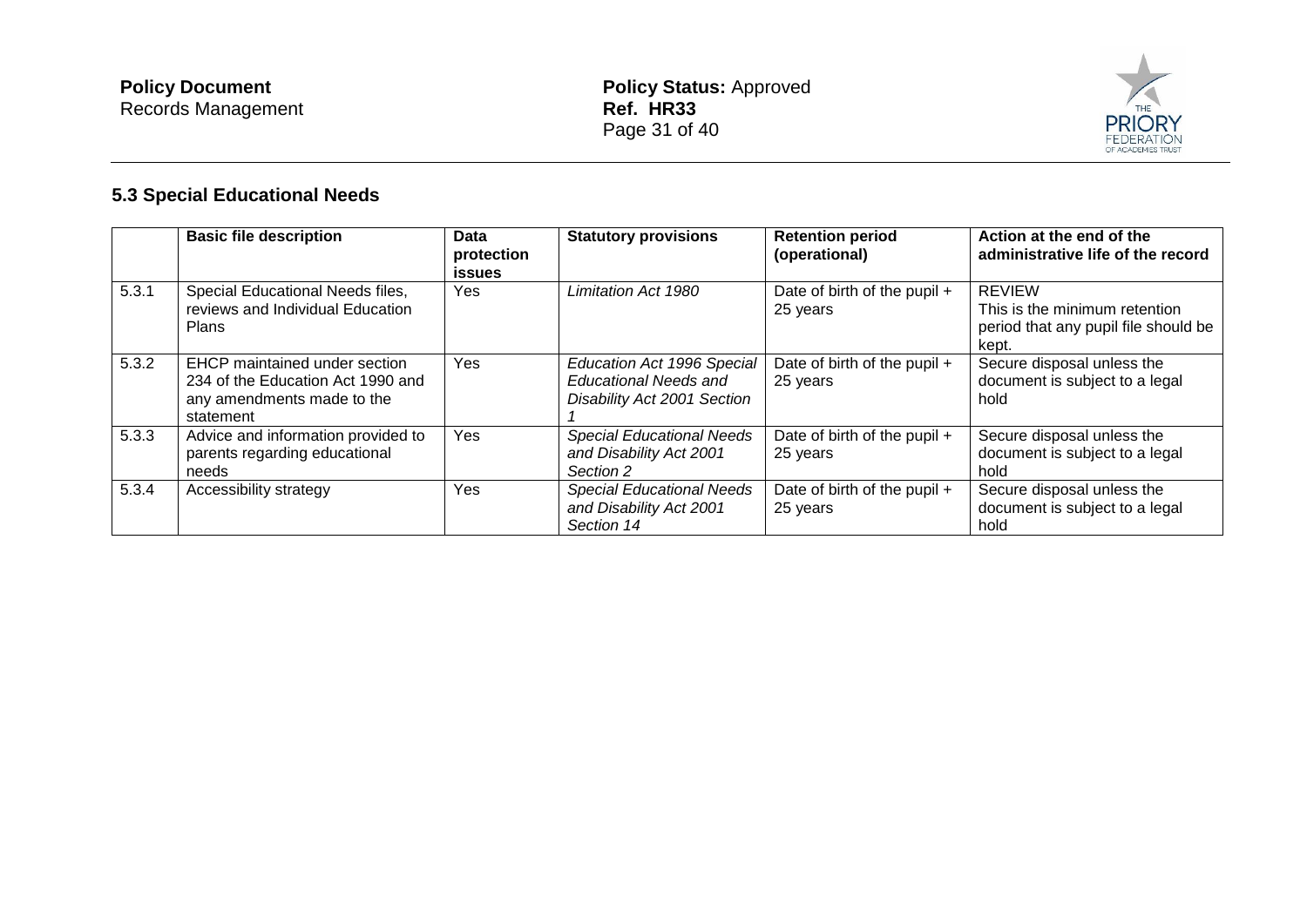

# **6 Curriculum Management**

### **6.1 Statistics and Management Information**

|       | <b>Basic file description</b>             | <b>Data</b><br>protection<br><b>issues</b> | <b>Statutory provisions</b> | <b>Retention period</b><br>(operational)                                                                                                                                                                                                                           | Action at the end of the<br>administrative life of the record |
|-------|-------------------------------------------|--------------------------------------------|-----------------------------|--------------------------------------------------------------------------------------------------------------------------------------------------------------------------------------------------------------------------------------------------------------------|---------------------------------------------------------------|
| 6.1.1 | Curriculum returns                        | <b>No</b>                                  |                             | Current year + 3 years                                                                                                                                                                                                                                             | Secure disposal                                               |
| 6.1.2 | Examination results (Academy<br>copy)     | Yes                                        |                             | Current year $+ 6$ years                                                                                                                                                                                                                                           | Secure disposal                                               |
|       | SATs records:                             | Yes                                        |                             |                                                                                                                                                                                                                                                                    | Secure disposal                                               |
|       | <b>Results</b>                            |                                            |                             | The SATs results should<br>be recorded on the pupil's<br>educational file.<br>The school may wish to<br>keep a composite record of<br>all the whole year SATs<br>results. This could be kept<br>for the current year $+6$<br>years to allow suitable<br>comparison | Secure disposal                                               |
|       | <b>Examination papers</b>                 |                                            |                             | The examination papers<br>should be kept until any<br>appeals/validation process<br>is complete                                                                                                                                                                    | Secure disposal                                               |
| 6.1.3 | Publish Admission Number (PAN)<br>reports | Yes                                        |                             | Current year $+ 6$ years                                                                                                                                                                                                                                           | Secure disposal                                               |
| 6.1.4 | Value added and contextual data           | Yes                                        |                             | Current year $+ 6$ years                                                                                                                                                                                                                                           | Secure disposal                                               |
| 6.1.5 | Self-evaluation forms                     | Yes                                        |                             | Current year $+ 6$ years                                                                                                                                                                                                                                           | Secure disposal                                               |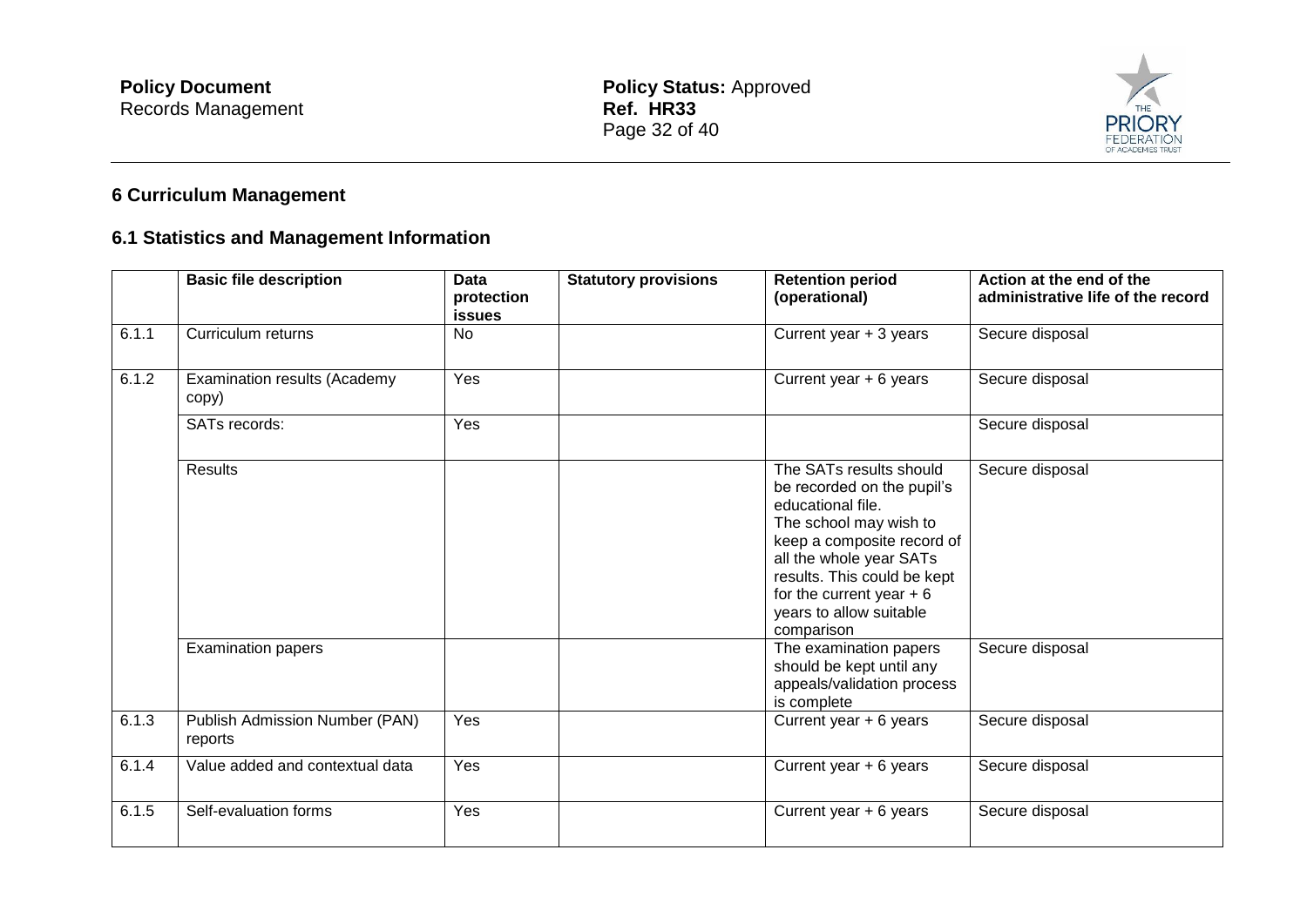

# **6.2 Implementation of Curriculum**

|       | <b>Basic file description</b> | <b>Data</b><br>protection<br><b>issues</b> | <b>Statutory provisions</b> | <b>Retention period</b><br>(operational)                                                                                         | Action at the end of the<br>administrative life of the record                                                                                  |
|-------|-------------------------------|--------------------------------------------|-----------------------------|----------------------------------------------------------------------------------------------------------------------------------|------------------------------------------------------------------------------------------------------------------------------------------------|
| 6.2.1 | Schemes of work               | No                                         |                             | Current year + 1 year                                                                                                            | It may be appropriate to review<br>these records at the end of each<br>year and allocate a further<br>retention period, or,<br>Secure disposal |
| 6.2.2 | Timetable                     | <b>No</b>                                  |                             | Current year + 1 year                                                                                                            | It may be appropriate to review<br>these records at the end of each<br>year and allocate a further<br>retention period, or,<br>Secure disposal |
| 6.2.3 | Class record books            | <b>No</b>                                  |                             | Current year + 1 year                                                                                                            | It may be appropriate to review<br>these records at the end of each<br>year and allocate a further<br>retention period, or,<br>Secure disposal |
| 6.2.4 | Mark books                    | <b>No</b>                                  |                             | Current year + 1 year                                                                                                            | It may be appropriate to review<br>these records at the end of each<br>year and allocate a further<br>retention period, or,<br>Secure disposal |
| 6.2.5 | Record of homework set        | <b>No</b>                                  |                             | Current year + 1 year                                                                                                            | It may be appropriate to review<br>these records at the end of each<br>year and allocate a further<br>retention period, or,<br>Secure disposal |
| 6.2.6 | Pupils' work                  | <b>No</b>                                  |                             | Where possible, should be<br>returned to the pupil at the<br>end of the academic year.<br>If not, then current year $+1$<br>year | It may be appropriate to review<br>these records at the end of each<br>year and allocate a further<br>retention period, or,<br>Secure disposal |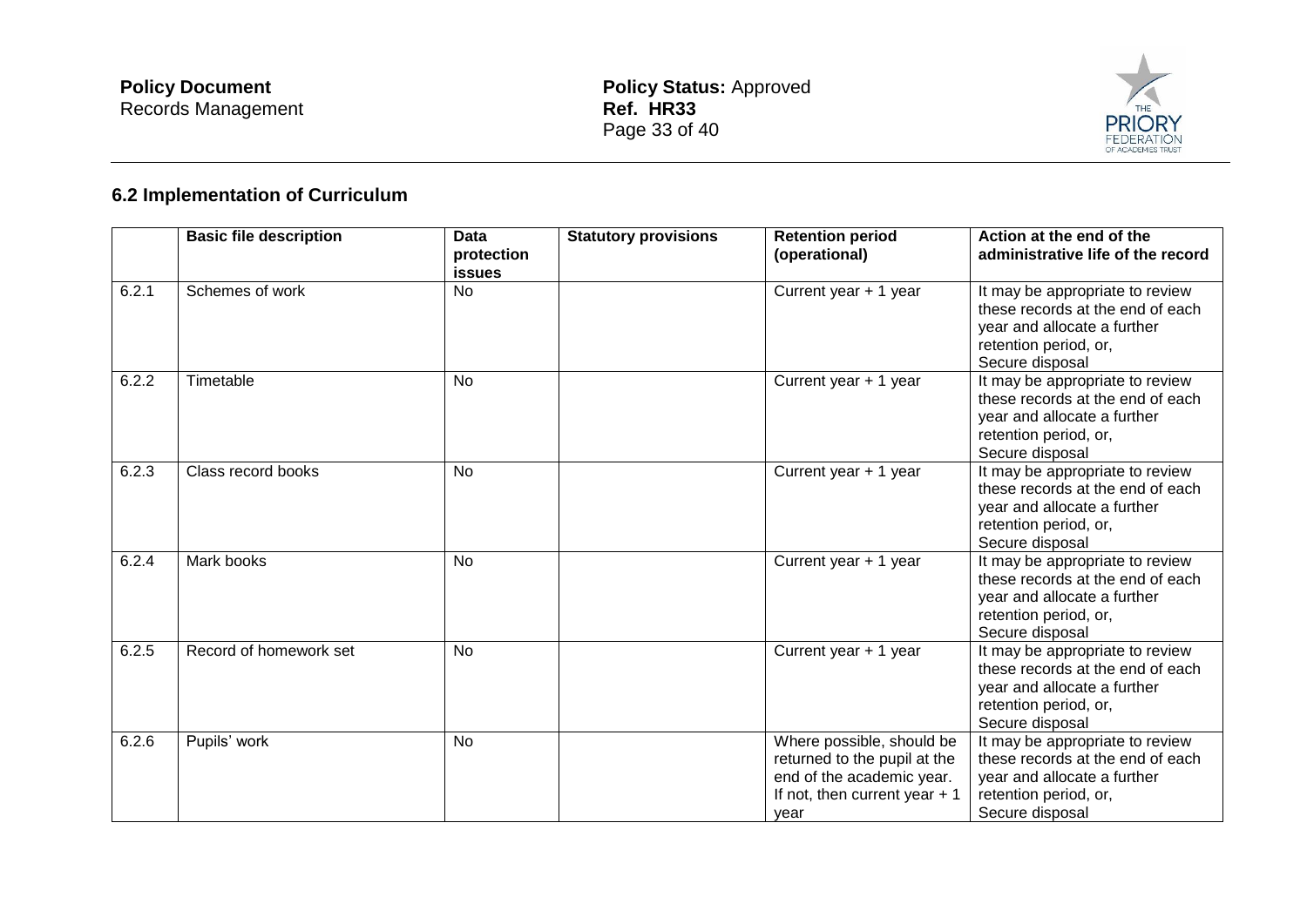

### **7 Extracurricular Activities**

### **7.1 Educational Visits outside the Classroom**

|                    | <b>Basic file description</b>                                                                                                            | Data<br>protection<br><b>issues</b> | <b>Statutory provisions</b>                                                                                                                                                                           | <b>Retention period</b><br>(operational)                                                                                                                                                                              | Action at the end of the<br>administrative life of the record |
|--------------------|------------------------------------------------------------------------------------------------------------------------------------------|-------------------------------------|-------------------------------------------------------------------------------------------------------------------------------------------------------------------------------------------------------|-----------------------------------------------------------------------------------------------------------------------------------------------------------------------------------------------------------------------|---------------------------------------------------------------|
| 7.1.1              | Records created by academies in<br>order to obtain approval to run an<br>educational visit outside the<br>classroom - Primary settings   | <b>No</b>                           | <b>Outdoor Education</b><br><b>Advisors' Panel National</b><br>Guidance website,<br>specifically Section 3-<br>"Legal Framework and<br>Employer Systems" and<br>Section 2 - "Good<br>Practice"        | Date of visit + 14 years                                                                                                                                                                                              | Secure disposal                                               |
| 7.1.2              | Records created by academies in<br>order to obtain approval to run an<br>educational visit outside the<br>classroom - Secondary settings | <b>No</b>                           | <b>Outdoor Education</b><br><b>Advisors' Panel National</b><br>Guidance website,<br>specifically Section 3-<br>"Legal Framework and<br><b>Employer Systems" and</b><br>Section 2 - "Good<br>Practice" | Date of visit + 10 years                                                                                                                                                                                              | Secure disposal                                               |
| 7.1.3              | Parental consent forms for school<br>trips where there has been no major<br>incident                                                     | Yes                                 |                                                                                                                                                                                                       | Conclusion of the trip                                                                                                                                                                                                | Secure disposal                                               |
| $\overline{7}.1.3$ | Parental consent forms for school<br>trips where there has been a major<br>incident                                                      | Yes                                 | <b>Limitation Act 1980</b><br>(Section 2)                                                                                                                                                             | Date of birth of the pupil<br>involved in the incident $+$<br>25 years<br>The permission slips for all<br>the pupils on the trip need<br>to be retained to show that<br>the rules had been<br>followed for all pupils | Secure disposal                                               |
| 7.1.5              | Records relating to residential trips                                                                                                    | Yes                                 |                                                                                                                                                                                                       | Date of birth of youngest<br>pupil involved + 25 years                                                                                                                                                                | Secure disposal                                               |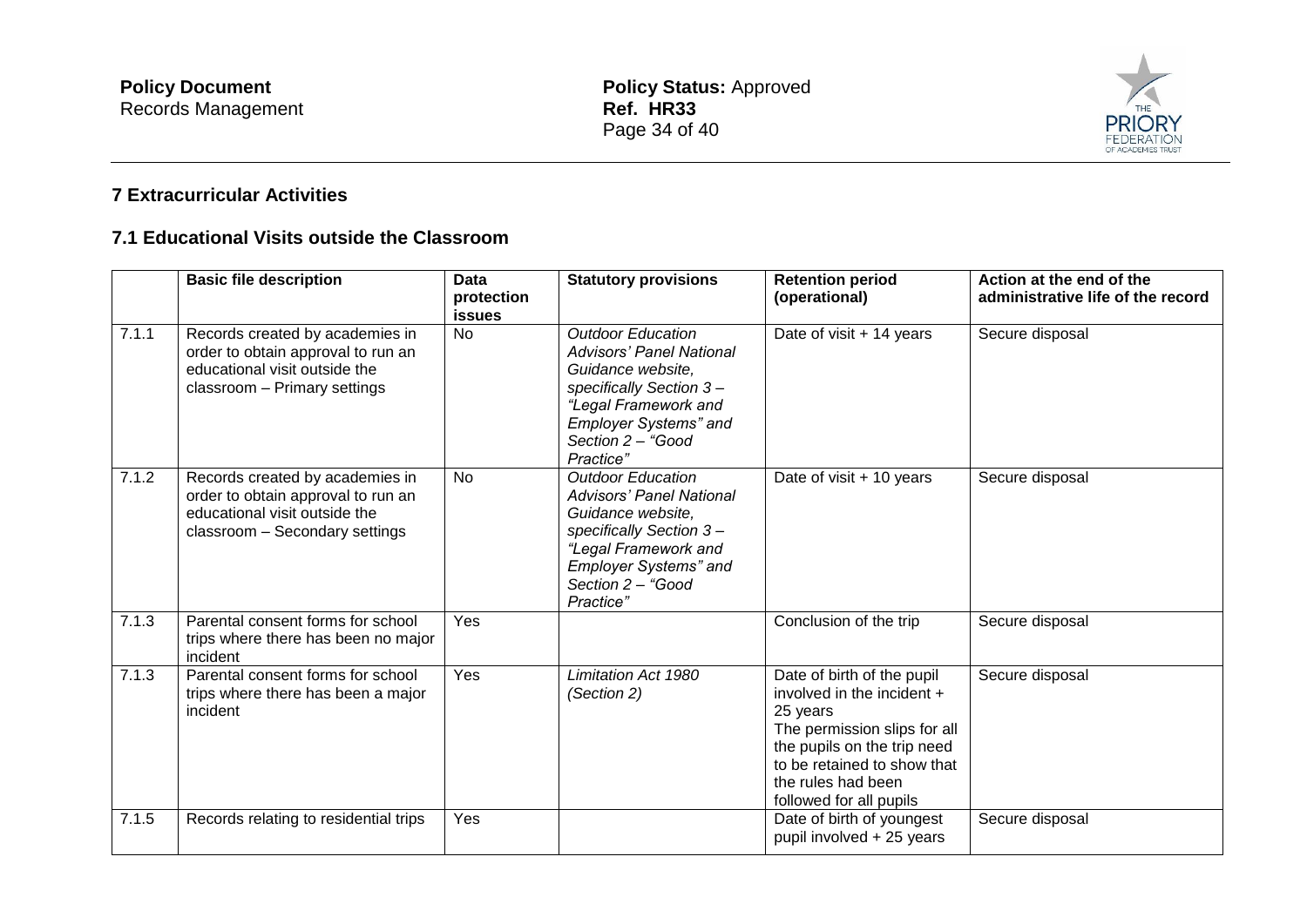

# **7.2 Walking Bus**

|       | <b>Basic file description</b> | <b>Data</b><br>protection<br><b>issues</b> | <b>Statutory provisions</b> | <b>Retention period</b><br>(operational)                                                                                                                                                                                                                                    | Action at the end of the<br>administrative life of the record |
|-------|-------------------------------|--------------------------------------------|-----------------------------|-----------------------------------------------------------------------------------------------------------------------------------------------------------------------------------------------------------------------------------------------------------------------------|---------------------------------------------------------------|
| 7.2.1 | Walking bus registers         | <b>Yes</b>                                 |                             | Date of register $+3$ years<br>This takes into account the<br>fact that, if there is an<br>incident requiring an<br>accident report, the<br>register will be submitted<br>with the accident report<br>and kept for the period of<br>time required for accident<br>reporting | Secure disposal                                               |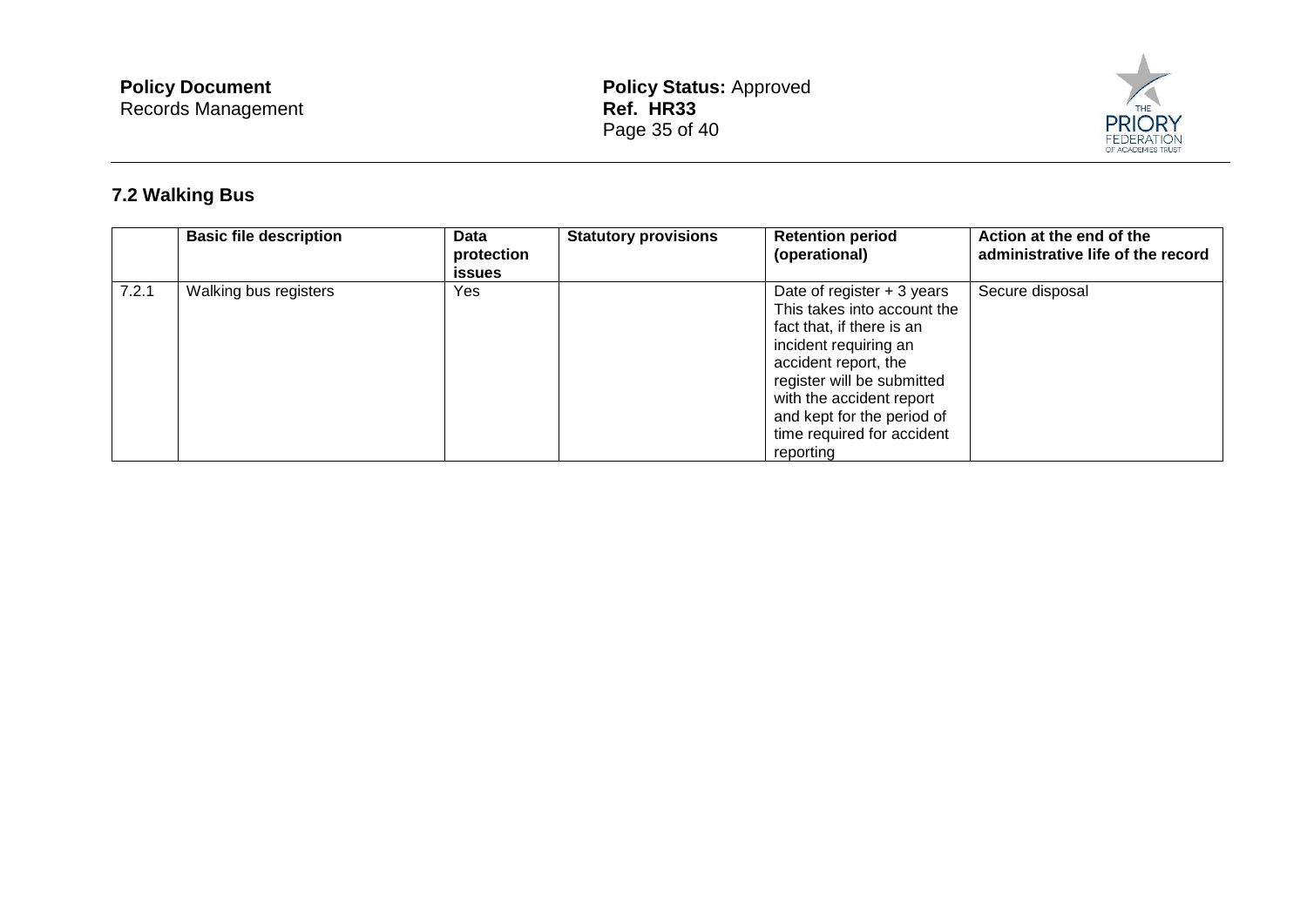

# **8 Central Government and Local Authority (LA)**

### **8.1 Local Authority**

|       | <b>Basic file description</b>       | <b>Data</b><br>protection<br><b>issues</b> | <b>Statutory provisions</b> | <b>Retention period</b><br>(operational) | Action at the end of the<br>administrative life of the record |
|-------|-------------------------------------|--------------------------------------------|-----------------------------|------------------------------------------|---------------------------------------------------------------|
| 8.1.1 | Secondary transfer sheets (Primary) | Yes                                        |                             | Current year $+2$ years                  | Secure disposal                                               |
| 8.1.2 | Attendance returns                  | Yes                                        |                             | Current year $+1$ year                   | Secure disposal                                               |
| 8.1.3 | School census returns               | No                                         |                             | Current year $+5$ years                  | Secure disposal                                               |

#### **8.2 Central Government**

|       | <b>Basic file description</b>                                   | Data<br>protection<br><b>issues</b> | <b>Statutory provisions</b> | <b>Retention period</b><br>(operational) | Action at the end of the<br>administrative life of the record |
|-------|-----------------------------------------------------------------|-------------------------------------|-----------------------------|------------------------------------------|---------------------------------------------------------------|
| 8.2.1 | OFSTED reports and papers                                       | <b>No</b>                           |                             | Life of the report then<br><b>REVIEW</b> | Secure disposal                                               |
| 8.2.2 | Returns made to central<br>government                           | No.                                 |                             | Current year $+ 6$ years                 | Secure disposal                                               |
| 8.2.3 | Circulars and other information sent<br>from central government | <b>No</b>                           |                             | Operational use                          | Secure disposal                                               |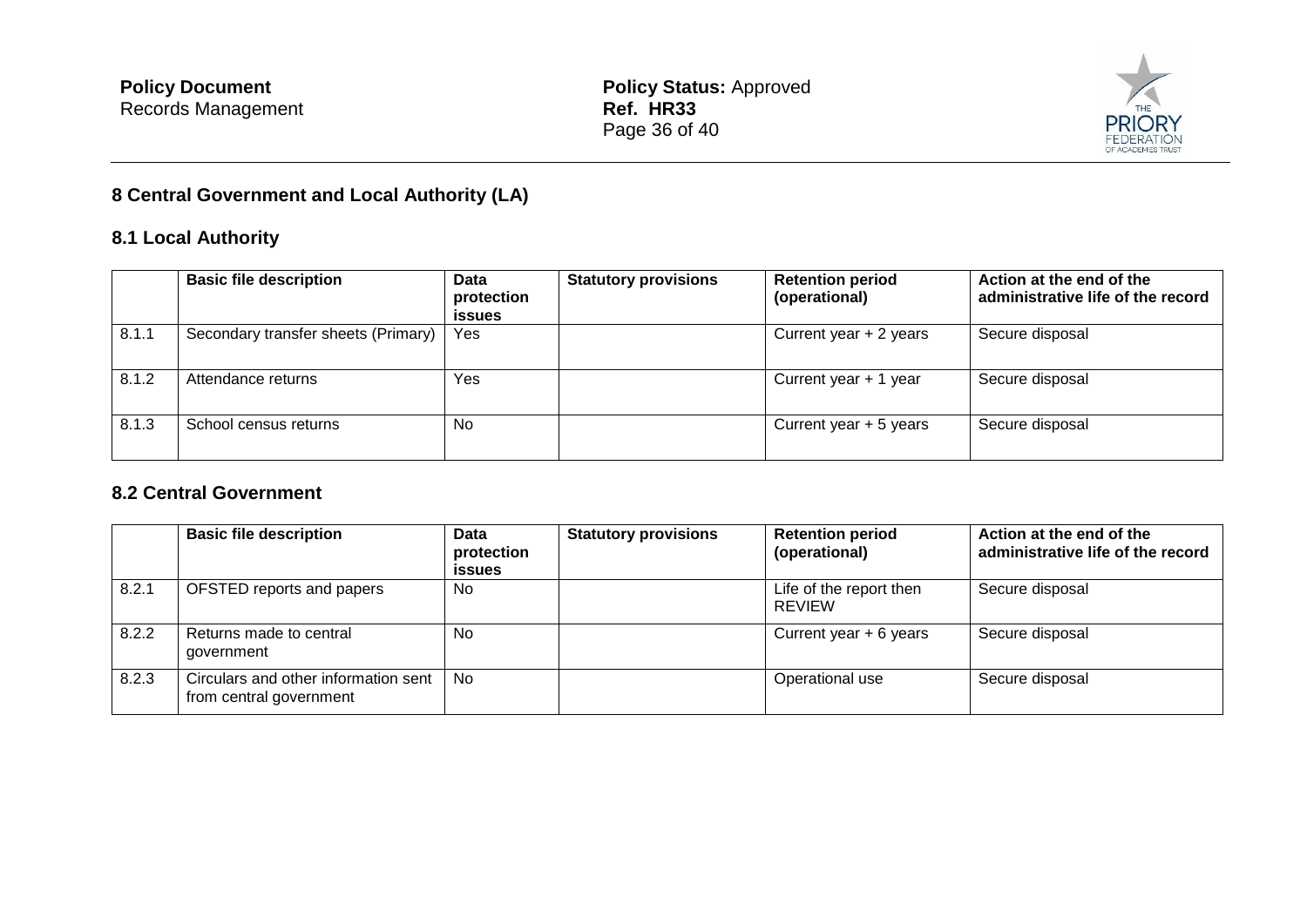

# **9 Early Years Provision**

### **9.1 Records**

|       | <b>Basic file description</b>                                                                                                                                  | <b>Data</b><br>protection<br>issues | <b>Statutory provisions</b>                                                             | <b>Retention period</b><br>(operational)                                                                                                                                                                                                                                                                                                        | Action at the end of the<br>administrative life of the record |
|-------|----------------------------------------------------------------------------------------------------------------------------------------------------------------|-------------------------------------|-----------------------------------------------------------------------------------------|-------------------------------------------------------------------------------------------------------------------------------------------------------------------------------------------------------------------------------------------------------------------------------------------------------------------------------------------------|---------------------------------------------------------------|
| 9.1.1 | The name, home address and date<br>of birth of each child who is looked<br>after on the premises                                                               | Yes                                 |                                                                                         | Closure of setting $+50$<br>years (these could be<br>required to show whether<br>or not an individual child<br>attended the setting in a<br>child protection<br>investigation)                                                                                                                                                                  | Secure disposal                                               |
| 9.1.2 | The name, home address and<br>telephone number of a parent of<br>each child who is looked after on<br>the premises                                             | Yes                                 |                                                                                         | If this information is kept in<br>the same book or on the<br>same form as in 9.1.1 then<br>the same retention period<br>should be used as 9.1.1. If<br>the information is stored<br>separately, then destroy<br>once the child has left the<br>setting (unless the<br>information is collected for<br>anything other than<br>emergency contact) | Secure disposal                                               |
| 9.1.3 | The name, address and telephone<br>number of any person who will be<br>looking after children on the<br>premises                                               | Yes                                 |                                                                                         | Termination of<br>employment $+6$ years                                                                                                                                                                                                                                                                                                         | Secure disposal                                               |
| 9.1.4 | A daily record of the names of<br>children looked after on the<br>premises, their hours of attendance<br>and the names of the persons who<br>looked after them | Yes                                 | The Day Care and Child<br>Minding (National<br>Standards) (England)<br>Regulations 2003 | The regulations say that<br>these records should be<br>kept for 2 years. If these<br>records are likely to be<br>needed in a child<br>protection setting (see<br>9.1.1) then the records<br>should be retained for<br>closure of the setting $+50$                                                                                              | Secure disposal                                               |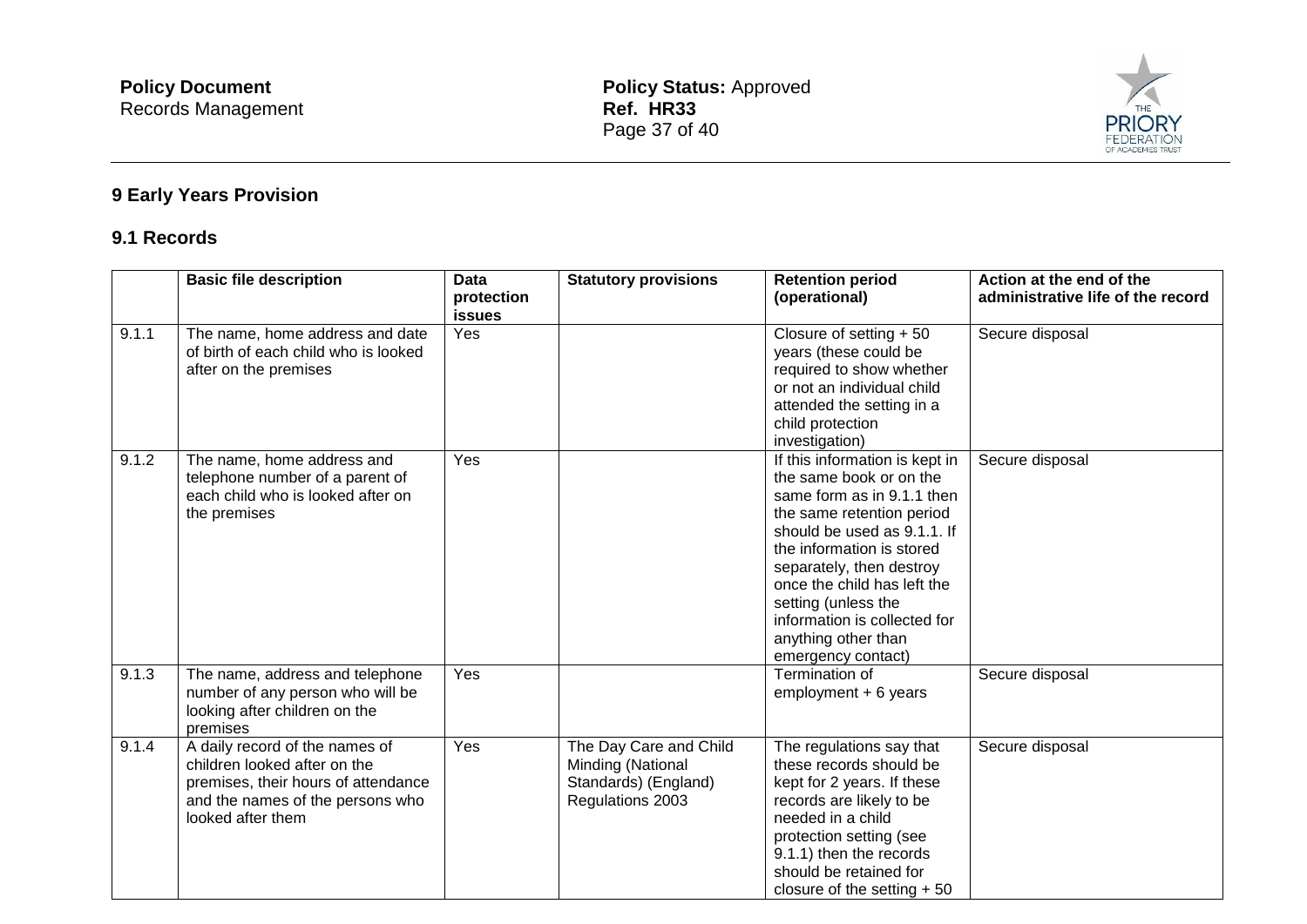

|       | <b>Basic file description</b>                                                                                                                                                                                                                                                                                                | <b>Data</b><br>protection<br><b>issues</b> | <b>Statutory provisions</b>                                                             | <b>Retention period</b><br>(operational)                                                                                                                                                                                         | Action at the end of the<br>administrative life of the record |
|-------|------------------------------------------------------------------------------------------------------------------------------------------------------------------------------------------------------------------------------------------------------------------------------------------------------------------------------|--------------------------------------------|-----------------------------------------------------------------------------------------|----------------------------------------------------------------------------------------------------------------------------------------------------------------------------------------------------------------------------------|---------------------------------------------------------------|
|       |                                                                                                                                                                                                                                                                                                                              |                                            |                                                                                         | vears                                                                                                                                                                                                                            |                                                               |
| 9.1.5 | A record of accidents occurring on<br>the premises and the incident books<br>relating to other incidents                                                                                                                                                                                                                     | Yes                                        | The Day Care and Child<br>Minding (National<br>Standards) (England)<br>Regulations 2003 | Date of birth of the child<br>involved in the accident or<br>the incident $+25$ years. If<br>an adult is injured then the<br>accident book must be<br>kept for 7 years from the<br>date of the incident                          | Secure disposal                                               |
| 9.1.6 | A record of any medicinal product<br>administered to any child on the<br>premises, including the date and<br>circumstances of its administration,<br>by whom it was administered,<br>including medicinal products which<br>the child is permitted to administer<br>to himself, together with a record of<br>parent's consent | Yes                                        | The Day Care and Child<br>Minding (National<br>Standards) (England)<br>Regulations 2003 | Date of birth of the child<br>being given/taking the<br>medicine + 25 years                                                                                                                                                      | Secure disposal                                               |
| 9.1.7 | Record of transfer                                                                                                                                                                                                                                                                                                           | Yes                                        |                                                                                         | One copy is to be given to<br>the parents, one copy<br>transferred to the Primary<br>School where the child is<br>going                                                                                                          | Secure disposal                                               |
| 9.1.8 | Portfolio of work, observations and<br>so on                                                                                                                                                                                                                                                                                 | Yes                                        |                                                                                         | To be sent home with the<br>child                                                                                                                                                                                                | Secure disposal                                               |
| 9.1.9 | <b>Birth certificates</b>                                                                                                                                                                                                                                                                                                    | Yes                                        |                                                                                         | Once the setting has had<br>sight of the birth certificate<br>and recorded the<br>necessary information the<br>original can be returned to<br>the parents. There is no<br>requirement to keep a<br>copy of the birth certificate | Secure disposal                                               |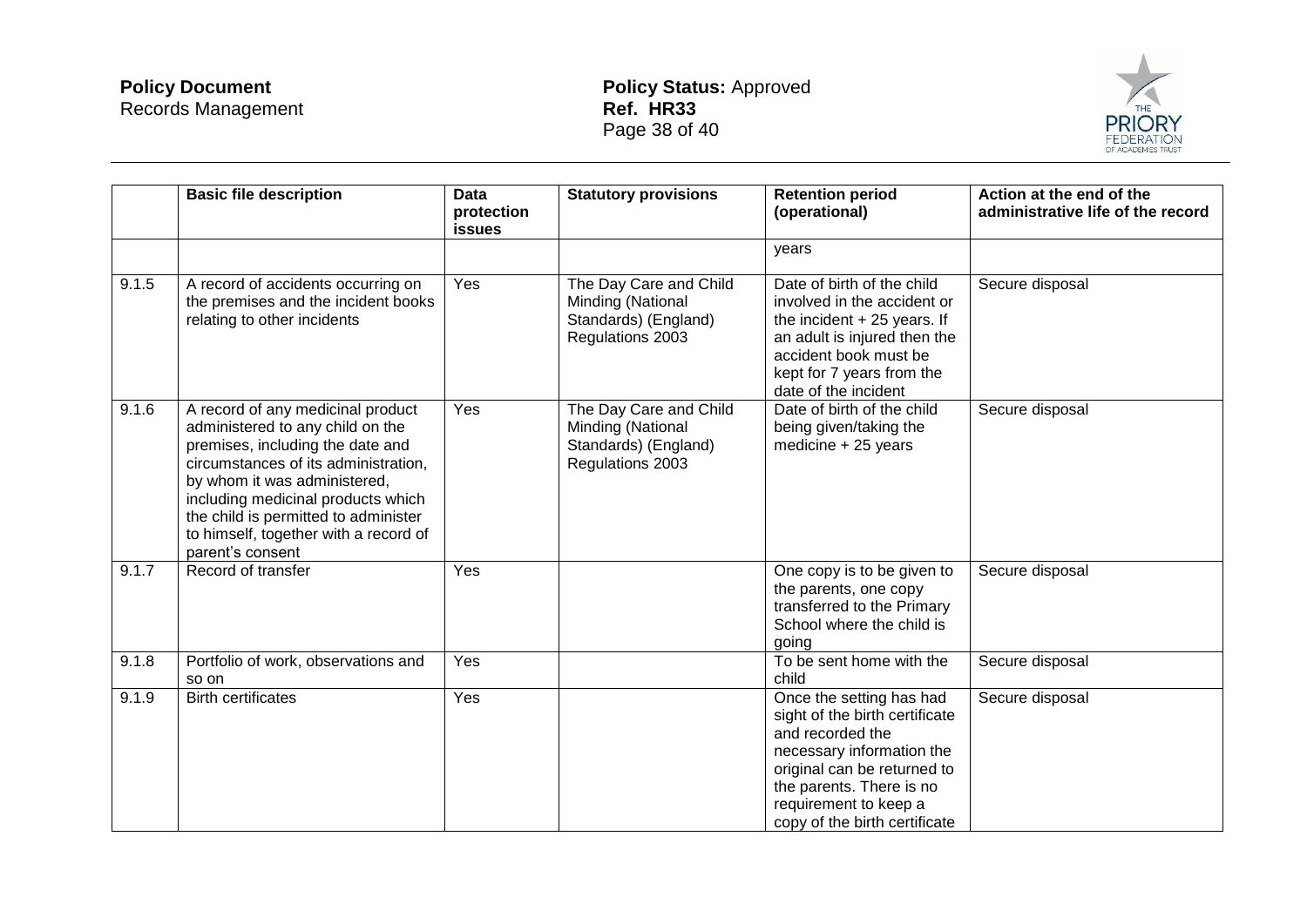

### **9.2 Child Protection**

|       | <b>Basic file description</b>                                                                                                                                                                                                                   | <b>Data</b><br>protection | <b>Statutory provisions</b> | <b>Retention period</b><br>(operational)                                                                                                                                        | Action at the end of the<br>administrative life of the record |
|-------|-------------------------------------------------------------------------------------------------------------------------------------------------------------------------------------------------------------------------------------------------|---------------------------|-----------------------------|---------------------------------------------------------------------------------------------------------------------------------------------------------------------------------|---------------------------------------------------------------|
|       |                                                                                                                                                                                                                                                 | <b>issues</b>             |                             |                                                                                                                                                                                 |                                                               |
| 9.2.1 | The name and address and<br>telephone number of the registered<br>person and every other person<br>living or employed on the premises                                                                                                           | Yes                       |                             | Termination of<br>$employment + 6 years$                                                                                                                                        | Secure Disposal                                               |
| 9.2.2 | A statement of the procedure to be<br>followed in the event of a fire or<br>accident                                                                                                                                                            | <b>No</b>                 |                             | Procedure superseded + 7<br>years                                                                                                                                               | Secure Disposal                                               |
| 9.2.3 | A statement of the procedure to be<br>followed in the event of a child being<br>lost or not collected                                                                                                                                           | <b>No</b>                 |                             | Procedure superseded + 7<br>years                                                                                                                                               | Secure disposal                                               |
| 9.2.4 | A statement of the procedure to be<br>followed where a parent has a<br>complaint about the service being<br>provided by the registered person                                                                                                   | <b>No</b>                 |                             | Until superseded                                                                                                                                                                | Secure disposal                                               |
| 9.2.5 | A statement of the arrangements in<br>place for the protection of children,<br>including arrangements to<br>safeguard the children from abuse<br>or neglect and procedures to be<br>followed in the event of allegations<br>of abuse or neglect | <b>No</b>                 |                             | Closure of settings $+50$<br>years (these could be<br>required to show whether<br>or not an individual child<br>attended the setting in a<br>child protection<br>investigation) | Secure disposal                                               |

### **9.3 Admission Information**

|       | <b>Basic file description</b>                                                           | <b>Data</b><br>protection<br><b>issues</b> | <b>Statutory provisions</b> | <b>Retention period</b><br>(operational)                                                                                                 | Action at the end of the<br>administrative life of the record |
|-------|-----------------------------------------------------------------------------------------|--------------------------------------------|-----------------------------|------------------------------------------------------------------------------------------------------------------------------------------|---------------------------------------------------------------|
| 3.3.1 | Emergency contact details for<br>appropriate adult to collect the child<br>if necessary | Yes                                        |                             | Destroy once the child has<br>left the setting (unless the<br>information is collected for<br>anything other than<br>emergency contract) | Secure Disposal                                               |